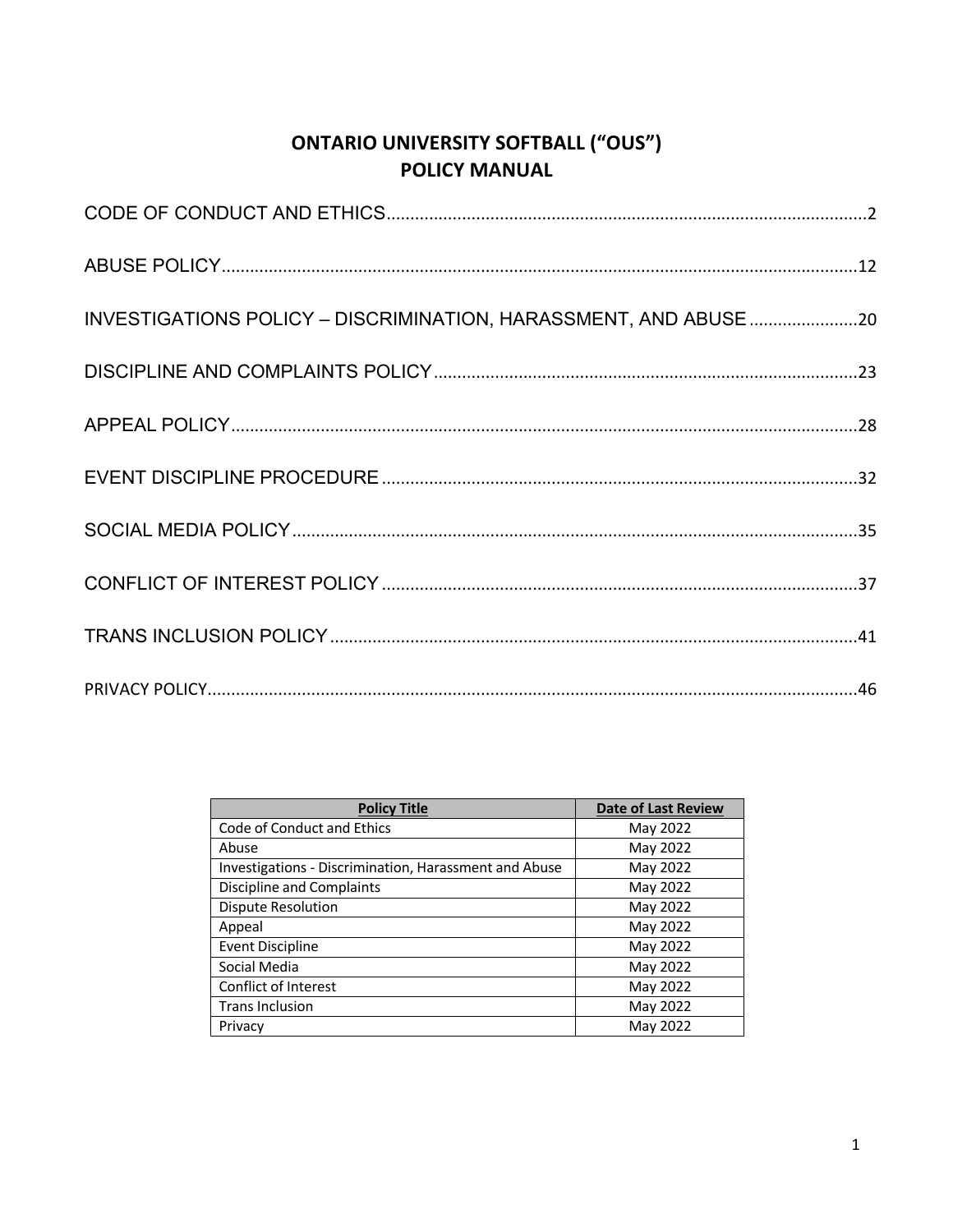# **CODE OF CONDUCT AND ETHICS**

# **Definitions**

- 1. The following terms have these meanings in this Code:
	- a) "*Individuals"*  Individuals engaged in activities with the OUS including, but not limited to, athletes, coaches, convenors, officials, volunteers, managers, administrators, committee members, parents and guardians and spectators at events, and Directors and Officers of the OUS.
	- b) "*OUS Sites*" Any place where OUS events or business take place. OUS sites include but are not limited to league games, OUS Championships and Annual and Special Meetings.
	- c) "*Abuse*" As defined in the OUS's *Abuse Policy.*
	- d) "*Discrimination*" Differential treatment of an individual based on one or more prohibited grounds which include race, ancestry, place of origin, colour, ethnic origin, citizenship, creed, sex, sexual orientation, gender identity, gender expression, age, marital status, family status, or disability.
	- e) "*Harassment*" A course of vexatious comment or conduct against an Individual or group, which is known or ought to reasonably be known to be unwelcome. Types of behaviour that constitute Harassment include, but are not limited to:
		- i. Written or verbal abuse, threats, or outbursts;
		- ii. Persistent unwelcome remarks, jokes, comments, innuendo, or taunts;
		- iii. Racial harassment, which is racial slurs, jokes, name calling, or insulting behaviour or terminology that reinforces stereotypes or discounts abilities because of racial or ethnicorigin;
		- iv. Leering or other suggestive or obscene gestures;
		- v. Condescending or patronizing behaviour which is intended to undermine self-esteem, diminish performance or adversely affect working conditions;
		- vi. Practical jokes which endanger a person's safety, or may negatively affect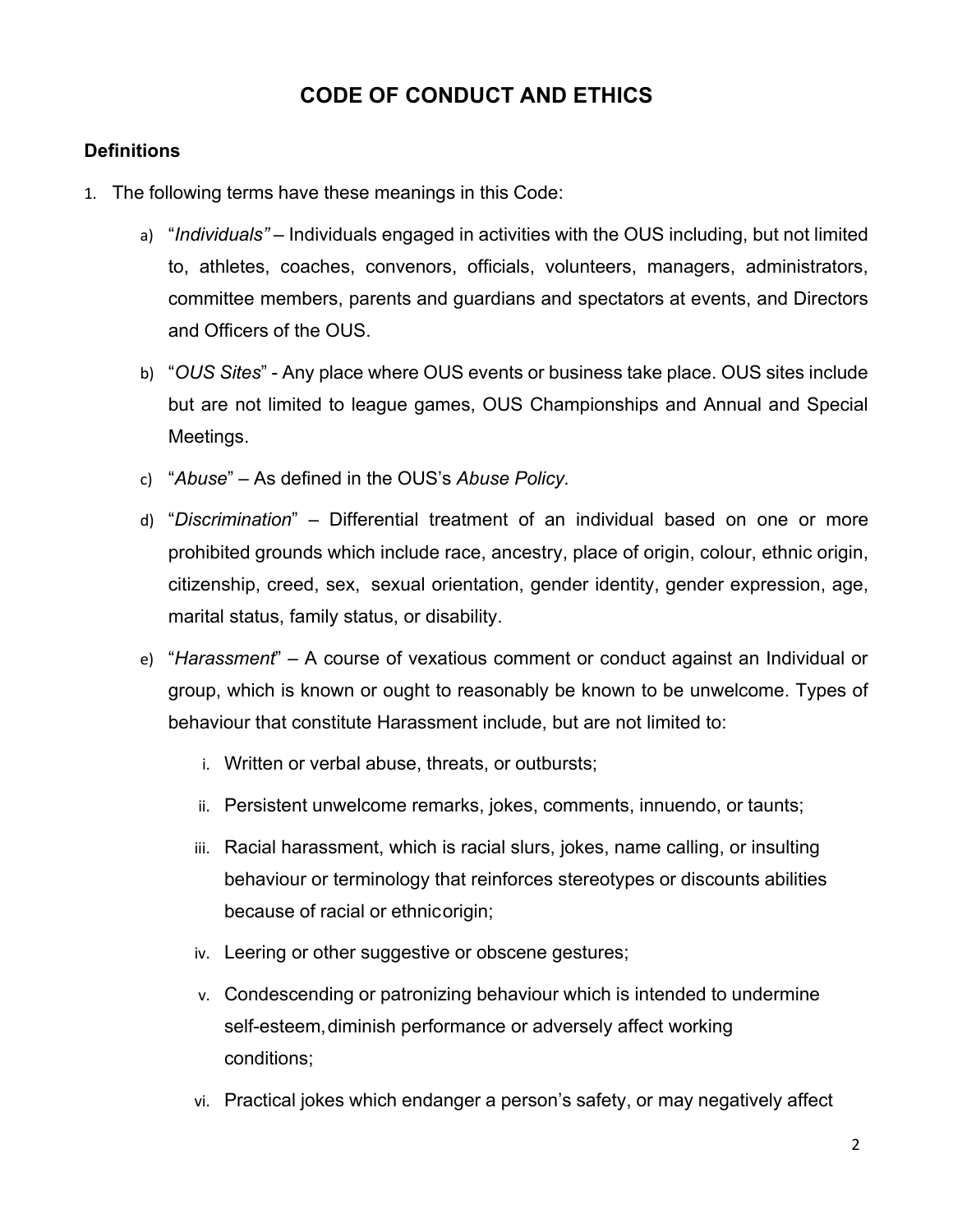performance;

vii. Hazing, which is any form of conduct which exhibits any potentially humiliating, degrading,abusive, or dangerous activity expected of a juniorranking individual by a more senior individual, which does not contribute to either individual's positive development, but is required to be accepted as part of a team or group, regardless of the junior-ranking;

individual's willingness to participate. This includes, but is not limited to, any activity, no matter how traditional or seemingly benign, that sets apart or alienates any teammate orgroup member based on class, number of years on the team or with the group, or ability;

- viii. Unwanted physical contact including, but not limited to, touching, petting, pinching, orkissing;
- ix. Deliberately excluding or socially isolating a person from a group or team;
- x. Persistent sexual flirtations, advances, requests, or invitations;
- xi. Physical or sexual assault;
- xii. Behaviours such as those described above that are not directed towards a specific person orgroup but have the same effect of creating a negative or hostile environment; and
- xiii. Retaliation or threats of retaliation against a person who reports harassment to the OUS.
- xiv. Bullying
- xv. Repeated offensive or intimidating phone calls or emails;
- xvi. Inappropriate sexual touching, advances, suggestions or requests;
- xvii. Displaying or circulating offensive pictures, photographs or materials in printed or electronicform;
- xviii. Psychological abuse;
- xix. Excluding or ignoring someone, including persistent exclusion of a particular person fromwork-related social gatherings;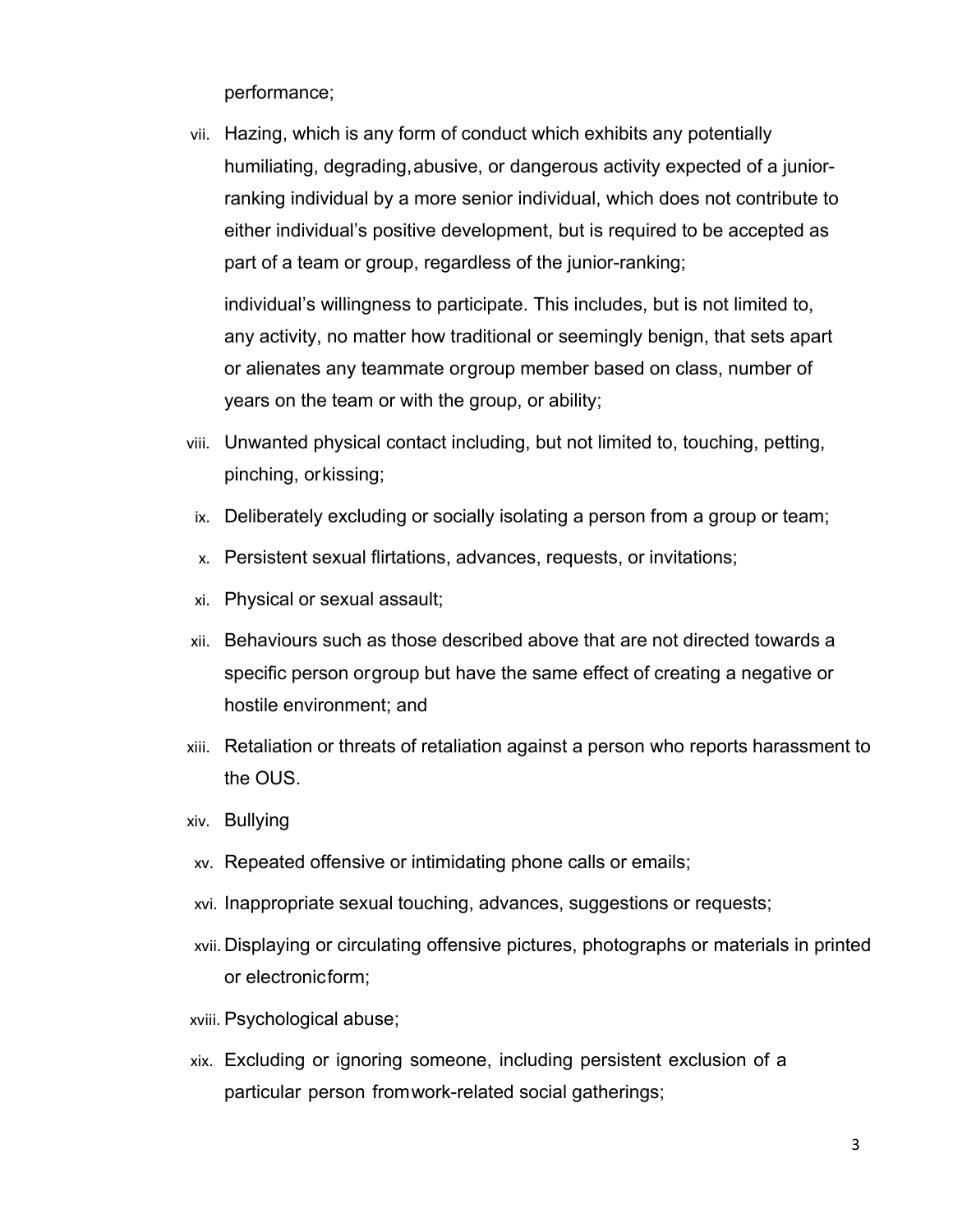- xx. Deliberately withholding information that would enable a person to do his or her job, perform or train;
- xxi. Sabotaging someone else's work or performance;

xxii.Gossiping or spreading malicious rumours;

xxiii. Intimidating words or conduct (offensive jokes or innuendos); and

- xxiv. Words or actions which are known or should reasonably be known to be offensive,embarrassing, humiliating, or demeaning.
- f) "*Sexual Harassment*" A course of vexatious comment or conduct against an Individual because of sex, sexual orientation, gender identify or gender expression, where the course of comment or conduct is known or ought reasonably to be known to be unwelcome; or making a sexual solicitationor advance where the person making the solicitation or advance is in a position to confer, grant or deny a benefit or advance to the Individual and the person knows or ought reasonably to know that the solicitation or advance is unwelcome. Types of behaviour that constitute Sexual Harassment include, but are not limited to:
	- i. Sexist jokes;
	- ii. Threats, punishment, or denial of a benefit for refusing a sexual advance;
	- iii. Offering a benefit in exchange for a sexual favour;
	- iv. Demanding hugs;
	- v. Bragging about sexual ability;
	- vi. Leering (persistent sexual staring);
	- vii. Sexual assault;
	- viii. Display of sexually offensive material;
	- ix. Distributing sexually explicit email messages or attachments such as pictures or video files;
	- x. Sexually degrading words used to describe an Individual;
	- xi. Unwelcome inquiries into or comments about an Individual's gender identity or physicalappearance;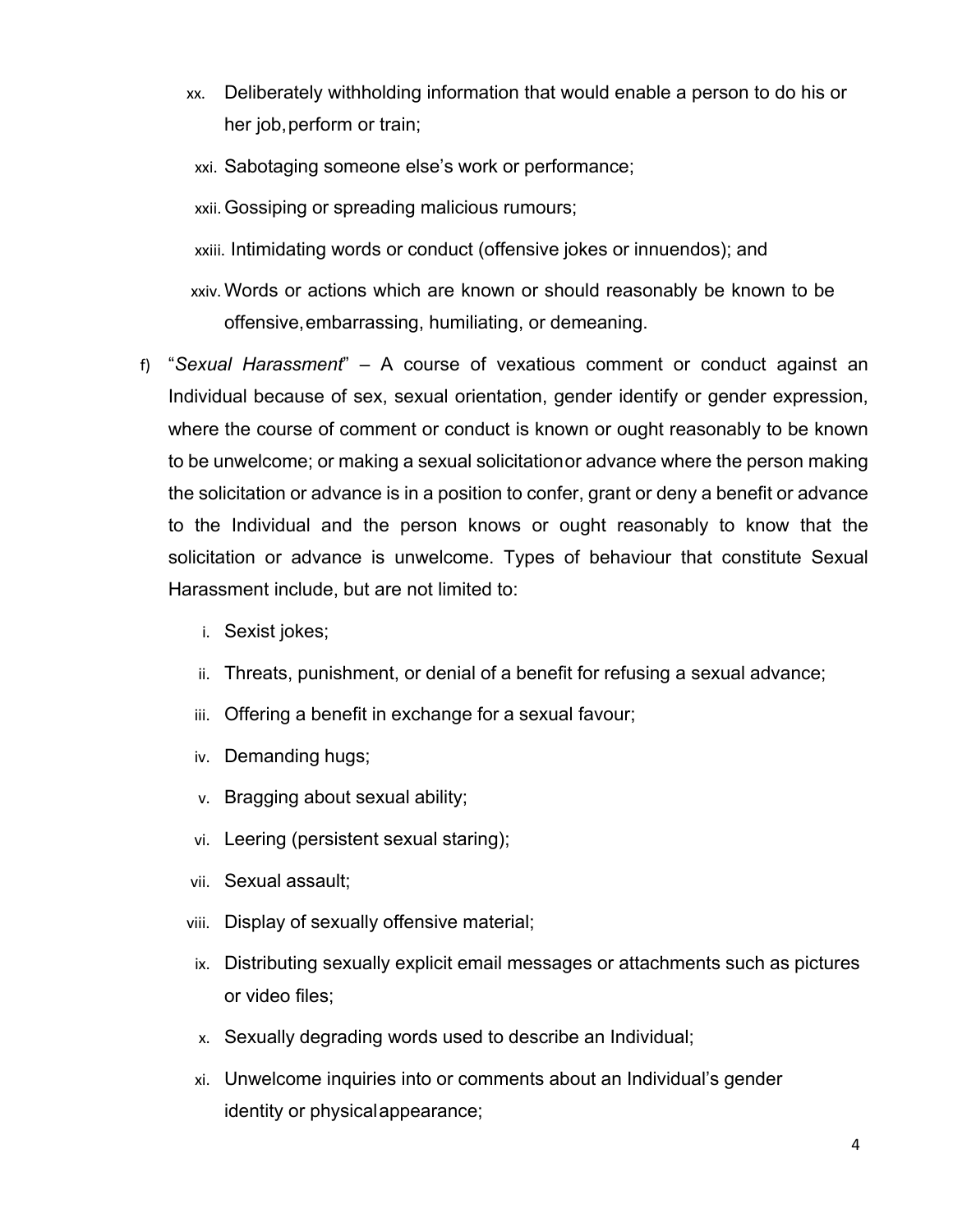- xii. Inquiries or comments about an Individual's sex life;
- xiii. Persistent, unwanted attention after a consensual relationship ends;
- xiv. Persistent unwelcome sexual flirtations, advances, or propositions; and
- xv. Persistent unwanted contact.

### **Purpose**

2. The purpose of this Code is to ensure a safe and positive environment (within the OUS's programs, activities, and events) by making Individuals aware that there is an expectation, at all times, of appropriate behaviour consistent with the OUS's core values. The OUS supports equal opportunity, prohibits discriminatory practices, and is committed to providing an environment in which all individuals are treated with respect and fairness.

# **Application of this Code**

- 3. This Code applies to Individuals' conduct during the OUS's business, activities, and events including, but not limited to, competitions, ,and any meetings.
- 4. An Individual who violates this Code may be subject to sanctions pursuant to the OUS's *Discipline and Complaints Policy*. In addition to facing possible sanction pursuant to the OUS's *Discipline and Complaints Policy,* an Individual who violates this Code during a competition may be ejected from the competition or the playing area, the official may delay the competition until the Individual complies with the ejection, and the Individual may be subject to any additional discipline associated with the particular competition.
- 5. This Code also applies to Individuals' conduct outside of the OUS's business, activities, and events when such conduct adversely affects relationships within the OUS (and its work and sport environment) and is detrimental to the image and reputation of the OUS. Such applicability will be determined by the OUS at its sole discretion.

### **Responsibilities**

- 6. Individuals have a responsibility to:
	- a) Maintain and enhance the dignity and self-esteem of the OUS members and other individuals by:
		- i. Treating each other with the highest standards of respect and integrity;
		- ii. Focusing comments or criticism appropriately and avoiding public criticism of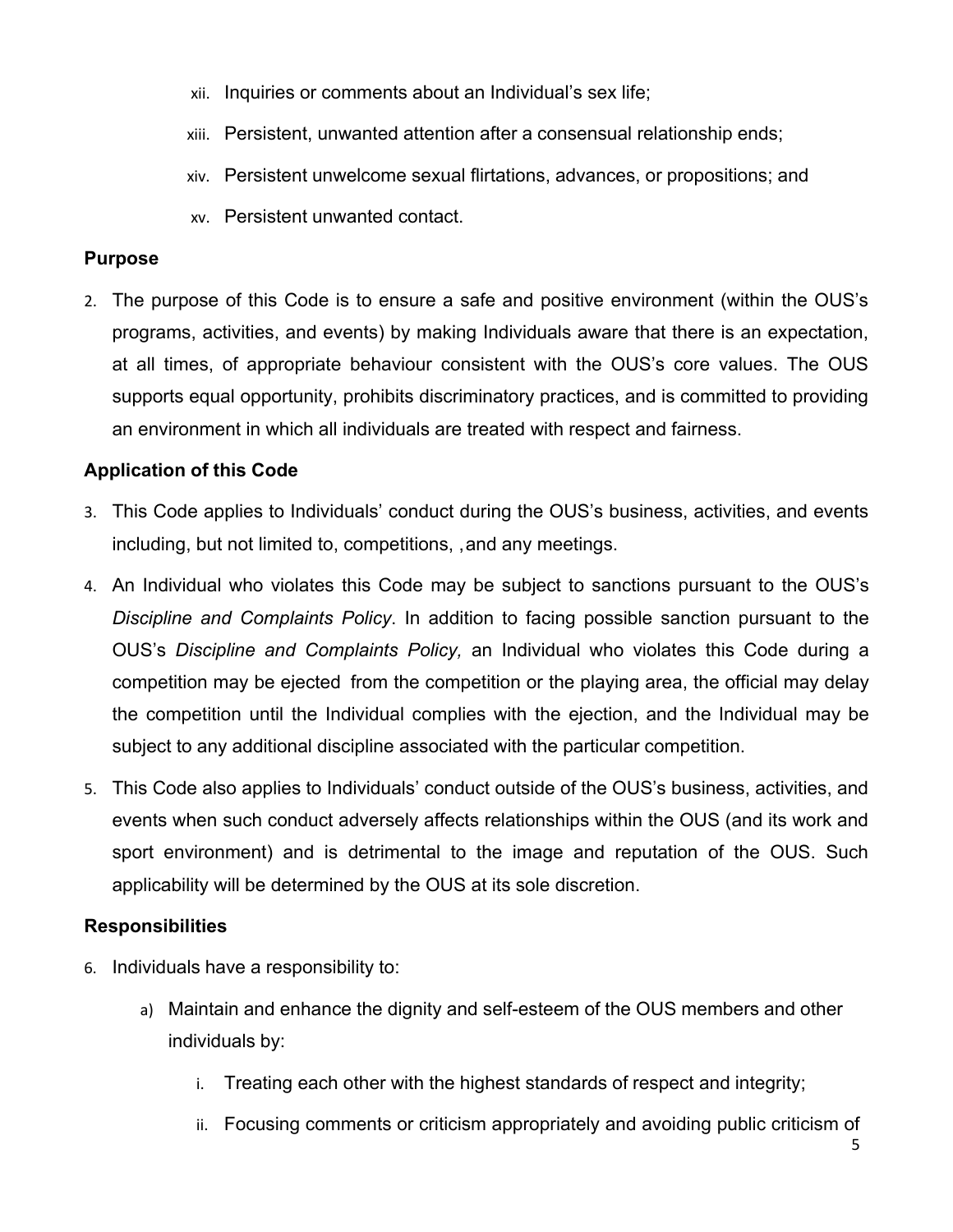athletes,coaches, officials, organizers, volunteers, employees, or members;

- iii. Consistently demonstrating the spirit of sportsmanship, sport leadership, and ethicalconduct;
- iv. Acting, when appropriate, to correct or prevent practices that are unjustly discriminatory;
- v. Consistently treating individuals fairly and reasonably; and
- vi. Ensuring adherence to the rules of the sport and the spirit of those rules.
- b) Refrain from any behaviour that constitutes Harassment, Sexual Harassment or Discrimination;
- c) Abstain from the non-medical use of drugs or the use of performance-enhancing drugs or methods. More specifically, the OUS adopts and adheres to the Canadian Anti-Doping Program. Any infraction under this Program shall be considered an infraction of this Code and may be subject to further disciplinary action, and possible sanction, pursuant to the OUS's *Discipline and ComplaintsPolicy*. the OUS will respect any penalty enacted pursuant to a breach of the Canadian Anti- Doping Program, whether imposed by the OUS or any other sport organization.
- d) Refrain from associating with any person for the purpose of coaching, training, competition, instruction, administration, management, athletic development, or supervision of the sport, who has incurred an anti-doping rule violation and is serving a sanction involving a period of ineligibility imposed pursuant to the Canadian Anti-Doping Program and/or the World Anti-Doping Code and recognized by the Canadian Centre for Ethics in Sport (CCES)
- e) Refrain from the use of power or authority in an attempt to coerce another person to engage in inappropriate activities
- f) Refrain from consuming tobacco products, or recreational drugs while participating in the OUS's programs, activities, competitions, or events
- g) In the case of minors, not consume alcohol at any competition or event;
- h) In the case of adults, avoid consuming alcohol in competitions and situations where minors are present and take reasonable steps to manage the responsible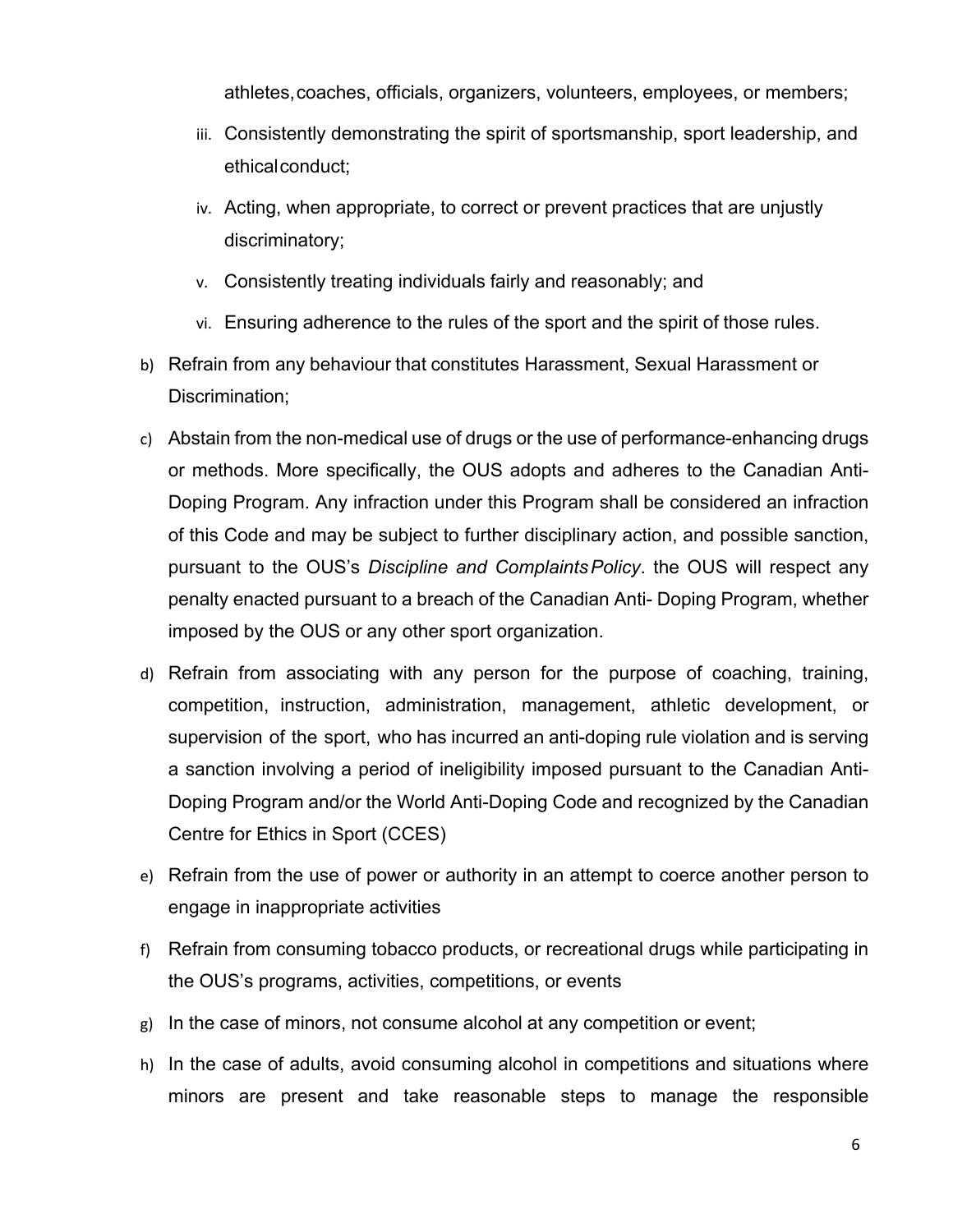consumption of alcohol in adult- oriented social situations associated with the OUS's events

- i) Respect the property of others and not willfully cause damage
- j) Promote the sport in the most constructive and positive manner possible
- k) When driving a vehicle with an Individual:
	- i. Not have his or her license suspended;
	- ii. Not be under the influence of alcohol or illegal drugs or substances; and
	- iii. Have valid car insurance
- l) Adhere to all federal, provincial, municipal and host country laws
- m) Refrain from engaging in deliberate cheating which is intended to manipulate the outcome of a competition and/or not offer or receive any bribe which is intended to manipulate the outcome of a competition
- n) Comply, at all times, with the OUS's bylaws, policies, procedures, and rules and regulations, as adopted and amended from time to time

### **Directors and Committee Members**

7. In addition to section 7 (above), the OUS's Directors, and Committee Members will have additional

responsibilities to:

- a) Function primarily as a Director or Committee Member of the OUS; not as a member of any otherparticular member or constituency
- b) Act with honesty and integrity and conduct themselves in a manner consistent with the nature andresponsibilities of the OUS's business and the maintenance of Individuals' confidence
- c) Ensure that the OUS's financial affairs are conducted in a responsible and transparent manner

with due regard for all fiduciary responsibilities

d) Conduct themselves openly, professionally, lawfully and in good faith in the best interests of theOUS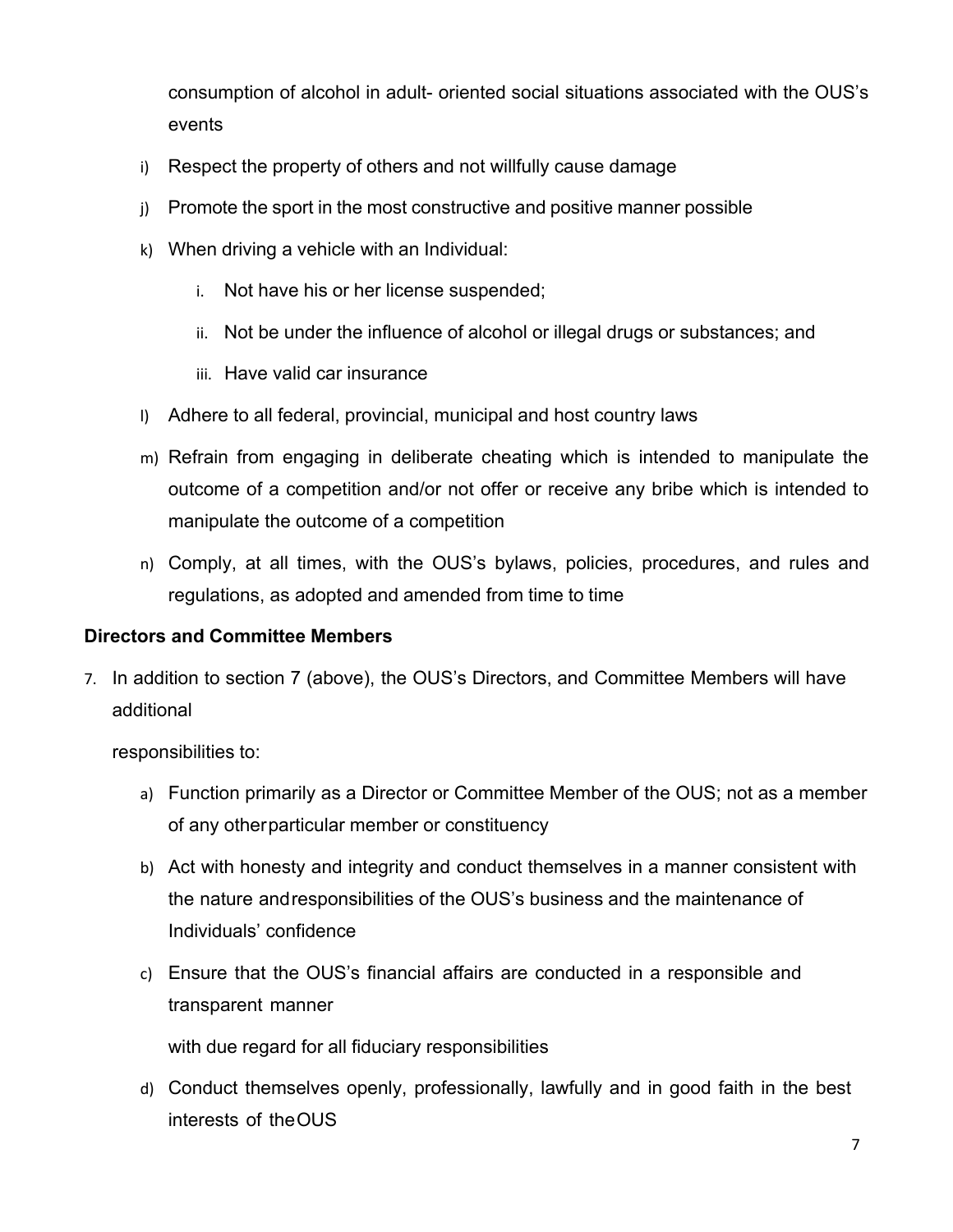- e) Be independent and impartial and not be influenced by self-interest, outside pressure, expectationof reward, or fear of criticism
- f) Behave with decorum appropriate to both circumstance and position
- g) Keep informed about the OUS's activities, the sport community, and general trends in the sectorsin which it operates
- h) Exercise the degree of care, diligence, and skill required in the performance of their duties pursuantto the laws under which the OUS is incorporated
- i) Respect the confidentiality appropriate to issues of a sensitive nature
- j) Respect the decisions of the majority and resign if unable to do so
- k) Commit the time to attend meetings and be diligent in preparation for, and participation in,discussions at such meetings
- l) Have a thorough knowledge and understanding of all the OUS governance documents
- m) Conform to the bylaws and policies approved by the OUS

# **Coaches**

- 8. In addition to section 7 (above), coaches have many additional responsibilities. The coachathlete relationshipis a privileged one and plays a critical role in the personal, sport, and athletic development of the athlete. Coaches must understand and respect the inherent power imbalance that exists in this relationship and mustbe extremely careful not to abuse it, consciously or unconsciously. Coaches will:
	- a) Ensure a safe environment by selecting activities and establishing controls that are suitable for the age, experience, ability, and fitness level of the involved athletes
	- b) Prepare athletes systematically and progressively, using appropriate time frames and monitoring physical and psychological adjustments while refraining from using training methods or techniques that may harm athletes
	- c) Avoid compromising the present and future health of athletes by communicating and cooperating with sport medicine professionals in the diagnosis, treatment, and management of athletes' medicaland psychological treatments
	- d) Support the coaching staff of a training camp, provincial team, or national team; should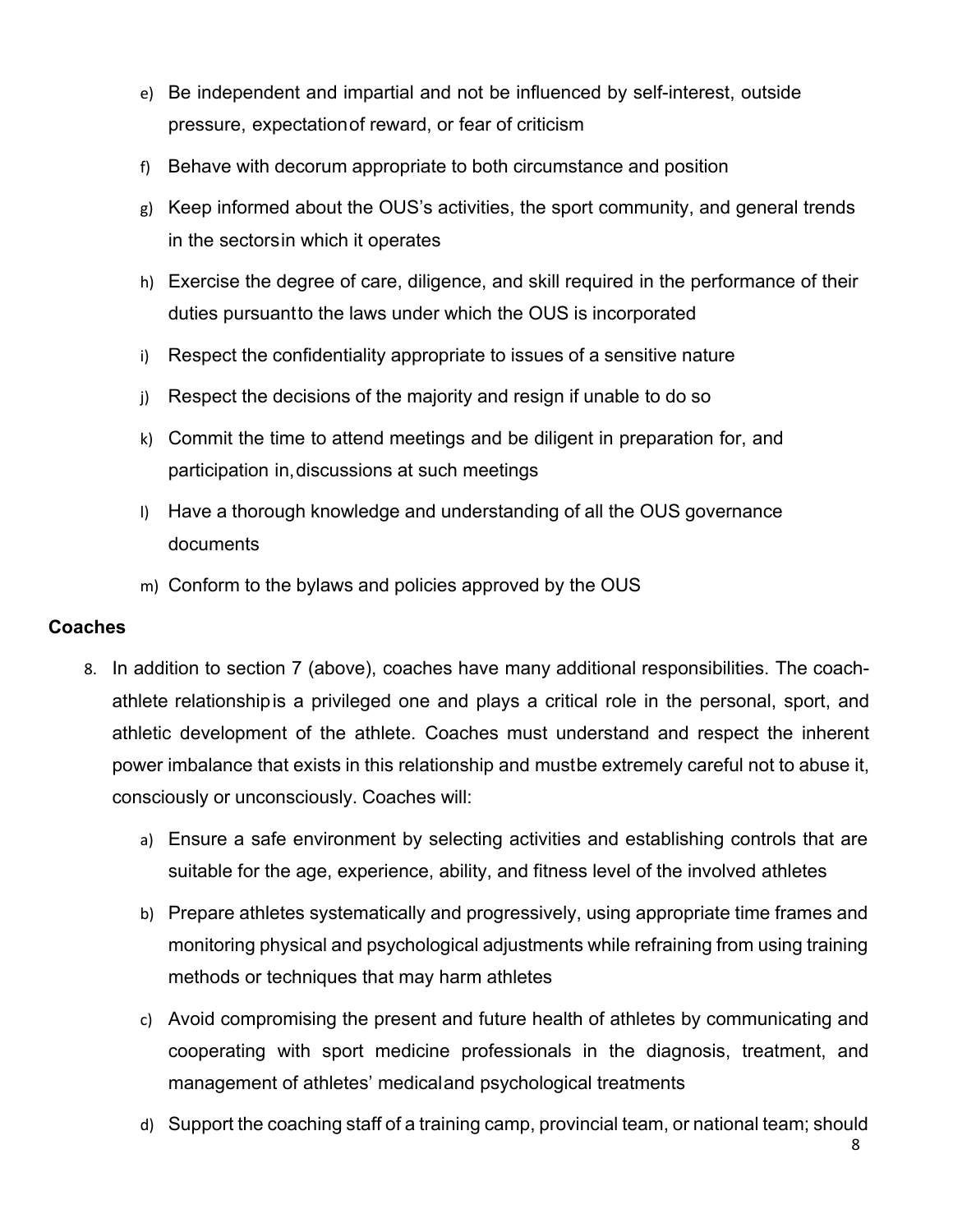an athlete qualify for participation with one of these programs

e) Accept and promote athletes' personal goals and refer athletes to other coaches and sports

specialists as appropriate

- f) Provide athletes (and the parents/guardians of minor athletes) with the information necessary to beinvolved in the decisions that affect the athlete
- g) Act in the best interest of the athlete's development as a whole person
- h) Comply with the OUS's Criminal Records Check Policy, discussed below
- i) Report to the OUS any ongoing criminal investigation, conviction, or existing bail conditions, including those for violence, child pornography, or possession, use, or sale of any illegal substance
- j) Under no circumstances provide, promote, or condone the use of drugs (other than properly prescribed medications) or performance-enhancing substances and, in the case of minors, alcohol and/or tobacco
- k) Respect athletes playing with other teams and, in dealings with them, not encroach upon topics or actions which are deemed to be within the realm of 'coaching', unless after first receiving approval from the coaches who are responsible for the athletes
- l) Not engage in a sexual relationship with an athlete under 18 years old;
- m) Disclose any sexual or intimate relationship with an athlete over the age of 18 to the OUS and immediately discontinue any coaching involvement with that athlete;
- n) Recognize the power inherent in the position of coach and respect and promote the rights of all participants in sport. This is accomplished by establishing and following procedures for confidentiality (right to privacy), informed participation, and fair and reasonable treatment. Coacheshave a special responsibility to respect and promote the rights of participants who are in a vulnerable or dependent position and less able to protect their own rights
- o) Dress professionally, neatly, and inoffensively
- p) Use inoffensive language, taking into account the audience being addressed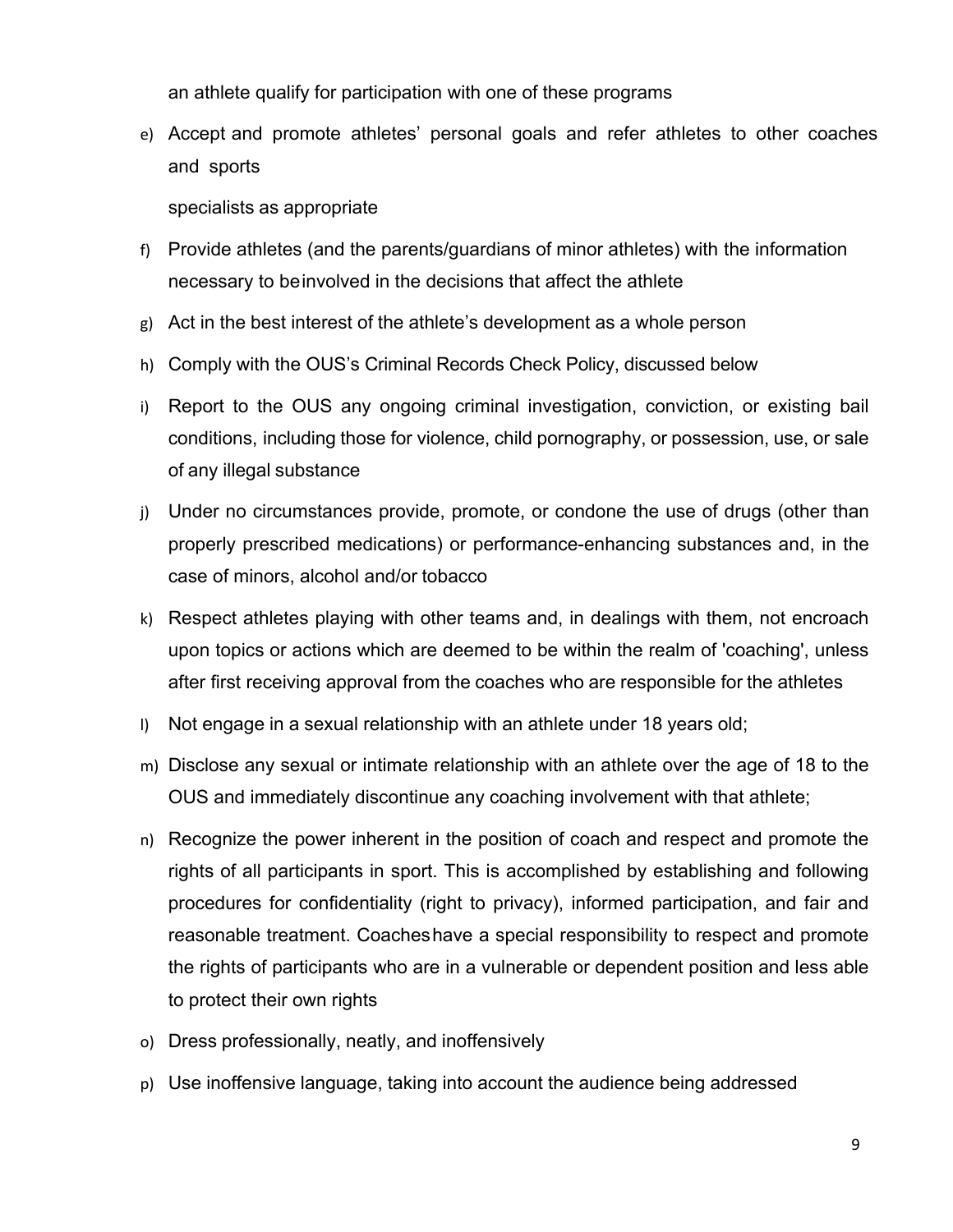# **Athletes**

- 9. In addition to section 7 (above), athletes will have additional responsibilities to:
	- a) Report any medical problems in a timely fashion, when such problems may limit their ability totravel, practice, or compete;
	- b) Participate and appear on-time and prepared to participate to their best abilities in all competitions,practices, training sessions, tryouts, tournaments, and events
	- c) Properly represent themselves and not attempt to participate in a competition for which they arenot eligible by reason of age, classification, or other reason
	- d) Adhere to the OUS's rules and requirements regarding clothing and equipment
	- e) Act in a sportsmanlike manner and not display appearances of violence, foul language, or gesturesto other athletes, officials, coaches, or spectators
	- f) Dress to represent the sport and themselves well and with professionalism
	- g) Act in accordance with the OUS's policies and procedures and, when applicable, additional rules

as outlined by coaches or managers

### **Officials**

10. In addition to section 7 (above), officials will have additional responsibilities to:

- a) Maintain and update their knowledge of the rules and rules changes
- b) Not publicly criticize other officials or any club or association;
- c) Work within the boundaries of their position's description while supporting the work of other

officials

- d) Act as an ambassador of the OUS by agreeing to enforce and abide by national and provincialrules and regulations
- e) Take ownership of actions and decisions made while officiating
- f) Respect the rights, dignity, and worth of all individuals
- g) Not publicly criticize other officials or any club or association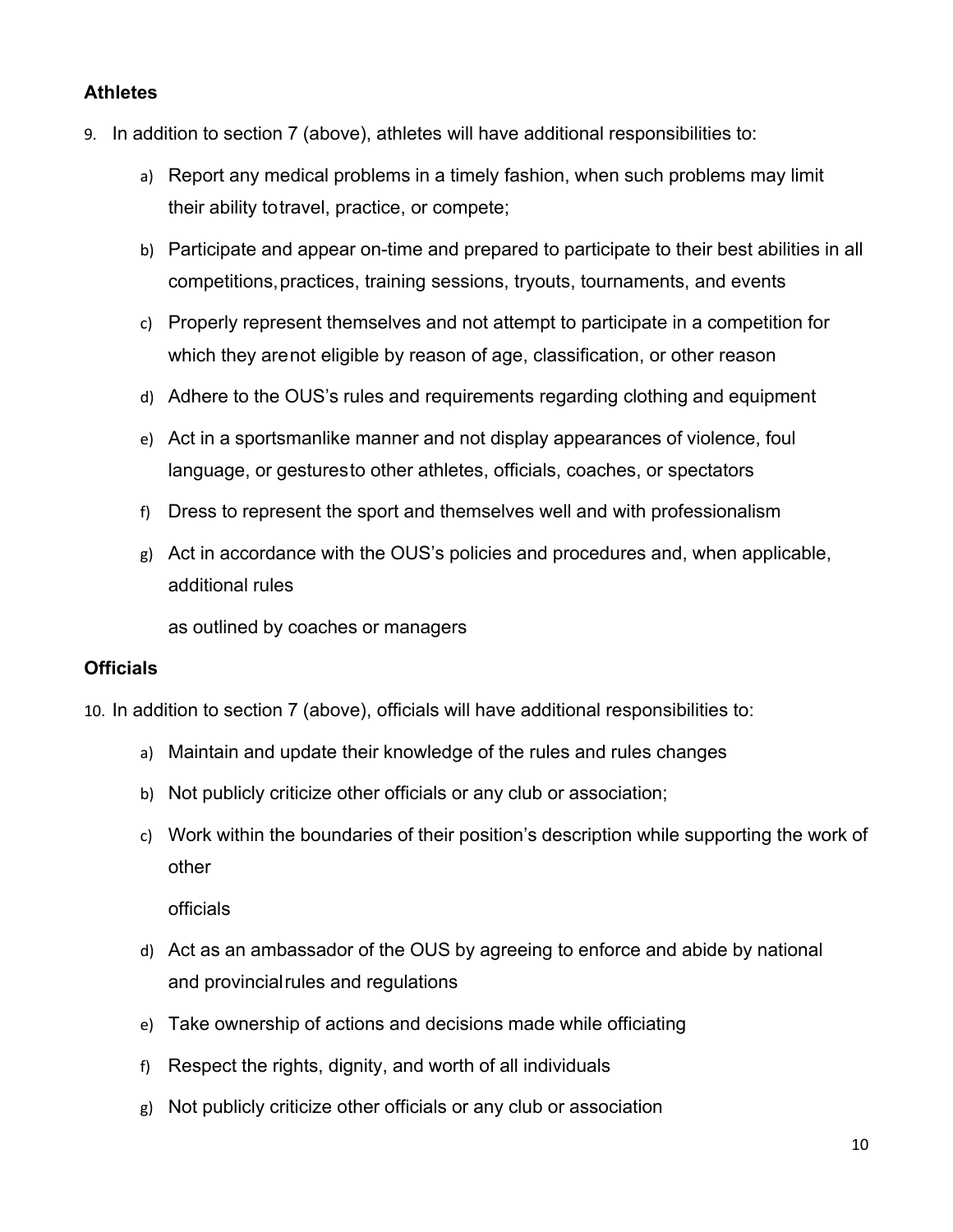- h) Act openly, impartially, professionally, lawfully, and in good faith
- i) Be fair, equitable, considerate, independent, honest, and impartial in all dealings with others
- j) Respect the confidentiality required by issues of a sensitive nature, which may include ejections, defaults, forfeits, discipline processes, appeals, and specific information or data about Individuals
- k) Honour all assignments unless unable to do so by virtue of illness or personal emergency, and inthese cases inform the assignor or association at the earliest possible time
- l) When writing reports, set out the true facts
- m) Dress in proper attire for officiating

### **Parents/Guardians and Spectators**

- 11. In addition to section 7 (above), parents/guardians and spectators at events will:
	- a) Encourage athletes to compete within the rules and to resolve conflicts without resorting to hostilityor violence
	- b) Condemn the use of violence in any form
	- c) Never ridicule a participant for making a mistake during a performance or practice
	- d) Provide positive comments that motivate and encourage participants' continued effort
	- e) Respect the decisions and judgments of officials, and encourage athletes to do the same
	- f) Never question an official's or board member's judgment or honesty
	- g) Support all efforts to remove verbal and physical abuse, coercion, intimidation, and sarcasm
	- h) Respect and show appreciation to all competitors, and to the coaches, officials and other volunteers
	- i) Not harass competitors, coaches, officials, parents/guardians, or other spectators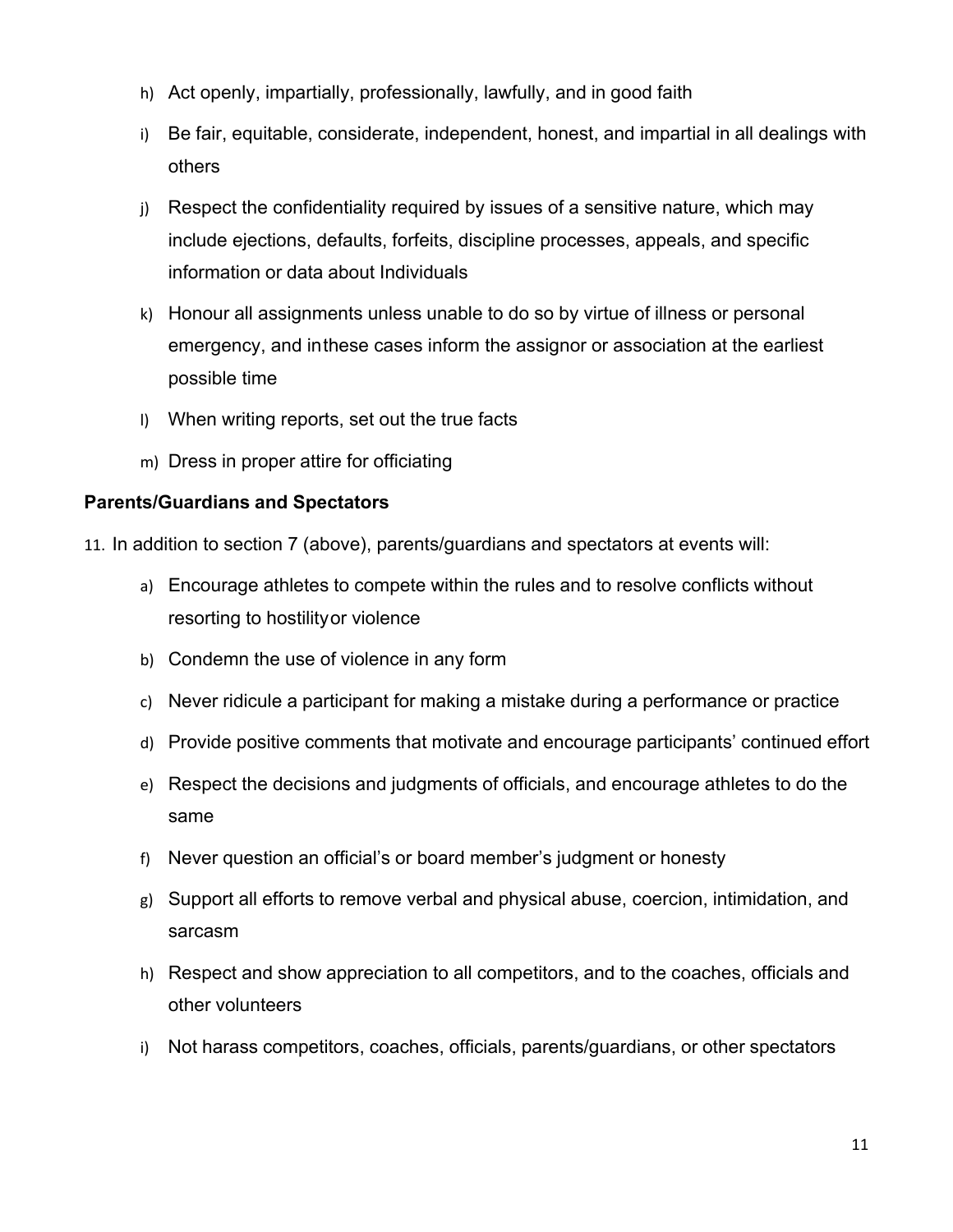# **ABUSE POLICY**

# **Definitions**

- 1. The following terms have these meanings in this Policy:
	- a) "*Vulnerable Individuals*" Includes Children / Youth (people under the age of 18 years old) and Vulnerable Adults (people who, because of age, disability or other circumstance, is in a position of dependence on others or is otherwise at a greater risk than the general population of being harmed bypeople in positions of trust or authority);
	- b) "*Individuals"*  All categories of membership defined in the OUS's Bylaws, as well as all individuals employed by, or engaged in activities with, the OUS including, but not limited to, athletes, coaches, officials, volunteers, managers, administrators, committee members, and Directors and Officers of theOUS; and
	- c) "*Abuse*" Child/Youth Abuse or Vulnerable Adult Abuse as described in this Policy.

# **Purpose**

2. The OUS is committed to a sport environment free from abuse. The purpose of this Policy is to stress the importance of that commitment by educating Individuals about abuse, outlining how the OUS will work toprevent abuse, and how abuse or suspected abuse can be reported to and addressed by the OUS.

# **Zero Tolerance Statement**

3. The OUS has zero tolerance for any type of abuse. Individuals are required to report instances of abuse orsuspected abuse to the OUS to be immediately addressed under the terms of the applicable policy.

### **Education – What is Abuse**

- 4. Vulnerable Individuals can be abused in different forms.
- 5. "Child abuse" refers to the violence, mistreatment or neglect that a child or adolescent may experience while in the care of someone they depend on or trust. There are many different forms of abuse and a childmay be subjected to more than one form:
	- a) **Physical abuse** involves single or repeated instances of deliberately using force against a child in such away that the child is either injured or is at risk of being injured. Physical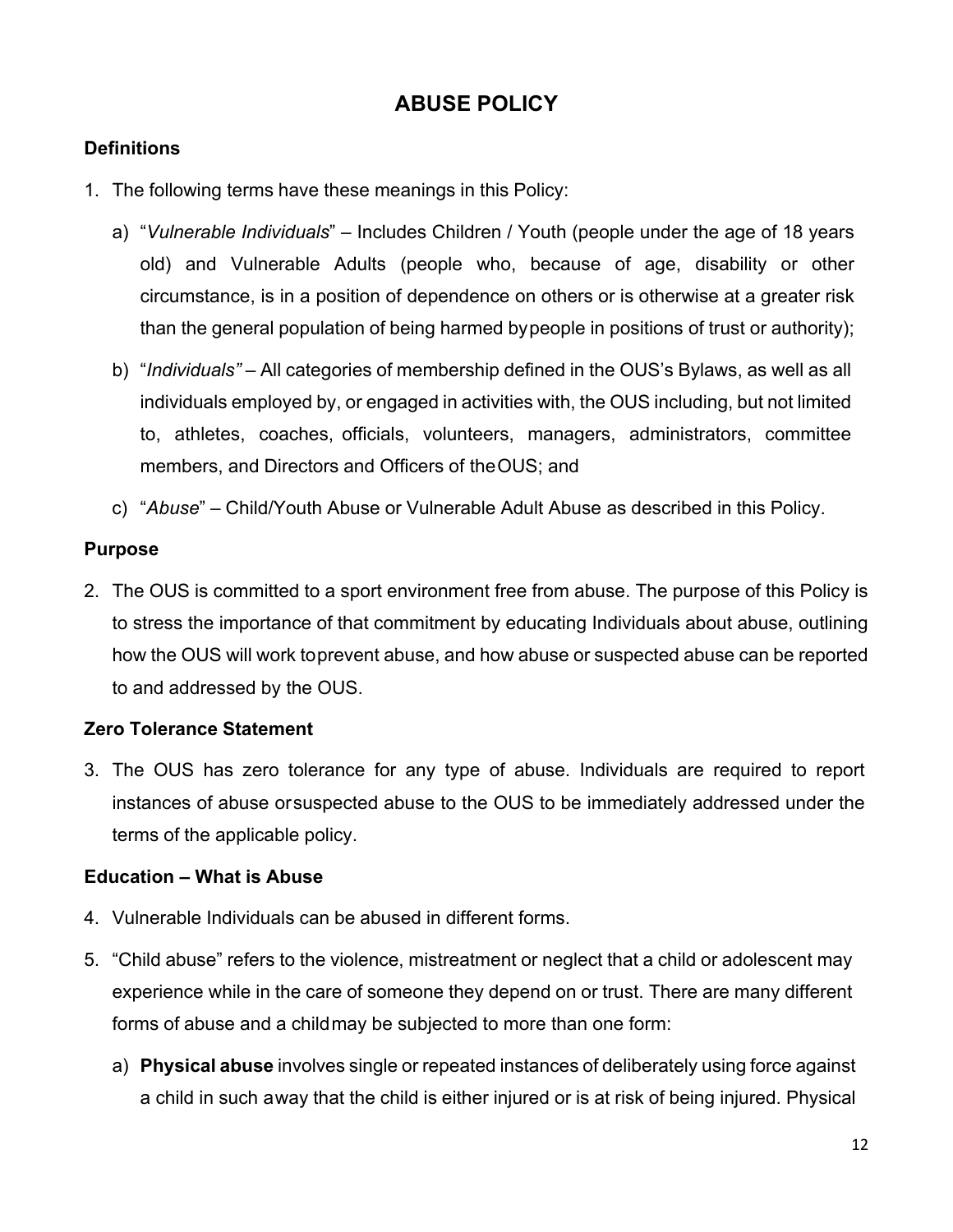abuse includes beating, hitting, shaking, pushing, choking, biting, burning, kicking or assaulting a child with a weapon. It also includes holding a child under water, or any other dangerous or harmful use of force or restraint.

- b) **Sexual abuse** and exploitation involves using a child for sexual purposes. Examples of child sexual abuse include fondling, inviting a child to touch or be touched sexually, intercourse, rape, incest, sodomy, exhibitionism, or involving a child in prostitution or pornography.
- c) **Neglect** is often chronic, and it usually involves repeated incidents. It involves failing to provide what a child needs for his or her physical, psychological or emotional development and wellbeing. For example,neglect includes failing to provide a dependent child with food, clothing, shelter, cleanliness, medical care, or protection from harm.
- 6. **Emotional abuse** involves harming a child's sense of self-worth. It includes acts (or omissions) that resultin, or place a child at risk of, serious behavioural, cognitive, emotional, or mental health problems. For example, emotional abuse may include aggressive verbal threats, social isolation, intimidation, exploitation, or routinely making unreasonable demands. It also includes exposing the child to violence. An abuser may use a number of different tactics to gain access to children, exert power and control over them, and prevent them from telling anyone about the abuse or seeking support. The abuse may happen once or it may occur in a repeated and escalating pattern over a period of months or years. The abuse maychange form over time.
- 7. Abuse of children or youth in sport can include emotional maltreatment, neglect, and physicalmaltreatment.
	- a) **Emotional Maltreatment**  A coach's failure to provide a developmentallyappropriate and supportive environment. Emotional abuse is at the foundation of all other forms of maltreatment (sexual, physical and neglect). In sports, this conduct has the potential to cause emotional or psychological harm to an athlete when it is persistent, pervasive or patterned acts (i.e., yelling at an athlete once does not constitute maltreatment). Examples of emotional maltreatment include:
		- i. Refusal to recognize an athlete's worth or the legitimacy of an athlete's needs (includingcomplaints of injury/pain, thirst or feeling unwell)
		- ii. Creating a culture of fear, or threatening, bullying or frightening an athlete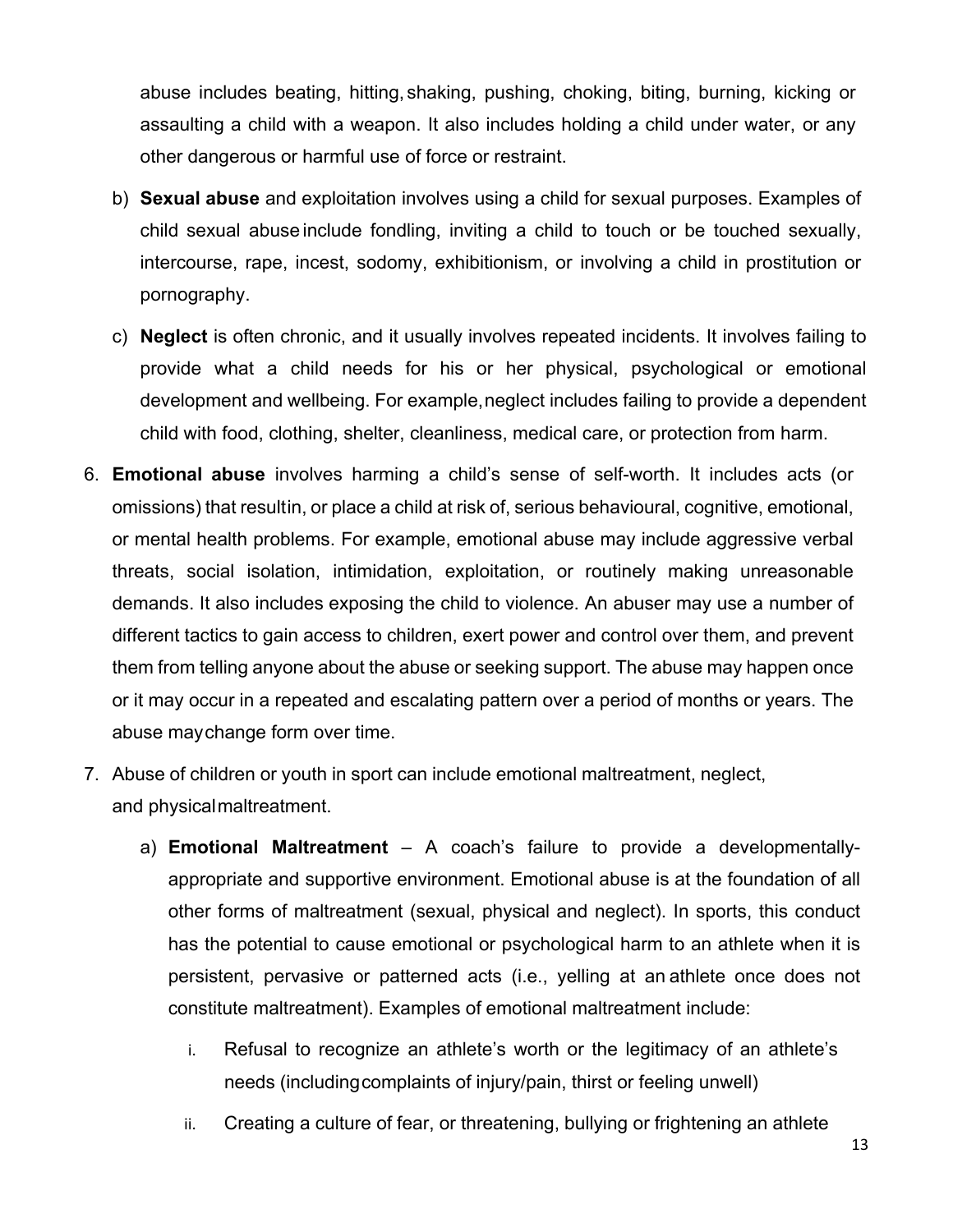- iii. Frequent name-calling or sarcasm that continually "beats down" an athlete's selfesteem
- iv. Embarrassing or humiliating an athlete in front of peers
- v. Excluding or isolating an athlete from the group
- vi. Withholding attention
- vii. Encouraging an athlete to engage in destructive and antisocial behaviour, reinforcing deviance, or impairing an athlete's ability to behave in socially appropriate ways
- viii. Over-pressuring; whereby the coach imposes extreme pressure upon the athlete to behave and achieve in ways that are far beyond the athlete's capabilities
- ix. Verbally attacking an athlete personally (e.g., belittling them or calling them worthless, lazy,useless, fat or disgusting).
- x. Routinely or arbitrarily excluding athletes from practice
- xi. Throwing sports equipment, water bottles or chairs at, or in the presence of, athletes
- b) **Neglect -** acts of omission (i.e., the coach should act to protect health/well-being of an athlete butdoes not). Examples of neglect include:
	- i. Isolating an athlete in a confined space or stranded on equipment, with no supervision, foran extended period of time
	- ii. Withholding, recommending against, or denying adequate hydration, nutrition, medicalattention or sleep
	- iii. Ignoring an injury
	- iv. Knowing about sexual abuse of an athlete but failing to report it
- c) **Physical Maltreatment**  involves contact or non-contact behaviour that can cause physical harm to an athlete. It also includes any act or conduct described as physical abuse or misconduct (e.g., child abuse, child neglect and assault). Almost all sport involves strenuous physical activity. Athletes regularly push themselves to the point of exhaustion. However, any activity that physically harms an athlete—such as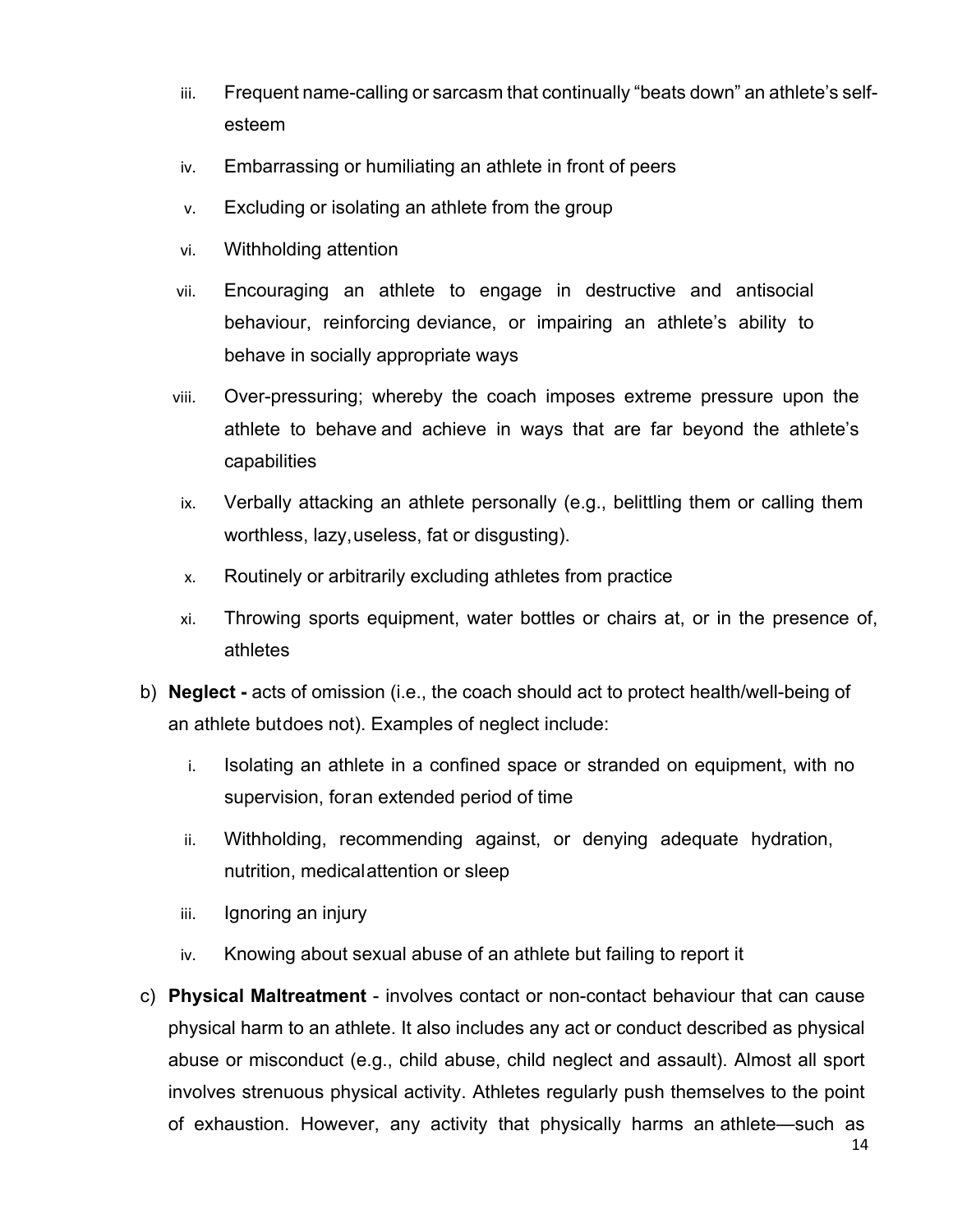extreme disciplinary actions or punishment—is unacceptable. Physical maltreatment can extend to seemingly unrelated areas including inadequate recovery times for injuries and restricted diet. Examples of physical maltreatment include:

- i. Punching, beating, biting, striking, choking or slapping an athlete
- ii. Intentionally hitting an athlete with objects or sporting equipment
- iii. Providing alcohol to an athlete under the legal drinking age
- iv. Providing illegal drugs or non-prescribed medications to any athlete
- v. Encouraging or permitting an athlete to return to play prematurely or without the clearance of a medical professional, following a serious injury (e.g., a concussion)
- vi. Prescribed dieting or other weight-control methods without regard for the nutritional well-being and health of an athlete
- vii. Forcing an athlete to assume a painful stance or position for no athletic purpose, orexcessive repetition of a skill to the point of injury
- viii. Using excessive exercise as punishment (e.g., stretching to the point of causing the athleteto cry, endurance conditioning until the athlete vomits)
- 8. Importantly, emotional and physical maltreatment does not include professionally-accepted coaching methods (per the NCCP) of skill enhancement, physical conditioning, team building, discipline, or improvingathletic performance.
- 9. Potential warning signs of abuse of children or youth can include[2][3]:
	- a) Recurrent unexplained injuries
	- b) Alert behaviour; child seems to always be expecting something bad to happen
	- c) Often wears clothing that covers up their skin, even in warm weather
	- d) Child startles easily, shies away from touch or shows other skittish behaviour
	- e) Constantly seems fearful or anxious about doing something wrong
	- f) Withdrawn from peers and adults
	- g) Behavior fluctuates between extremes (e.g., extremely cooperative or extremely demanding)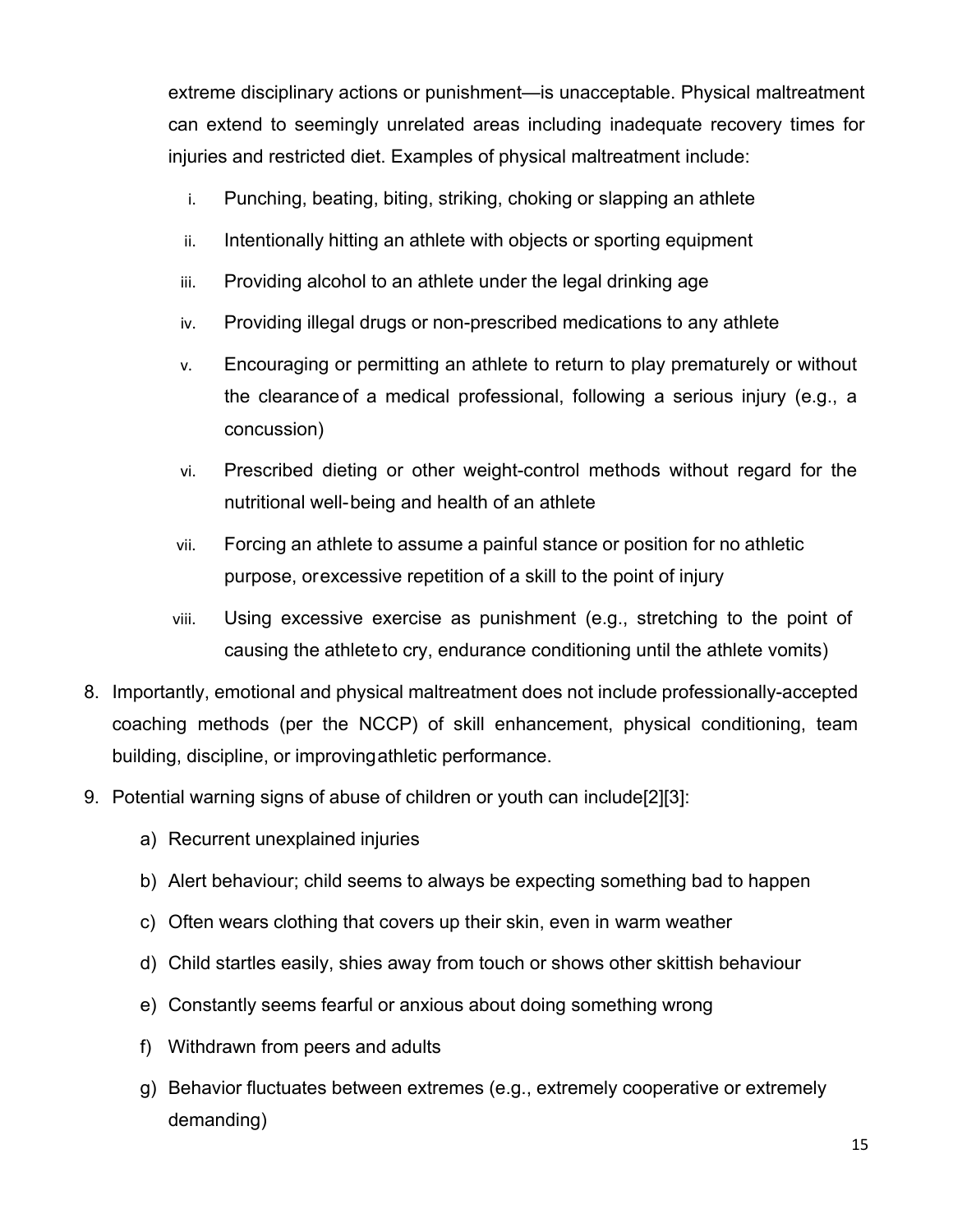- h) Acting either inappropriately beyond their age (like an adult; taking care of other children) orinappropriately younger than their age (like an infant; throwing tantrums)
- i) Acting out in an inappropriate sexual way with toys or objects
- j) New adult words for body parts and no obvious source
- k) Self-harm (e,g., cutting, burning or other harmful activities)
- l) Not wanting to be alone with a particular child or young person

# **Vulnerable Adult Abuse**

- 10.Although individuals may be abused at virtually any life stage childhood, adolescence, young adulthood,middle age, or old age – the nature and consequences of abuse may differ depending on an individual's situation, disability, or circumstance.
- 11.Abuse of vulnerable adults is often described as a misuse of power and a violation of trust. Abusers may usea number of different tactics to exert power and control over their victims. Abuse may happen once or it may occur in a repeated and escalating pattern over months or years. The abuse may take many different forms, which may change over time:
	- a) **Psychological abuse** includes attempts to dehumanize or intimidate vulnerable adults. Any verbal or non-verbal act that reduces their sense of self-worth or dignity and threatens their psychological andemotional integrity is abuse. This type of abuse may include, for example
		- i. Threatening to use violence
		- ii. Threatening to abandon them
		- iii. Intentionally frightening them
		- iv. Making them fear that they will not receive the food or care they need
		- v. Lying to them
		- vi. Failing to check allegations of abuse against them
	- b) **Financial abuse** encompasses financial manipulation or exploitation, including theft, fraud, forgery, or

extortion. It includes using a vulnerable adult's money or property in a dishonest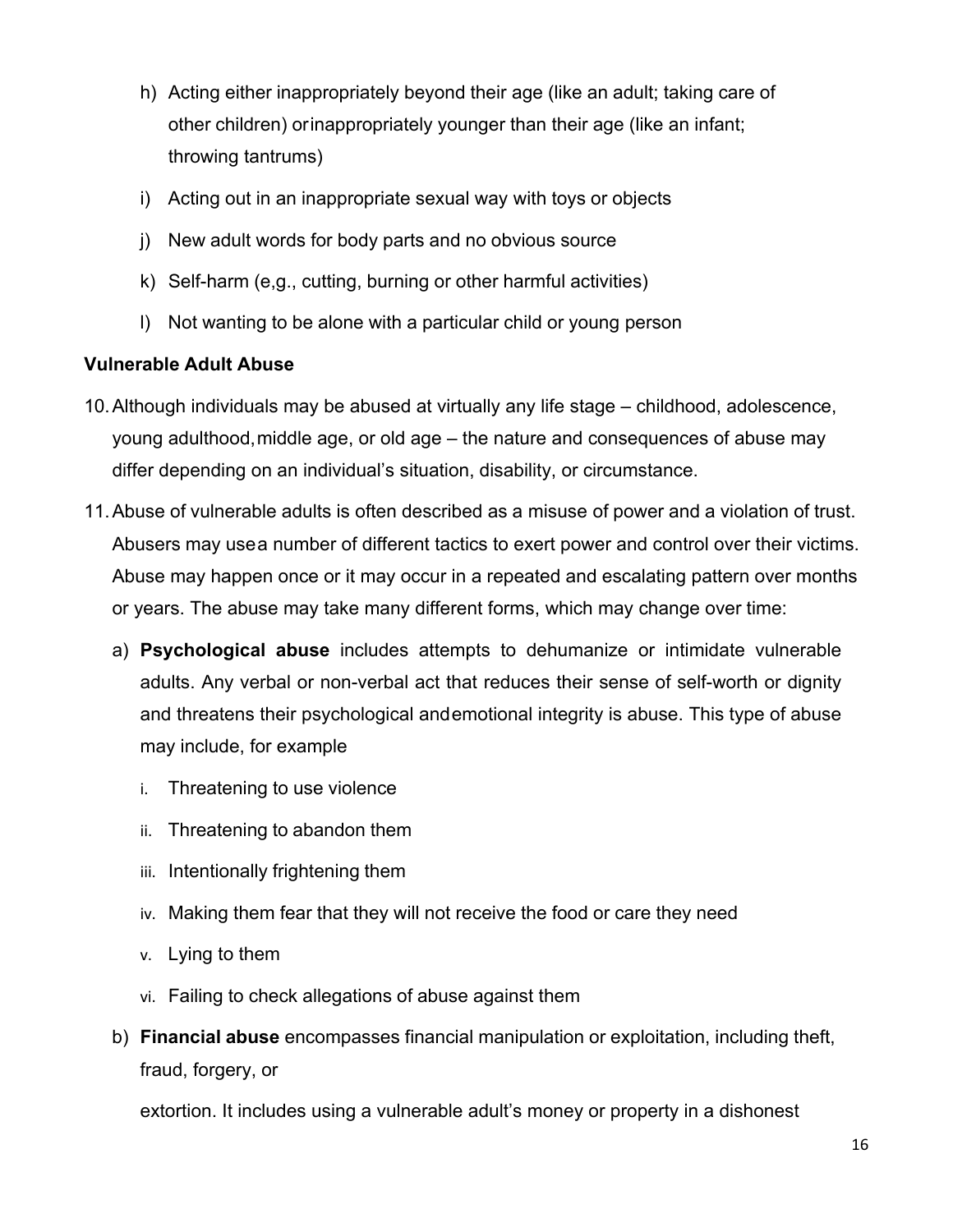manner, or failing to use a vulnerable adult's assets for their welfare. Abuse occurs any time someone acts without consent ina way that financially or personally benefits one person at the expense of another. This type of abuse against a vulnerable adult may include, for example:

- i. Stealing their money, disability cheques, or other possessions
- ii. Wrongfully using a Power of Attorney
- iii. Failing to pay back borrowed money when asked
- c) **Physical abuse** includes any act of violence whether or not it results in physical injury. Intentionally inflicting pain or injury that results in either bodily harm or mental distress is abuse. Physical abuse mayinclude, for example:
	- i. Beating
	- ii. Burning or scalding
	- iii. Pushing or shoving
	- iv. Hitting or slapping
	- v. Rough handling
	- vi. Tripping
	- vii. Spitting
- d) All forms of sexual abuse are also applicable to Vulnerable Adults
- 12.Potential warning signs of abuse of vulnerable adults can include:
	- a) Depression, fear, anxiety, passivity
	- b) Unexplained physical injuries
	- c) Dehydration, malnutrition, or lack of food
	- d) Poor hygiene, rashes, pressure sores
	- e) Over-sedation

# **Preventing Abuse**

13.The OUS will enact measures aimed at preventing abuse. These measures include screening, orientation, training, practice, and monitoring.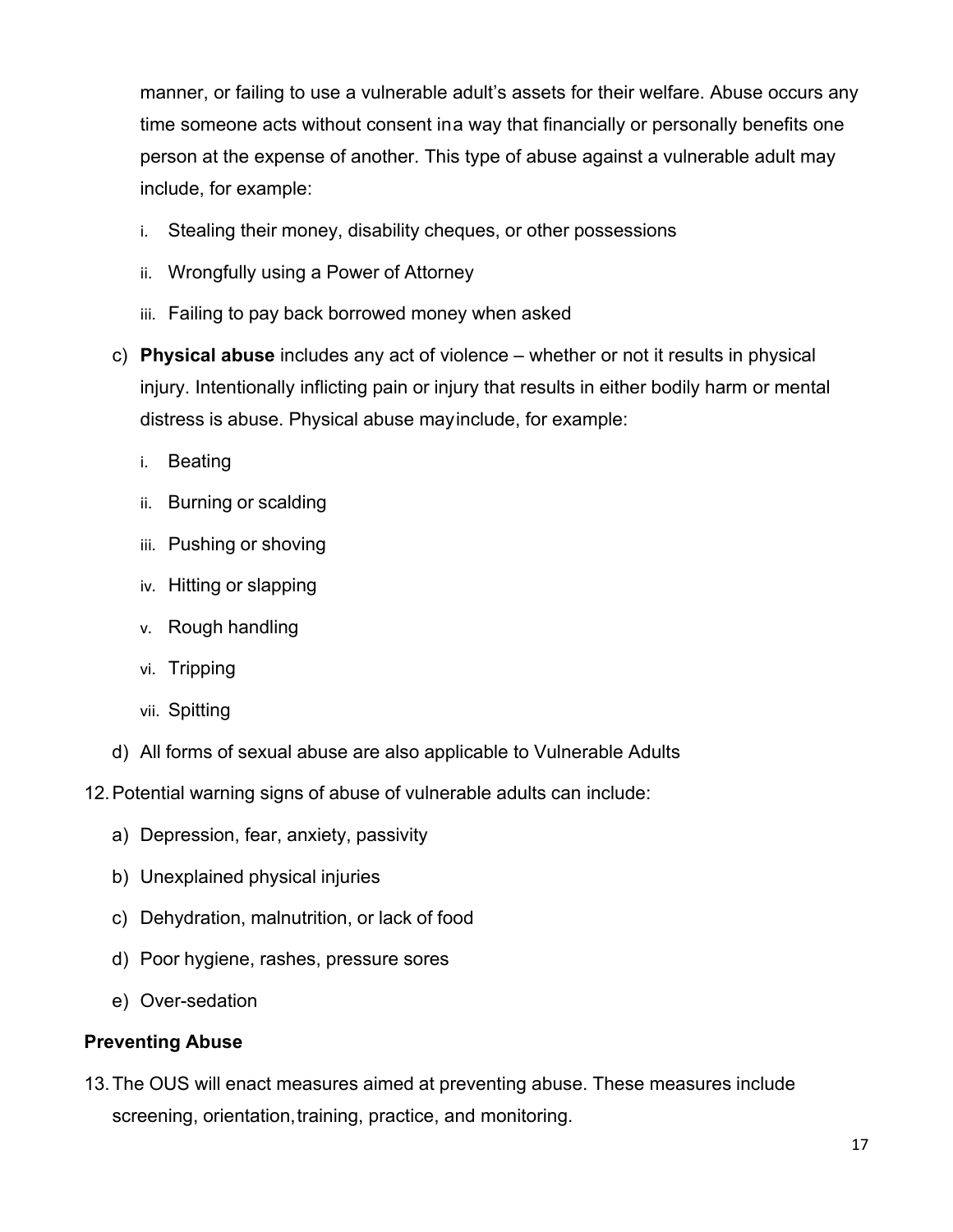- 14.Individuals who coach, volunteer, officiate, or otherwise engage with Vulnerable Individuals involved with the OUS may be asked to provide the OUS with a Criminal Record Check and/or Vulnerable Sector Check from time to time at the OUS's discretion.
- 15.An Individual's failure to participate in the Criminal Record Check and/or Vulnerable Sector Check, will be precluded from participating in OUS sanctioned activities.

### **Practice**

- 16.When Individuals interact with Vulnerable Individuals, they are required to enact certain practicalapproaches to these interactions. These include, but are not limited to:
	- a) Limiting physical interactions to non-threatening or non-sexual touching (e.g., highfives, pats on theback or shoulder, handshakes, specific skill instruction, etc.)
	- b) Ensuring that Vulnerable Individuals are always supervised by more than one adult
	- c) Ensuring that more than one person is responsible for team selection (thereby limiting theconsolidation of power onto one Individual)
	- d) Including parents/guardians in all communication (e.g., electronic, telephonic) with Vulnerable Individuals
	- e) Ensuring that parents/guardians are aware that some non-personal communication between Individuals and Vulnerable Individuals (e.g., coaches and athletes) may take place electronically(e.g., by texting) and that this type of communication is now considered to be commonplace, especially with older Vulnerable Individuals (e.g., teenagers). Individuals are aware that such communication is subject to OUS's *Code of Conduct and Ethics* and *Social Media Policy*.
	- f) When traveling with Vulnerable Individuals, the Individual will not transport Vulnerable Individualswithout another adult present and will not stay in the same overnight accommodation location without additional adult supervision.

### **Reporting Abuse**

17.Reports of abuse that are shared confidentially with an Individual by a Vulnerable Individual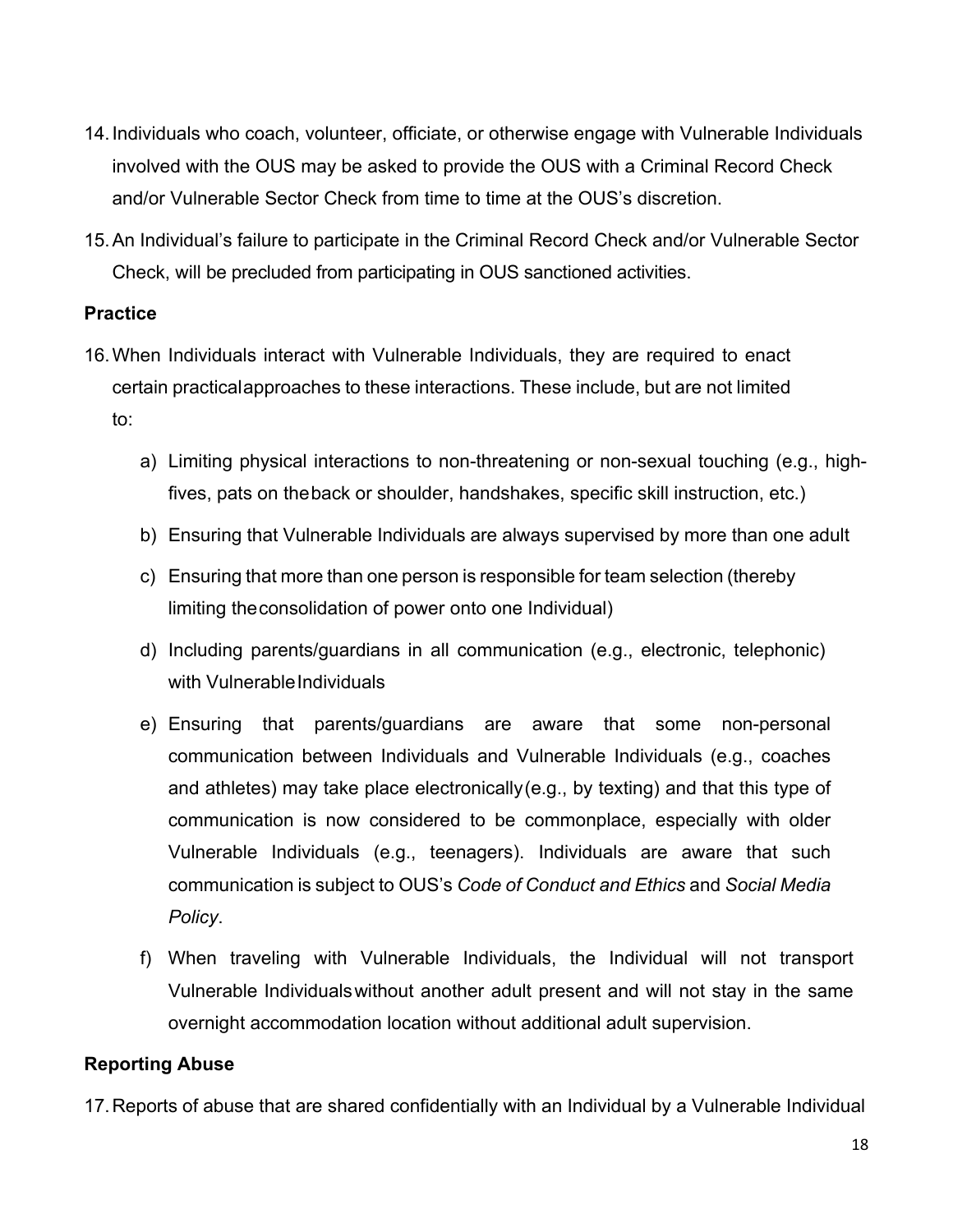may require the Individual to report the incident to parents/guardians, the OUS or police. Individuals must respond to such reports in a non-judgmental, supportive and comforting manner but must also explain that the reportmay need to be escalated to the proper authority or to the Vulnerable Individual's parent/guardian.

18.Complaints or reports that describe an element of **abuse** will be addressed by the process(es) described in the organization's *Discipline and Complaints Policy* and the *Investigations Policy - Discrimination*, *Harassment and Abuse*.

- -

https://www.ecclesiastical.ca/guidelines\_developsafetyprotectionpolicy\_children-youthsvulnerableadults\_faith/

- [2] Adapted from: https://www.all4kids.org/2014/03/04/warning-signs-child-abuse-neglect/
- [3] Adapted from: https://www.parentsprotect.co.uk/warning\_signs.htm

<sup>[1]</sup> Retrieved from: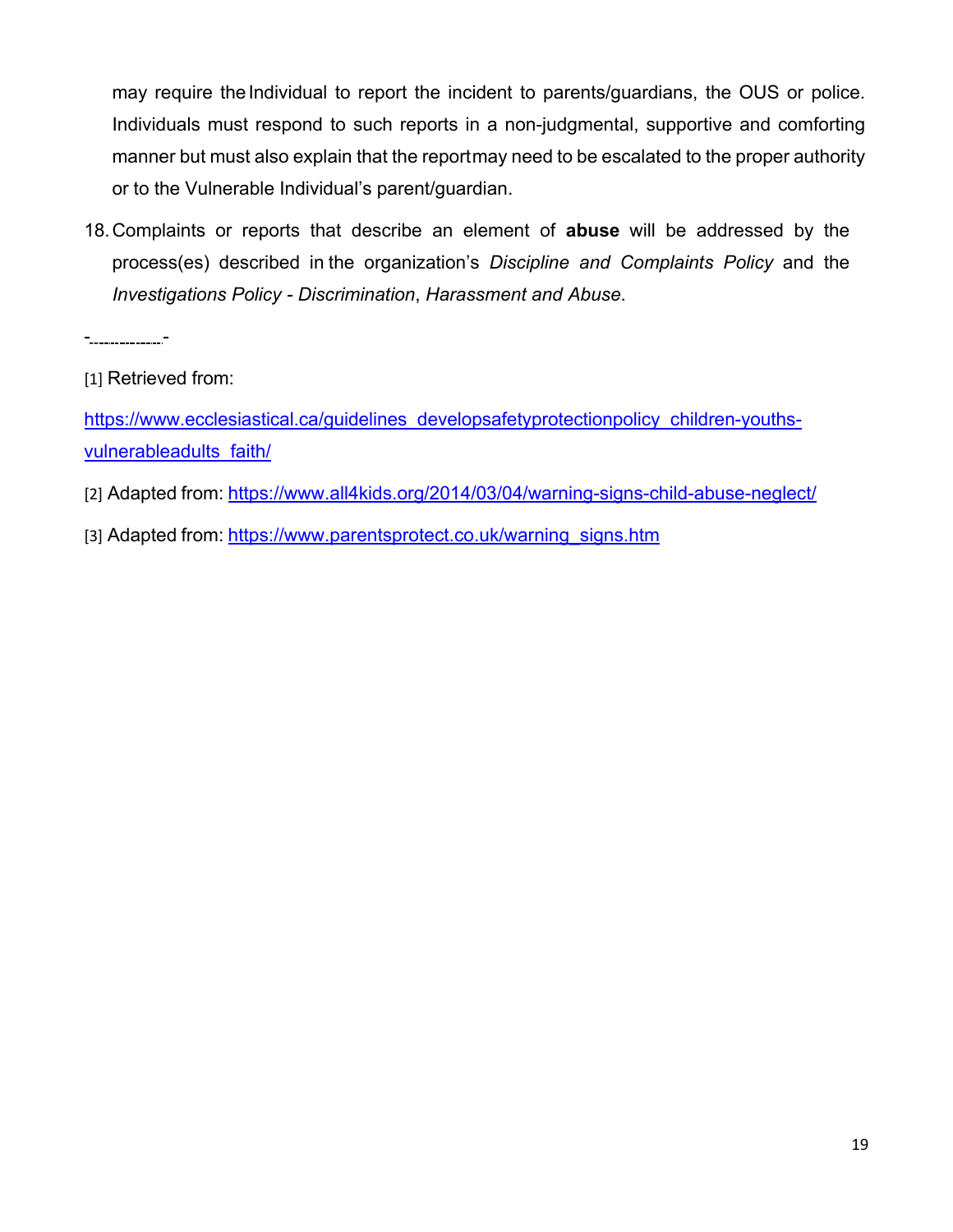# **INVESTIGATIONS POLICY – DISCRIMINATION, HARASSMENT, AND ABUSE**

# **Definitions**

- 1. The following terms have these meanings in this Policy:
	- a) "*Discipline Chair(s)*" An individual or individuals appointed by the President (or designate) to bethe first point-of-contact for all discipline and complaint matters reported to the OUS, per the *Discipline and Complaints Policy*
	- b) "*Individuals"* All categories of membership defined in the OUS's Bylaws, as well as all individualsengaged in activities with, the OUS including, but not limited to, athletes, coaches, officials, volunteers, managers, administrators, committee members, and Directors and Officers of the OUS
- 2. The following terms have the meanings as defined in the OUS's *Code of Conduct and Ethics*:
	- a) Harassment
	- b) Discrimination
	- c) Sexual Harassment
- 3. The following terms have the meanings as defined in the OUS's *Abuse Policy*:
	- a) Abuse

### **Purpose**

4. The OUS is committed to eliminating all instances of Discrimination, Harassment, and Abuse within itsoperations and activities. This Policy describes how Individuals can report instances of Discrimination, Harassment, Sexual Harassment, and Abuse and how the OUS will investigate those reports.

### **Process**

- 5. When a complaint is submitted per the OUS's *Discipline and Complaints Policy*, the Discipline Chair will determine if such complaint is related to an instance of Discrimination, Harassment, Sexual Harassment, or Abuse.
- 6. The OUS will adhere to all disclosure and reporting responsibilities required by law or any applicable policy.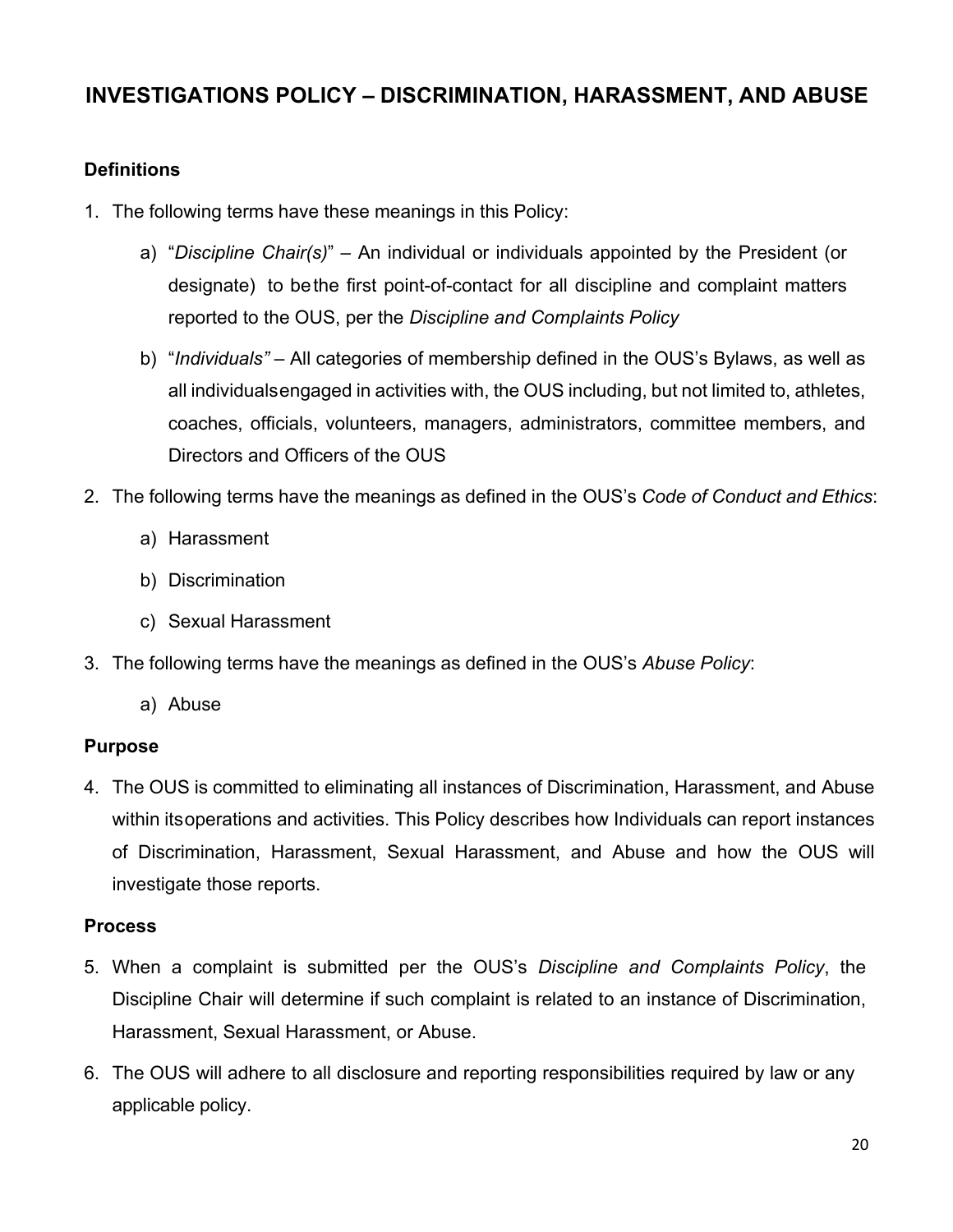# **Investigation**

- 7. Complaints that are determined to contain an element of Discrimination, Harassment, Sexual Harassment, and Abuse will be addressed by the process(es) described in the *Discipline and Complaints Policy*. However, the Discipline Chair will also investigate the allegations. The Discipline Chair must not be in a conflict of interest situation and should have no connection to either party.
- 8. The investigation may take any form as decided by the Discipline Chair and may include:
	- a) Complainant interviewed;
	- b) Witnesses interviewed;
	- c) Respondent interviewed and provided with a full opportunity to respond to the allegations; and
	- d) Complainant provided with an opportunity to respond to events as described by the Respondent.

#### **Discipline Chair's Report**

- 9. The Discipline Chair will prepare a report of the investigation. The report will include a summary of evidence from the parties and a determination of whether or not, on a balance of probabilities, an incident occurred that could be considered Discrimination, Harassment, Sexual Harassment, or Abuse.
- 10.The Report will be provided to the parties with the names and identifying details of any witnesses redacted. The provision of the Report is conditional on the parties not distributing the Report to any third party without the written permission of the OUS.
- 11.Should the Discipline Chair find that there are possible instances of offence under the *Criminal Code*, the Discipline Chair will inform the parties and the OUS board of directors that the matter should be referred to the police.

### **Reprisal and Retaliation**

12.An individual who submits a complaint to the OUS, or who gives evidence in an investigation, may not be subject to reprisal or retaliation from any individual or group. Should anyone who participates in the processface reprisal or retaliation, that individual will have cause to submit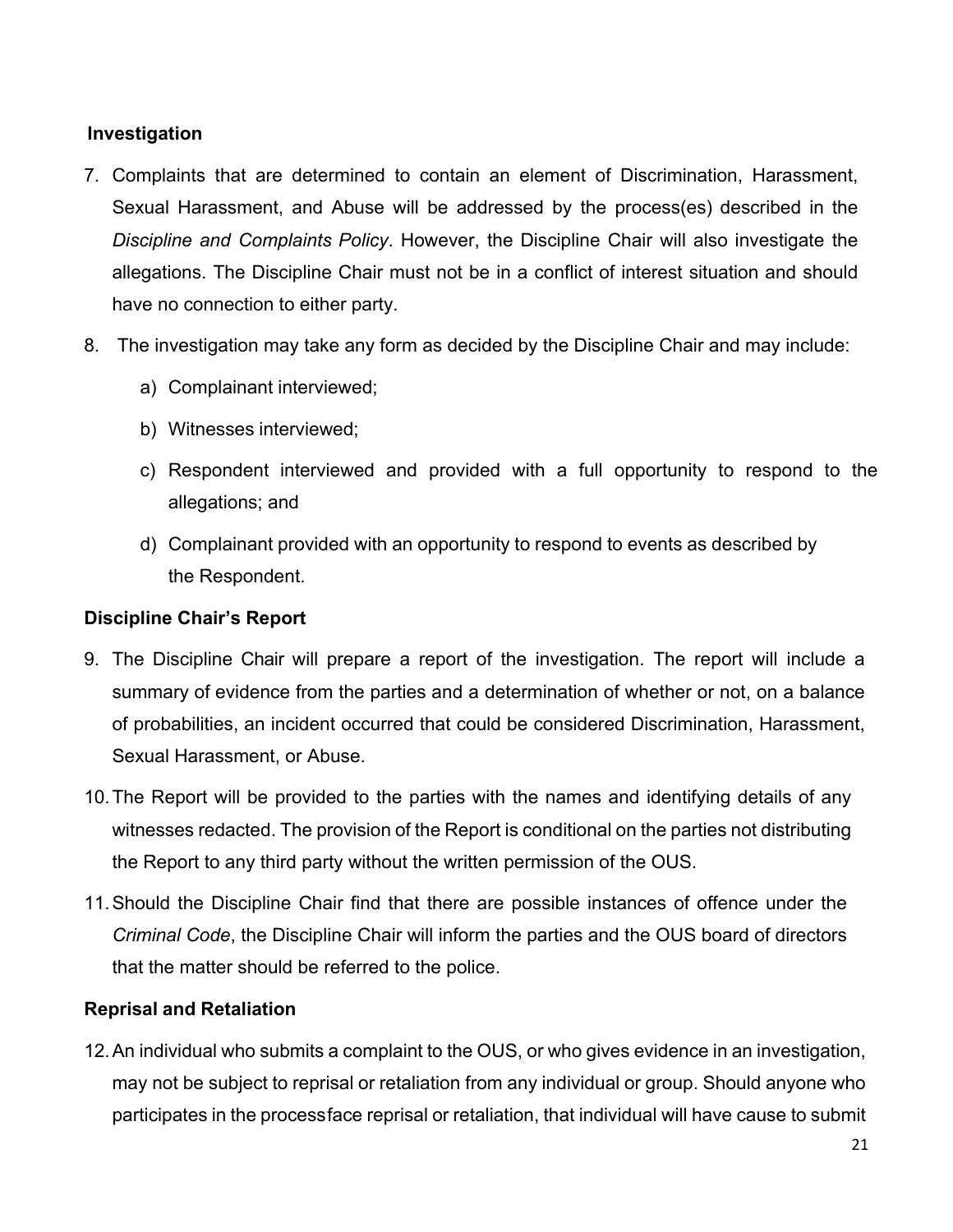a complaint.

# **False Allegations**

13.An individual who submits allegations that the Investigator determines to be false or without merit may besubject to a complaint under the terms of the OUS's *Discipline and Complaints Policy* with the OUS, orthe individual against whom the false allegations were submitted, acting as the Complainant.

# **Confidentiality**

- 14.The information obtained about an incident or complaint (including identifying information about any individuals involved) will remain confidential, unless disclosure is necessary for the purpose of investigatingor taking corrective action, or is otherwise required by law.
- 15.The Discipline Chair will make every effort to preserve the confidentiality of the complainant, respondent, and any other party. However, the OUS recognizes that maintaining anonymity of any party may be difficult for the Investigator during the course of the investigation.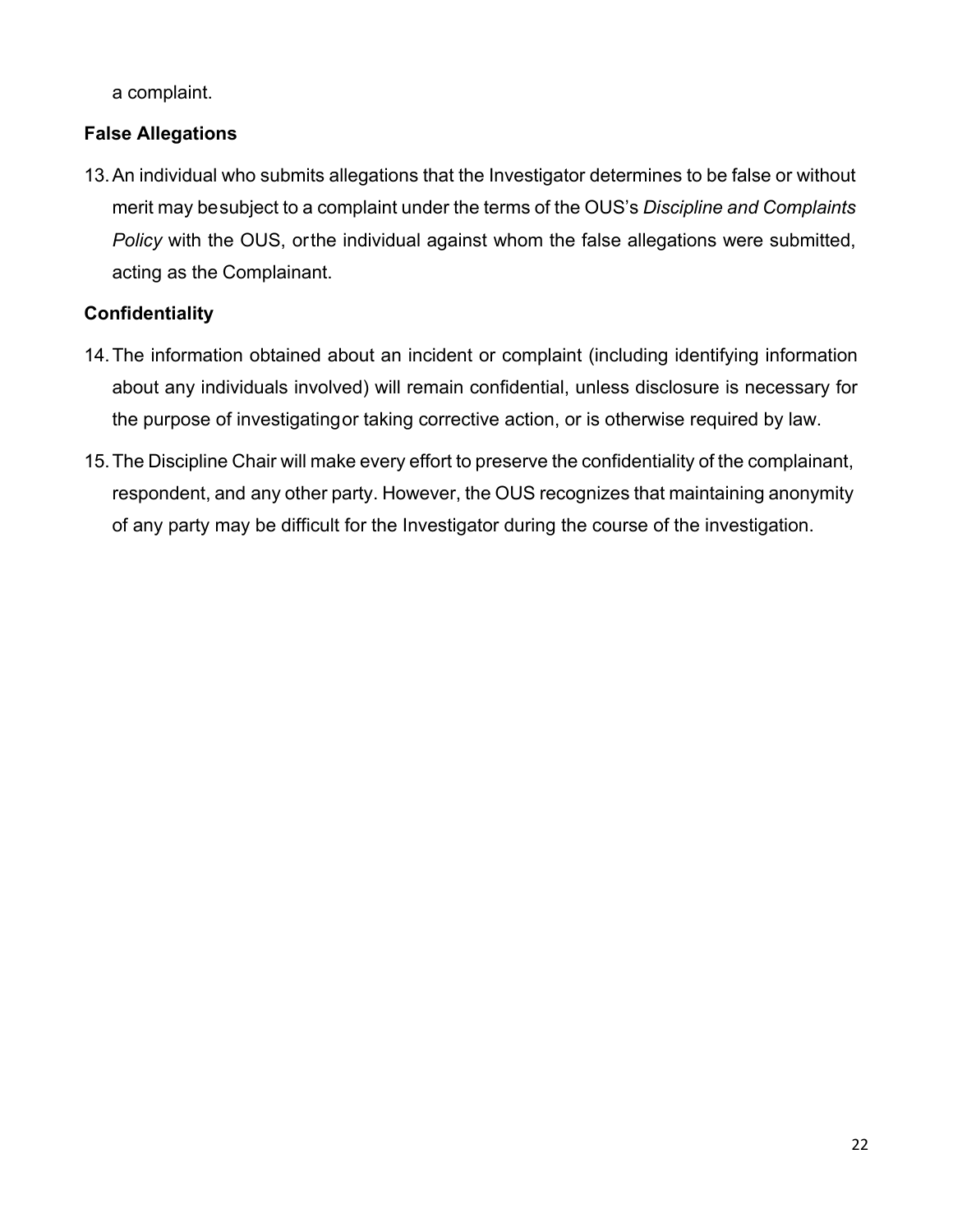### **DISCIPLINE AND COMPLAINTS POLICY**

### **Definitions**

- 1. The following terms have these meanings in this Policy:
	- a) "*Complainant*" The Party alleging an infraction.
	- b) "*Days*" Days including weekends and holidays.
	- c) "*Discipline Chair(s)*" An individual or individuals appointed by the President (or designate) to be the first point-of-contact for all discipline and complaint matters reported to the OUS.
	- d) "*Individuals"*  All categories of membership defined in the OUS's Bylaws, as well as all individuals engaged in activities with, the OUS including, but not limited to, athletes, coaches, convenors, officials, volunteers, managers, administrators, committee members, Directors and Officers of the OUS, spectators, and parents/guardians of athletes.
	- e) "*Respondent*" The alleged infracting Party.

### **Purpose**

2. Individuals are expected to fulfill certain responsibilities and obligations including, but not limited to, complying with the OUS's policies, Bylaws, rules and regulations, and *Code of Conduct and Ethics*. Non- compliance may result in sanctions pursuant to this Policy.

# **Discipline Chair**

- 3. The Discipline Chair will be a Director of the Board, or an individual appointed by the President (or designate) to handle the duties of the Discipline Chair. The President (or designate) may choose to appoint up to three (3) individuals to serve as Discipline Chairs and, in this case, decisions of the Discipline Chairs will be by majority vote.
- 4. The Discipline Chair(s) appointed to handle a complaint or incident must be unbiased and not in a conflict of interest situation

### **Application of this Policy**

- 5. This Policy applies to all Individuals.
- 6. This Policy applies to matters that may arise during the course of the OUS's business,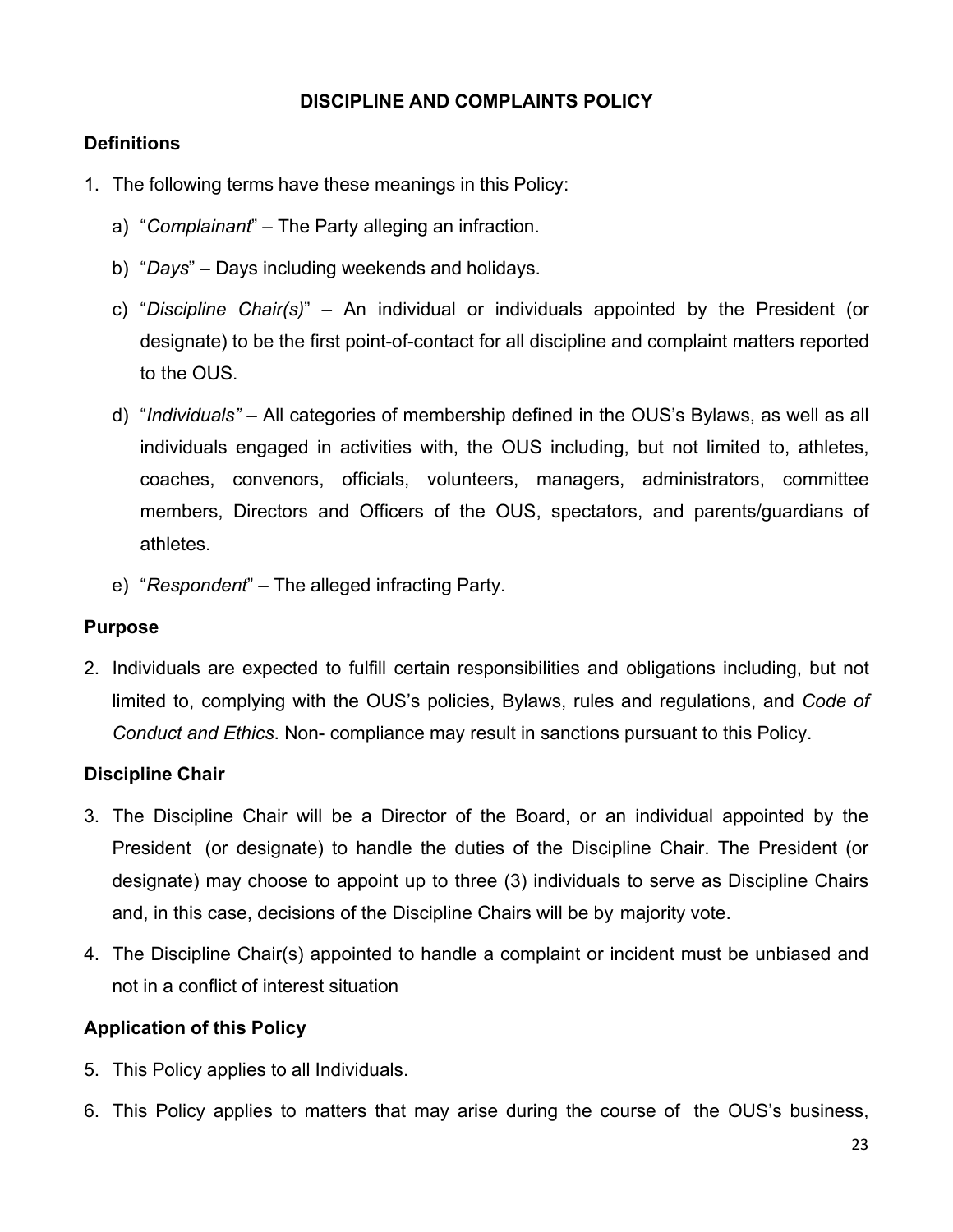activities, and events including, but not limited to, competitions, and any meetings.

- 7. This Policy also applies to Individuals' conduct outside of the OUS's business, activities, and events when such conduct adversely affects relationships within the OUS (and its work and sport environment), is detrimental to the image and reputation of the OUS, or upon the acceptance of the OUS. Applicability will be determined by the OUS at its sole discretion.
- 8. This Policy does not prevent immediate discipline or sanction from being applied as reasonably required. Further discipline may be applied according to this Policy. Any infractions or complaints occurring within competition will be dealt with by the procedures specific to the competition, if applicable. In such situations,disciplinary sanctions will be for the duration of the competition, training, activity, or event only.

### **Alignment**

- 9. The OUS recognizes that Individuals are registered with their University team and requires that member University teams submit discipline decisions made by the University team or the Universityinvolving Individuals to the OUS and the OUS, at its discretion, may take further action.
- 10.If the OUS decides to take further action upon becoming aware of an Individual who has been disciplined by their University team or University, the Individual will be the Respondent to a complaint initiated under the terms of this Policy. The OUS may act as the Complainant if the original Complainant isunwilling or unavailable to participate in this process.
- 11.The Discipline Chair(s) will review and consider the decision by the University team or University when making a decision on the complaint per the terms of this Policy.

### **Adult Representative**

- 12.Complaints may be brought for or against an Individual who is a minor (younger than 19 years old). Minors must have a parent/guardian or other adult serve as their representative during this process.
- 13.Communication from the Discipline Chair(s) must be directed to the minor's representative.
- 14.A minor is not required to attend an oral hearing, if held.

### **Process**

15.Any Individual may report an incident or complaint to the President (or designate) in writing,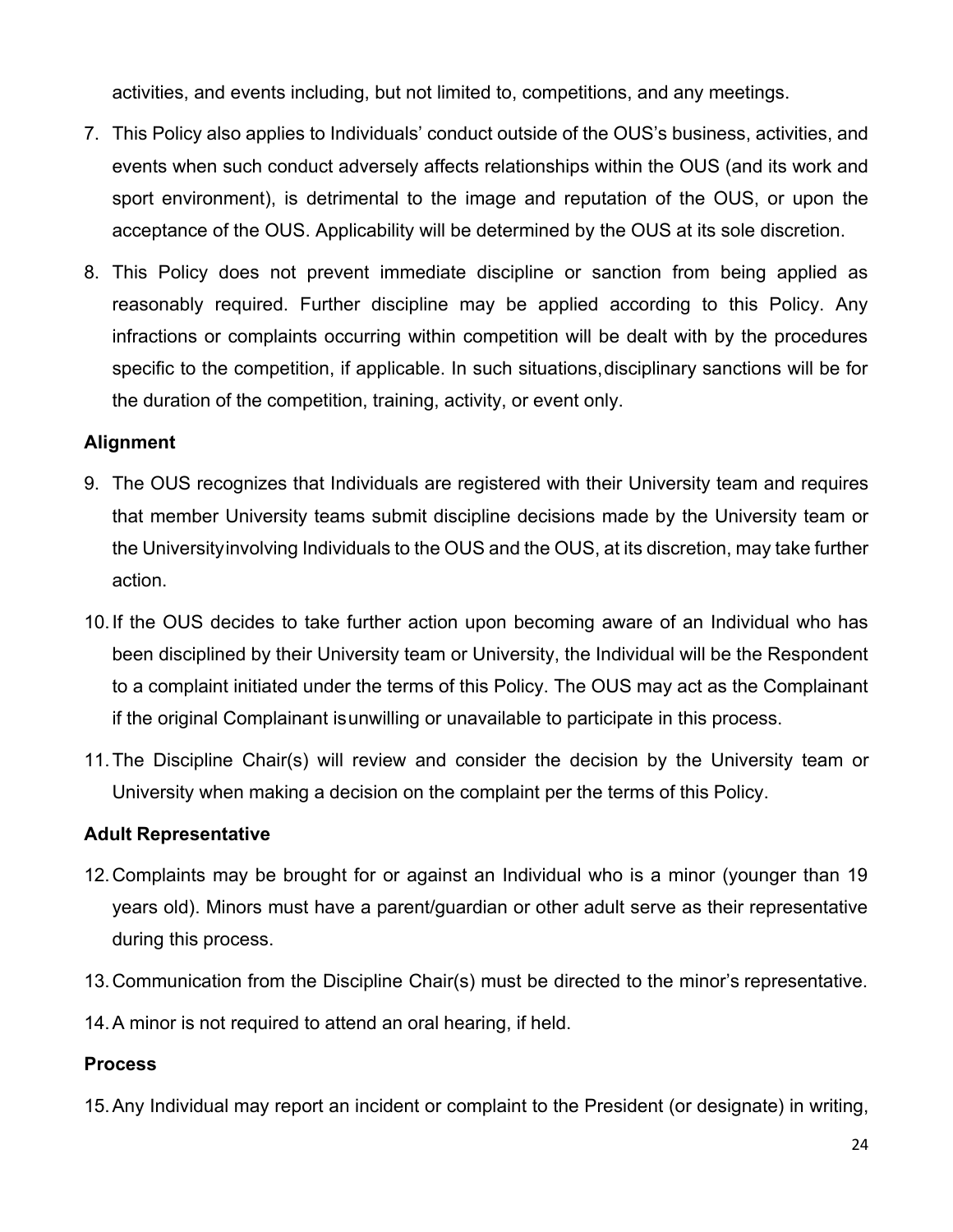within fourteen (14) days of the alleged incident, although this timeline can be waived or extended at the discretion of the President (or designate).

- 16.The President (or designate) will appoint the Discipline Chair(s), as described in this Policy.
- 17.The Discipline Chair(s) may determine that the alleged incident may contain an element of discrimination, harassment, sexual harassment, or abuse. In that case, the Discipline Chair(s) will Investigate in accordance with the OUS's *Investigations Policy* - *Discrimination, Harassment, and Abuse* and the Discipline Chair(s) will have additional responsibilities as described in that Policy.
- 18.At the OUS's discretion, the OUS may act as the Complainant and initiate the complaint process under the terms of this Policy. In such cases, the OUS will identify an individual to represent the OUS.
- 19.Upon receipt of a complaint, the Discipline Chair(s) has discretion to choose the process which should be followed and it will be the responsibility of the Discipline Chair(s) to determine whether the complaint is substantiated by evidence on a balance of probabilities and if the conduct complained of is a violation of the Code of Conduct.
- 20.The discretion of the Discipline Chair to determine the process may include the choice to:
	- a) Recommend mediation;
	- b) Make a decision;
	- c) Ask the Complainant and the Respondent for either written or oral submissions regarding the complaint or incident; or
	- d) Convene the parties to a meeting, either in person or by way of video or

teleconference in order to ask the parties questions.

### **Decision**

21.After hearing and/or reviewing the matter, the Discipline Chair(s)will determine whether an infraction has occurred and, if so, the sanctions to be imposed. Within fourteen (14) days of the hearing's conclusion, the Discipline Chair(s) written decision, with reasons, will be distributed to all Parties, the and the OUS. In extraordinary circumstances, the Discipline Chair(s) may first issue a verbal or summary decision soon after the hearing's conclusion, with the full written decision to be issued before the end of the fourteen (14) day period. The decision will be considered a matter of public record unless decided otherwise by the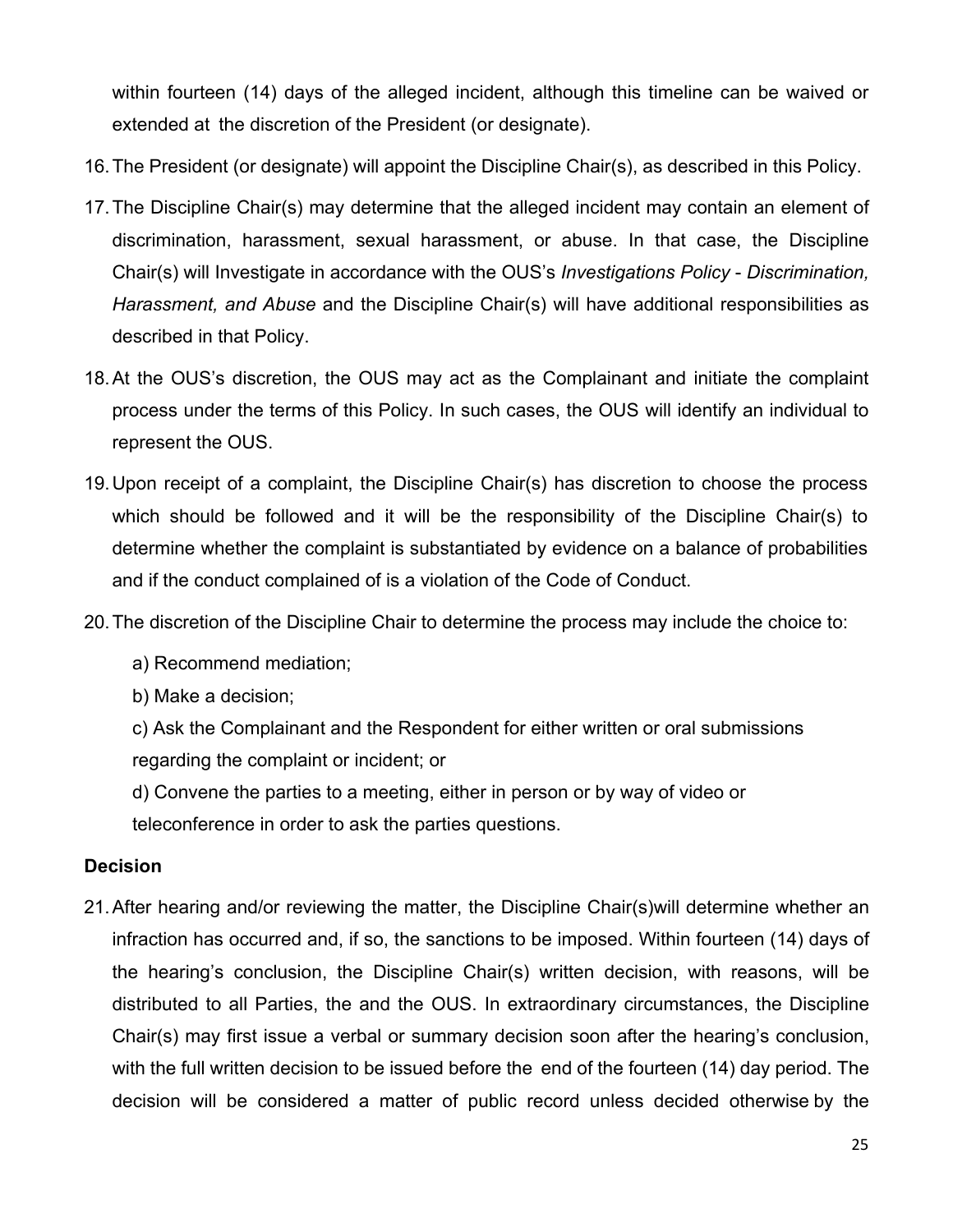Discipline Chair(s).

# **Sanctions**

- 22.The Discipline Chair(s) may apply the following disciplinary sanctions, singularly or in combination:
	- a) Verbal or written reprimand
	- b) Verbal or written apology
	- c) Service or other contribution to the OUS
	- d) Removal of certain privileges
	- e) Suspension from certain teams, events, and/or activities
	- f) Suspension from all OUS activities for a designated period of time
	- g) Payment of the cost of repairs for property damage
	- h) Suspension of funding from the OUS or from other sources
	- i) Expulsion from the OUS
	- j) Any other sanction considered appropriate for the offense
- 23.Unless the Discipline Chair(s) decides otherwise, any disciplinary sanctions will begin immediately. Failure to comply with a sanction as determined by the Discipline Chair(s) will result in an automatic suspension until such time as compliance occurs.
- 24.Records of all decisions will be maintained by the OUS.

# **Suspension Pending a Hearing**

25.The OUS may determine that an alleged incident is of such seriousness as to warrant suspension of an Individual pending completion of a criminal process, the hearing, or a decision of the Discipline Chair(s).

# **Criminal Convictions**

- 26.An Individual's conviction for a *Criminal Code* offense, as determined by the OUS, will be deemed an infraction under this Policy and will result in expulsion from the OUS. *Criminal Code* offences may include, but are not limited to:
	- a) Any child pornography offences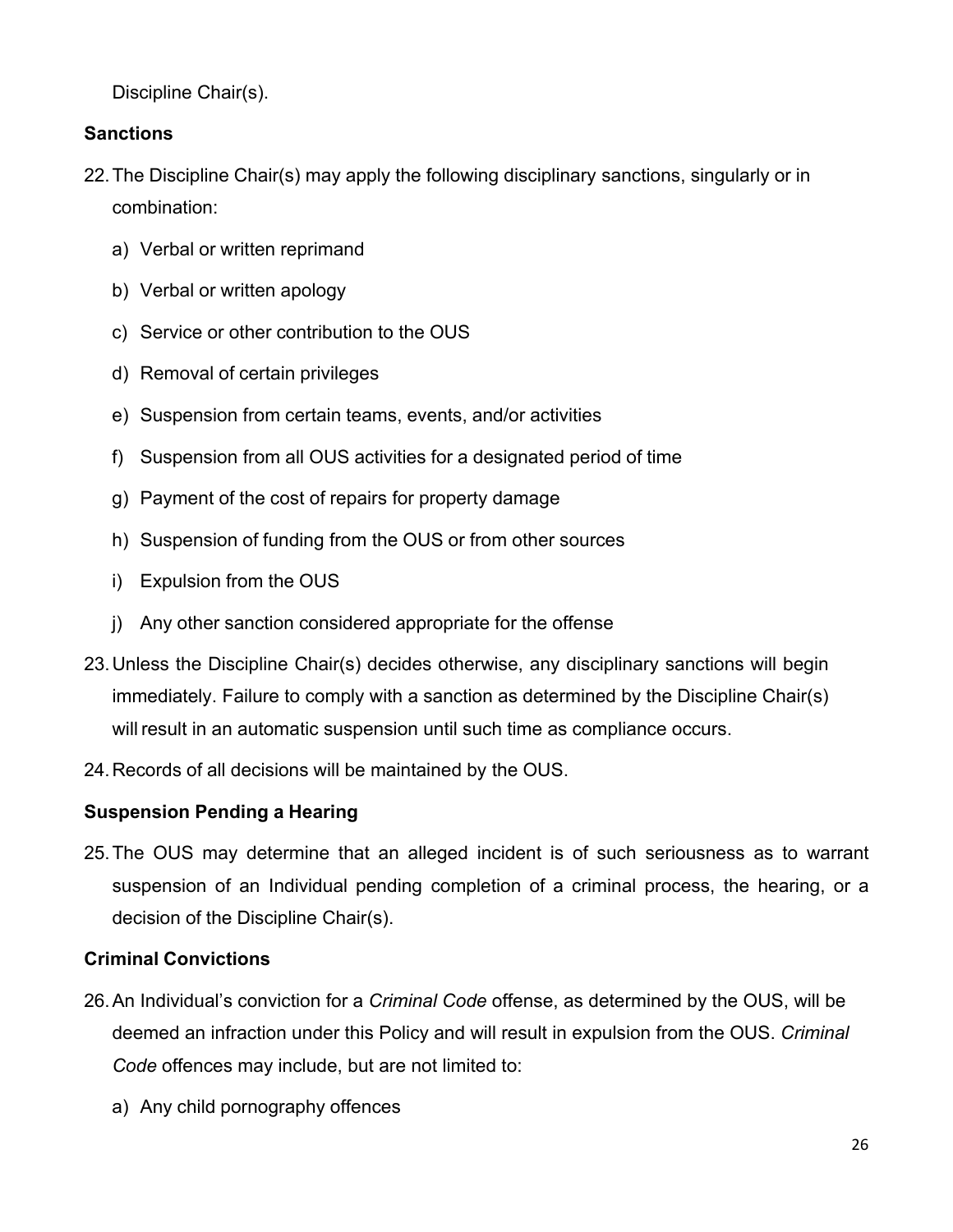- b) Any sexual offences
- c) Any offence of physical violence
- d) Any offence of assault
- e) Any offence involving trafficking of illegal drugs

# **Confidentiality**

27.The discipline and complaints process is confidential and involves only the Parties, the Discipline Chair(s), and any independent advisors to the Discipline Chair(s). Once initiated and until a decision is released, none of the Parties will disclose confidential information relating to the discipline or complaint to any person not involved in the proceedings.

### **Timelines**

28.If the circumstances of the complaint are such that adhering to the timelines outlined by this Policy will notallow a timely resolution to the complaint, the Discipline Chair(s) may direct that these timelines be revised.

# **Records and Distribution of Decisions**

- 29.Other individuals or organizations, including but not limited to, national sport organizations, provincial sportorganizations, sport clubs, etc., may be advised of any decisions rendered in accordance with this Policy.
- 30.All decisions of the Discipline Chair are final subject to limited grounds of appeal contained in the Appeals Policy.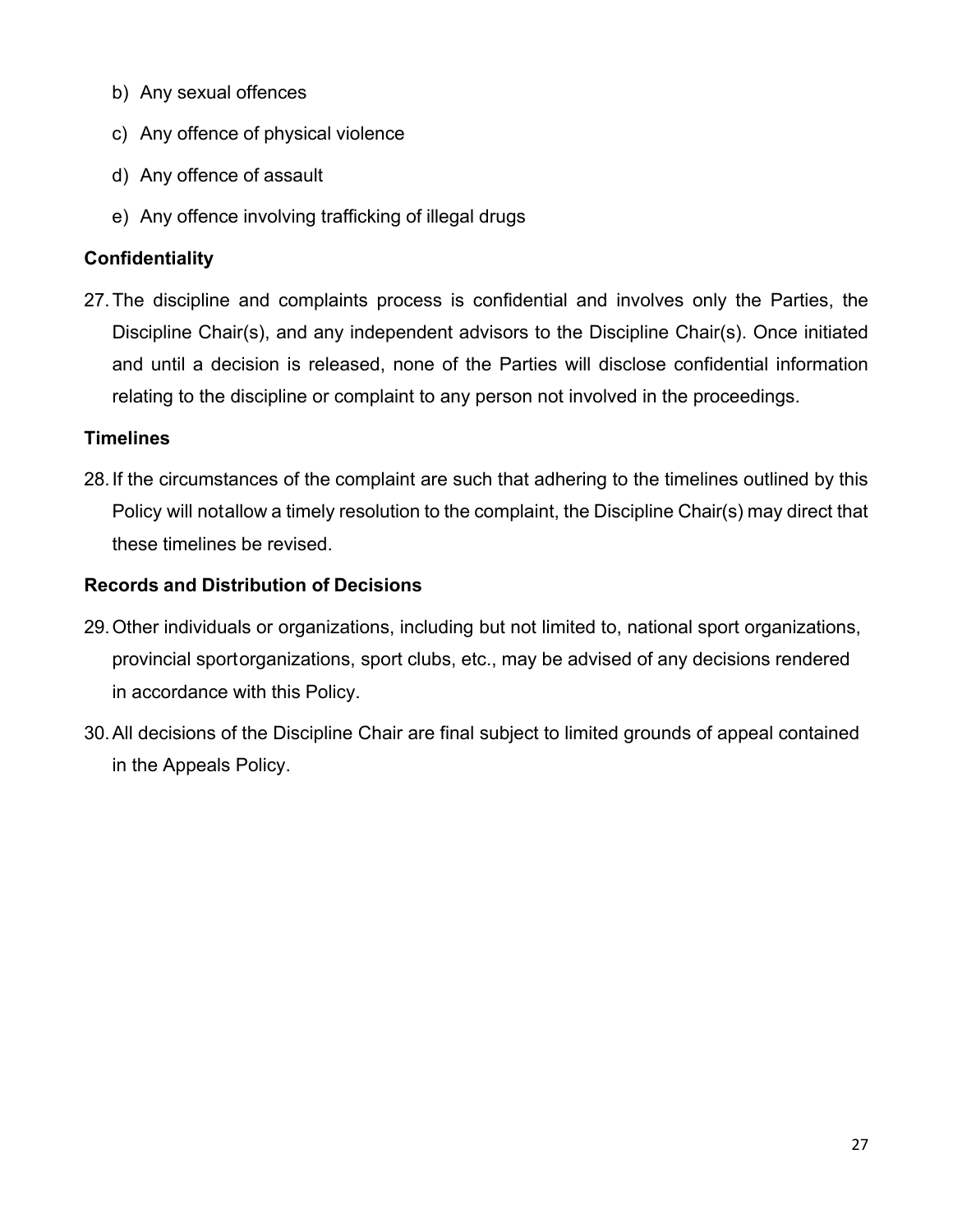# **APPEAL POLICY**

# **Purpose**

1. The purpose of this policy is to enable disputes with members and participants to be dealt with fairly, expeditiously and affordably, with OUS and without recourse to external legal procedures

# **Application of Policy**

- 2. In this policy, the term Member refers to all categories of member as defined by the By-laws of OUS, as well as individuals engaged in activities with OUS, including but not limited to directors, officers, student-athletes, coaches and volunteers.
- 3. A member who is affect by a decision of the OUS or an individual who has been delegated authority to make decisions on behalf of the OUS executive, will have the right to appeal that decision, provided there are sufficient grounds for the appeal as set out in Section 8 of this policy.
- 4. This right to appeal does not apply to decisions relating to:
	- a. Infraction for doping offences, which are dealt with through the Canadian Anti-Doping Program
	- b. Discipline matters arising during events organized by entities other than OUS
	- c. Eligibility or team selection matters with the jurisdiction of each Team
	- d. Matters of budgeting, budget implementation, operational structure
	- e. Matters decided by the general membership of OUS such as approval and amendment of the Constitution and By-laws;
	- f. Matters that are set out in the Letter of Understanding
	- g. Commercial matters for which another dispute resolution process exists under either a contract or applicable law
	- h. Any decision made under Section 9 and 10 of this policy

# **Timing of Appeal**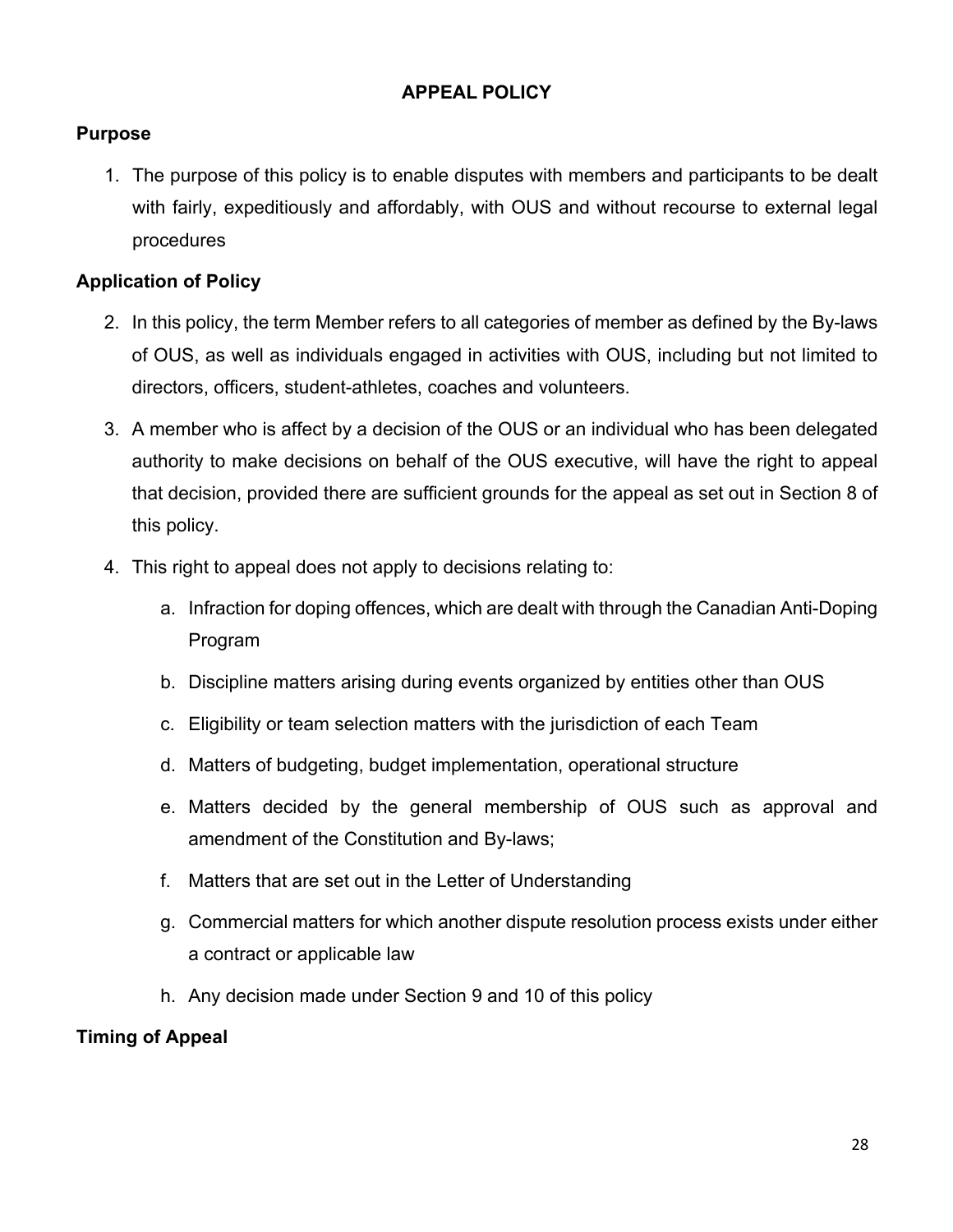- 5. A member who wished to appeal a decision will have 14 days from the date on which they have received notice of the decision, to submit in writing notice of their intention to appeal to the president.
- 6. The notice will contain the contact information for the appellant, the name of the respondent, grounds for the appeal, a summary of the evidence that supports these grounds, the remedy or remedies requested.
- 7. The OUS will appoint an individual to administer the appeal.
- 8. Not every decision may be appealed. Decisions may only be appealed, and appeals may only be heard, on procedural grounds. Procedural grounds are strictly limited to the Respondent:
	- a. Making a decision for which it did not have the authority or jurisdiction as set out in governing documents
	- b. Failing to allow procedures as laid out in the By-Laws or approved policies of OUS
	- c. Making a decision that was influenced by bias, where bias is defined as a lack of neutrality to such an extent that the decision-maker is unable to consider other views, or made a decision that was influenced by factors unrelated to the merits of the decision; or
	- d. Making a decision that is grossly unreasonable or unfair

# **Screening of Appeal**

- 9. Within 14 days of receiving the notice of an appeal, the individual appointed to administer the appeal will determine whether there is a right of appeal and appropriate ground for the appeal to proceed, as set out in Section 4 and 8.
- 10.If the appeal is denied on the basis of insufficient grounds, the appellant will be notified of this decision in writing with reasons for the denial. This decision may not be appealed.

# **Appeals Panel**

11.If the individual appointed to administer the appeal is satisfied that there is right of appeal and there are sufficient grounds for an appeal, within 30 days of the president having received the original notice of appeal, an Appeals Panel (the "Panel") will be established. The Panel will be comprised of up to three individuals who will have no significant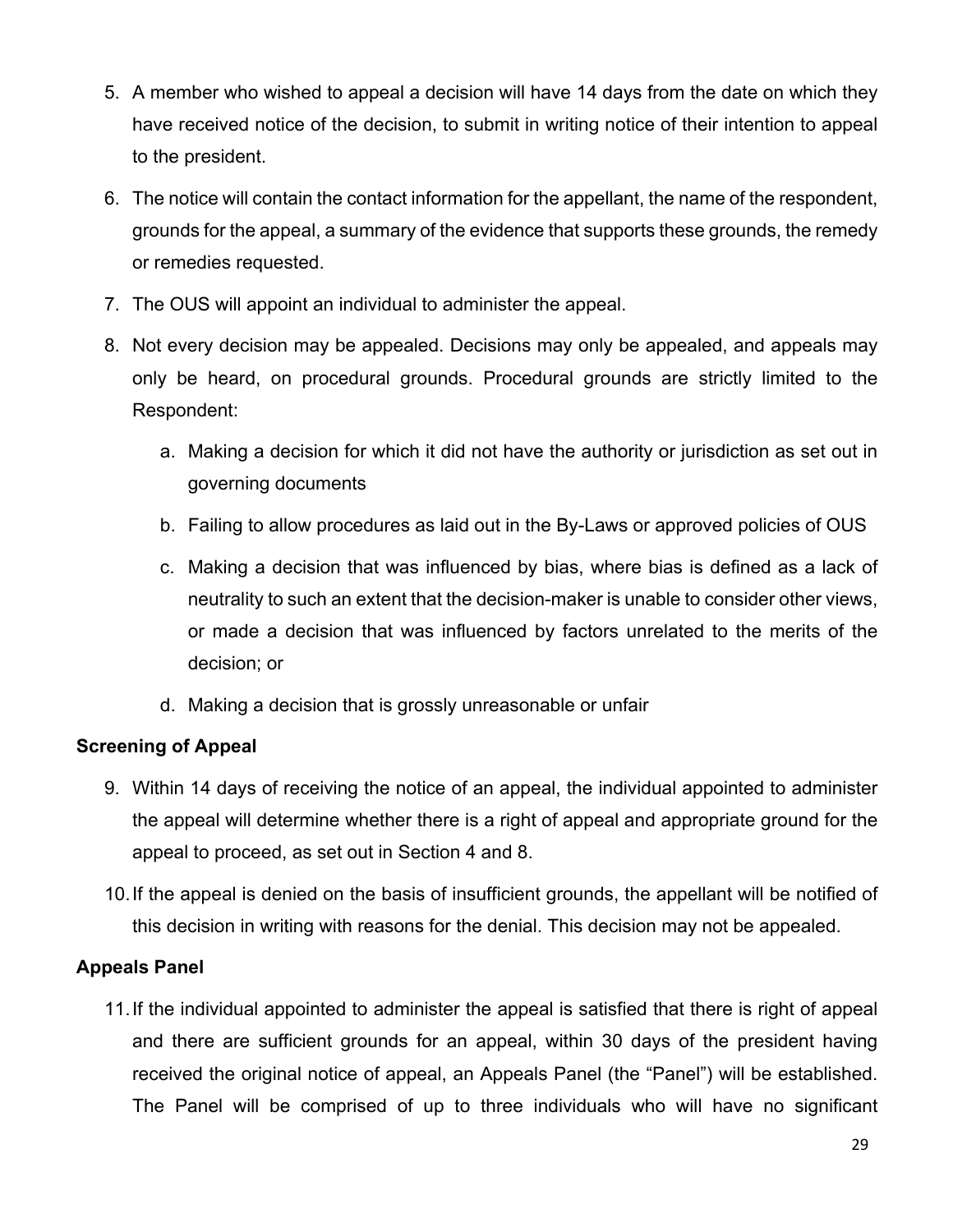relationship with the affected parties, will have had no involvement with the decision being appealed and will be free from any other actual or perceived bias or conflict

### **Preliminary Conference**

- 12.The Panel may determine that the circumstances of the appeal warrant a preliminary conference. The matters may be considered at a preliminary conference include:
	- a. Format of the appeal (hearing by documentary evidence, oral hearing or a combination of both)
	- b. Timelines for exchange of documents
	- c. Clarification of issues in dispute
	- d. Identification of affected parties
	- e. Clarification of evidence to be presented to the Panel
	- f. Order and procedure of hearing
	- g. Location of hearing, where the hearing is an oral hearing
	- h. Identification of witnesses
	- i. Any other procedural matter that may assist in expediting the appeal proceedings

### **Procedure for the Hearing**

- 13.Where the Panel has determined that the appeal will be held by way of oral hearing, the Panel will govern the hearing by such procedures as it deems appropriate, provided that:
	- a. The hearing will be held within 30 days of the Panel's appointment
	- b. The Appellant and Respondent will be given 10 days written notice of the date, time and place of hearing
	- c. If the decision of the Panel may affect another party to the extent that the other party would have recourse to an appeal in their own right under this policy, that party will become a party to the appeal in question and will be bound by this outcome
	- d. A representative or advisor, including legal counsel, may accompany any of the parties at the party's own expense
	- e. The Panel may direct that any other person participate in the appeal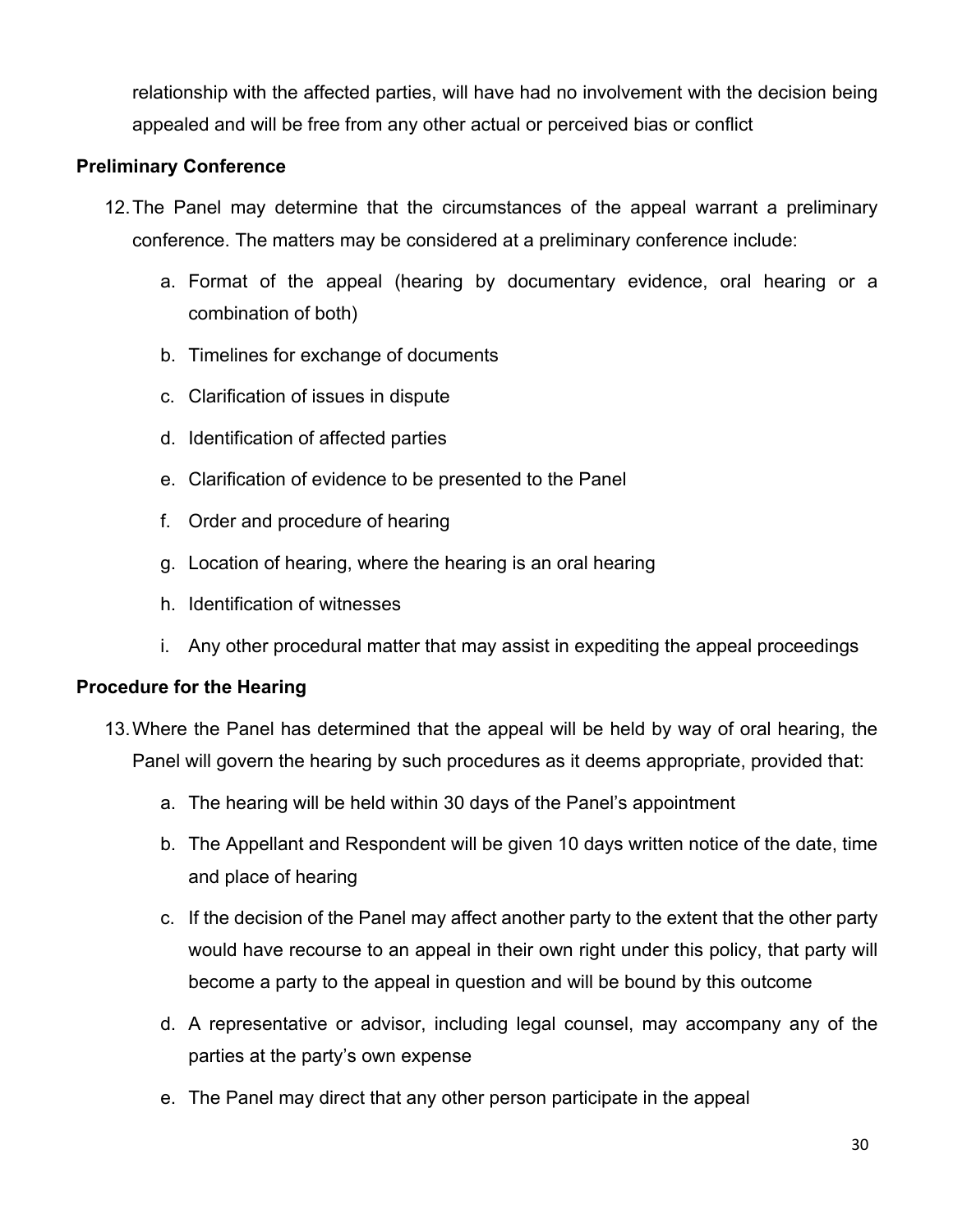14.In order to keep costs to a reasonable level the Panel may conduct the appeal by means of a telephone conference.

# **Procedure For Documentary Appeal**

15.Where the Panel has determined that the appeal will be held by way of documentary submission, it will govern the appeal by such procedure.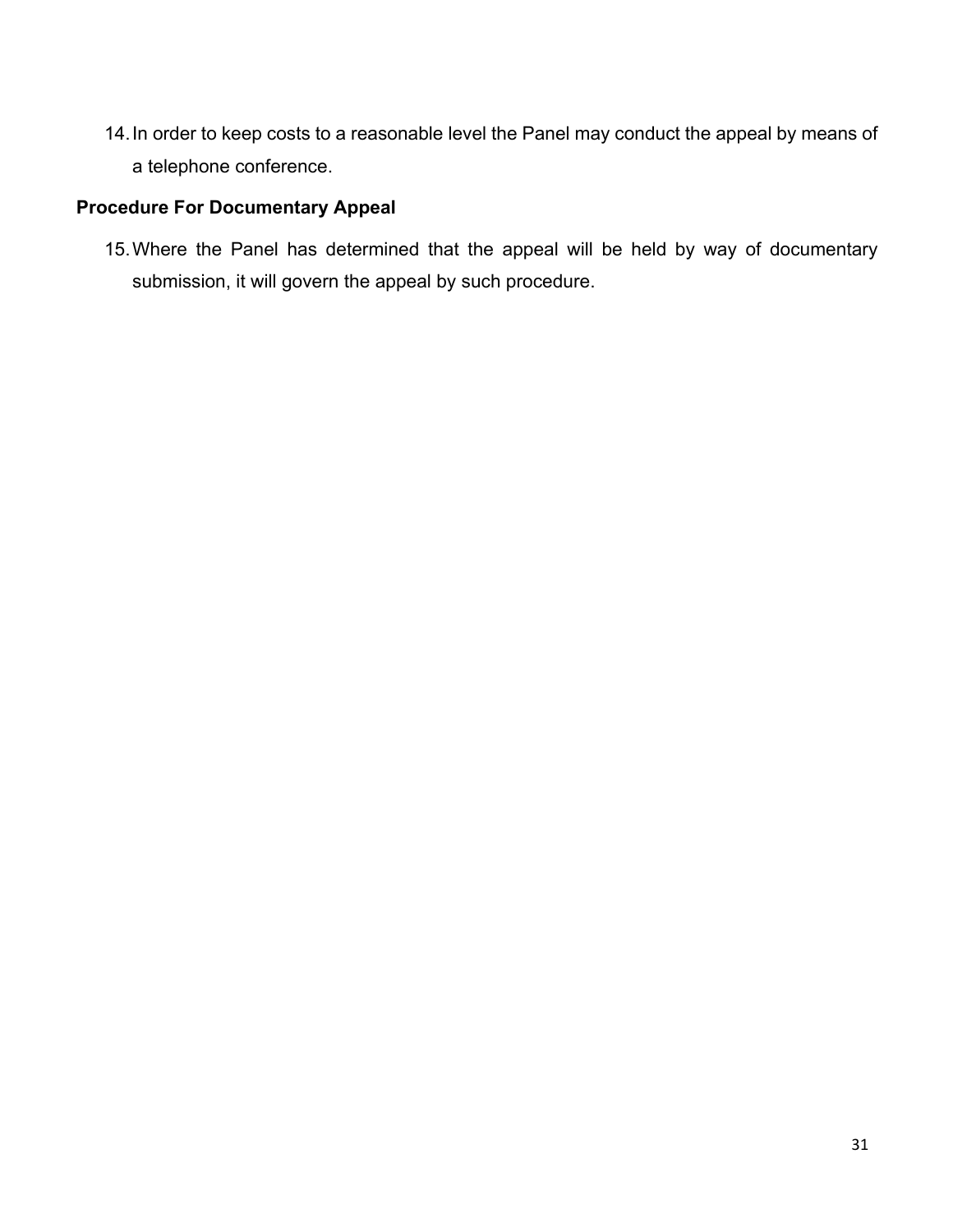# **EVENT DISCIPLINE PROCEDURE**

*\*\* This* Event Discipline Procedure *does not supersede or replace the OUS's* Discipline and Complaints Policy *\*\**

# **Definitions**

- 1. The following terms have these meanings in this Policy:
	- a) "*Event*" An OUS-sanctioned event
	- b) "*Individuals"*  All categories of membership defined in the OUS's Bylaws, as well as all individualsengaged in activities with, the OUS including, but not limited to, athletes, coaches, convenors, officials, volunteers, managers, administrators, committee members, Directors and Officers of the OUS, spectators at events, and parents/guardians of athletes

### **Purpose**

2. The OUS is committed to providing a competition environment in which all Individuals are treated withrespect. This Procedure outlines how alleged misconduct during an Event will be handled.

# **Scope and Application of this Policy**

- 3. This Procedure will be applied to all the OUS-sanctioned Events unless the Event host states any modifications to this Procedure (and the reasons for those modifications) in the Event's registration or invitation package. Changes to this Procedure must also be outlined in the event host's sanctioning request, when applicable.
- 4. If the Event is being sanctioned by a governing organization, or a national or regional Games federation, or an international federation, the Event Discipline Procedure of the sanctioning organization will replace this procedure. Incidents involving Individuals connected with the OUS (such as OUS athletes, coaches, members, and Directors and Officers) must still be reported to the OUS to be addressed under the OUS's *Discipline and Complaints Policy,* if necessary.
- 5. This Procedure does not replace or supersede the OUS's *Discipline and Complaints Policy*. Instead, this Procedure works in concert with the *Discipline and Complaints Policy* by outlining, for a designated person with authority at an OUS-sanctioned event, the procedure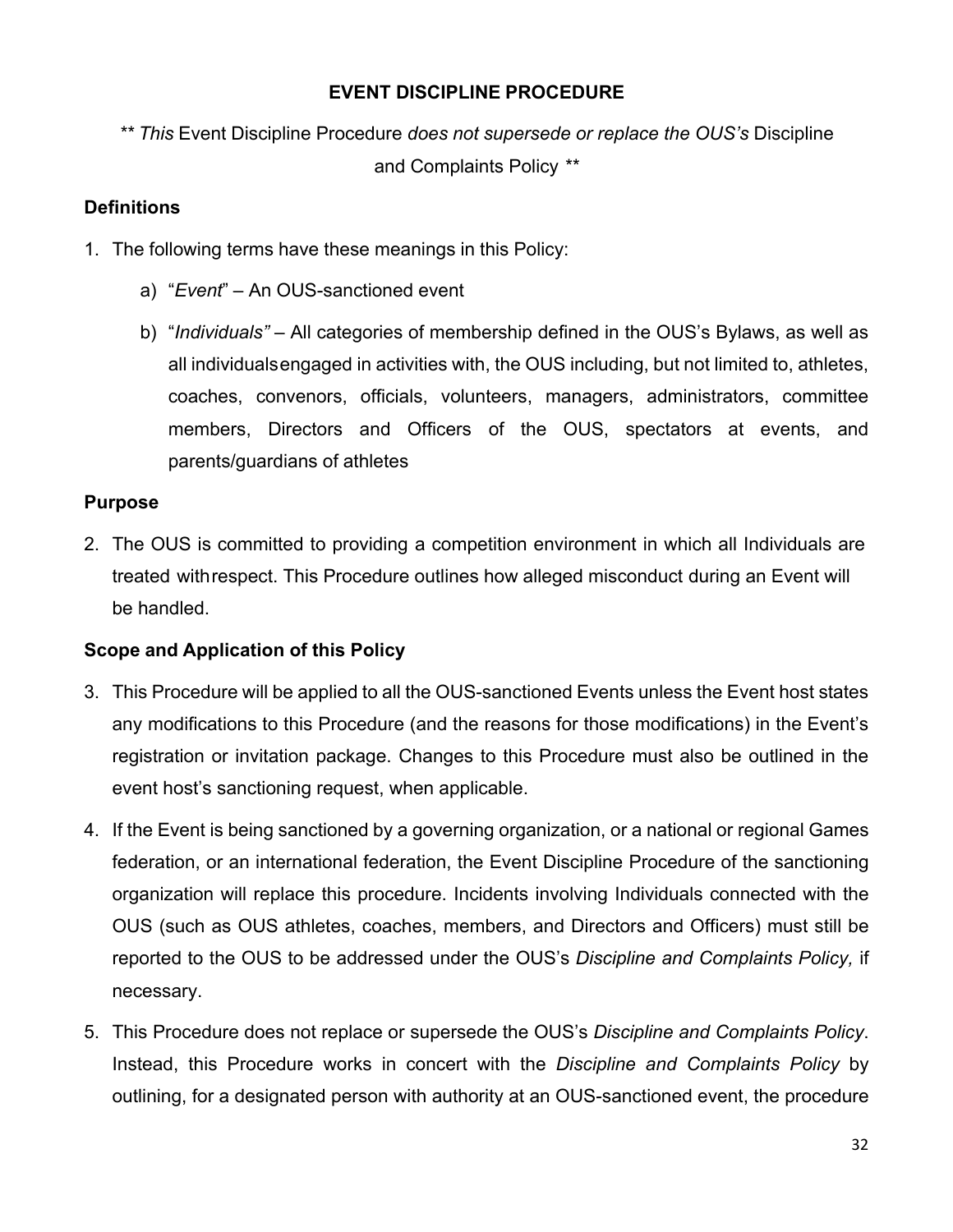for taking immediate, informal, or corrective action in the event of a possible violation of the OUS's *Code of Conduct and Ethics.*

# **Misconduct During Events**

- 6. Incidents that violate or potentially violate the OUS's *Code of Conduct and Ethics,* which can occur duringa competition, away from the area of competition, or between parties connected to the Event, shall be reported to a designated person (usually the head official or on-site convenor) responsible at the Event.
- 7. The designated person at the Event shall use the following procedure to address the incident that violatedor potentially violated the OUS's *Code of Conduct and Ethics*:
	- a) Notify the involved parties that there has been an incident that violated or potentially violated the
	- b) and secure statements from any witnesses to the alleged violation
	- c) If the violation occurred during a competition, interviews will be held with the officials who officiated or observed the competition and with the coaches and captains of each team when necessary and appropriate
	- d) The panel will secure a statement from the person(s) accused of the violation
	- e) The panel will render a decision and determine a possible penalty
	- f) The Chairperson of the panel will inform all parties of the panel's decision
- 8. The penalty determined by the panel may include any of the following, singularly or in combination:
	- a) Oral or written warning
	- b) Oral or written reprimand
	- c) Suspension from future competitions at the Event
	- d) Ejection from the Event
	- e) Other appropriate penalty as determined by the panel
- 9. The panel does not have the authority to determine a penalty that exceeds the duration of the Event. A full written report of the incident and the panel's decision shall be submitted to the OUS following the conclusion of the Event. Further discipline may then be applied per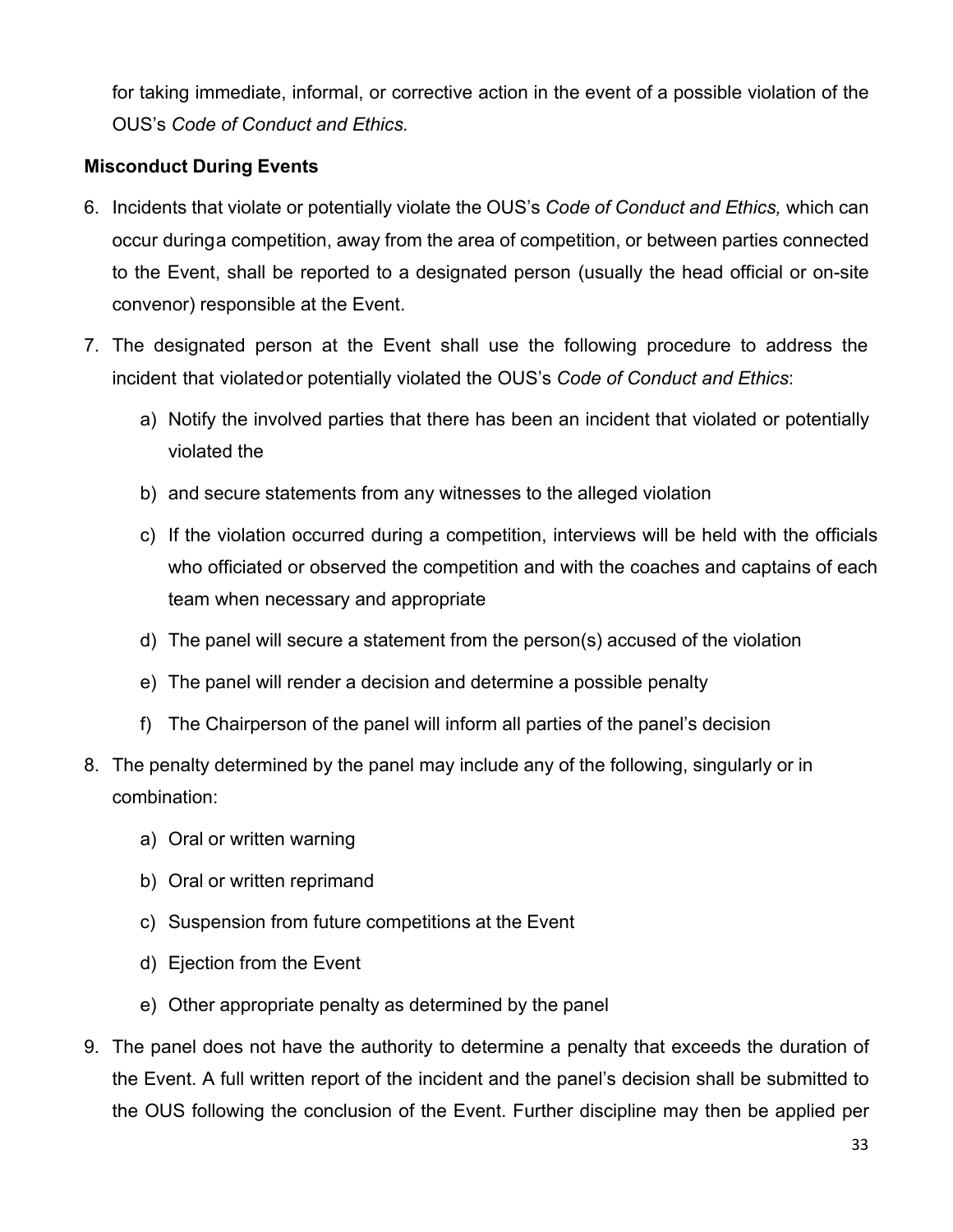the OUS's *Discipline and Complaints Policy* if necessary.

- 10.Decisions made in the scope of this Procedure may not be appealed.
- 11.This Procedure does not prohibit other Individuals from reporting the same incident to the OUS to be addressed as a formal complaint under the OUS's *Discipline and Complaints Policy.*
- 12.The OUS shall record and track all reported incidents.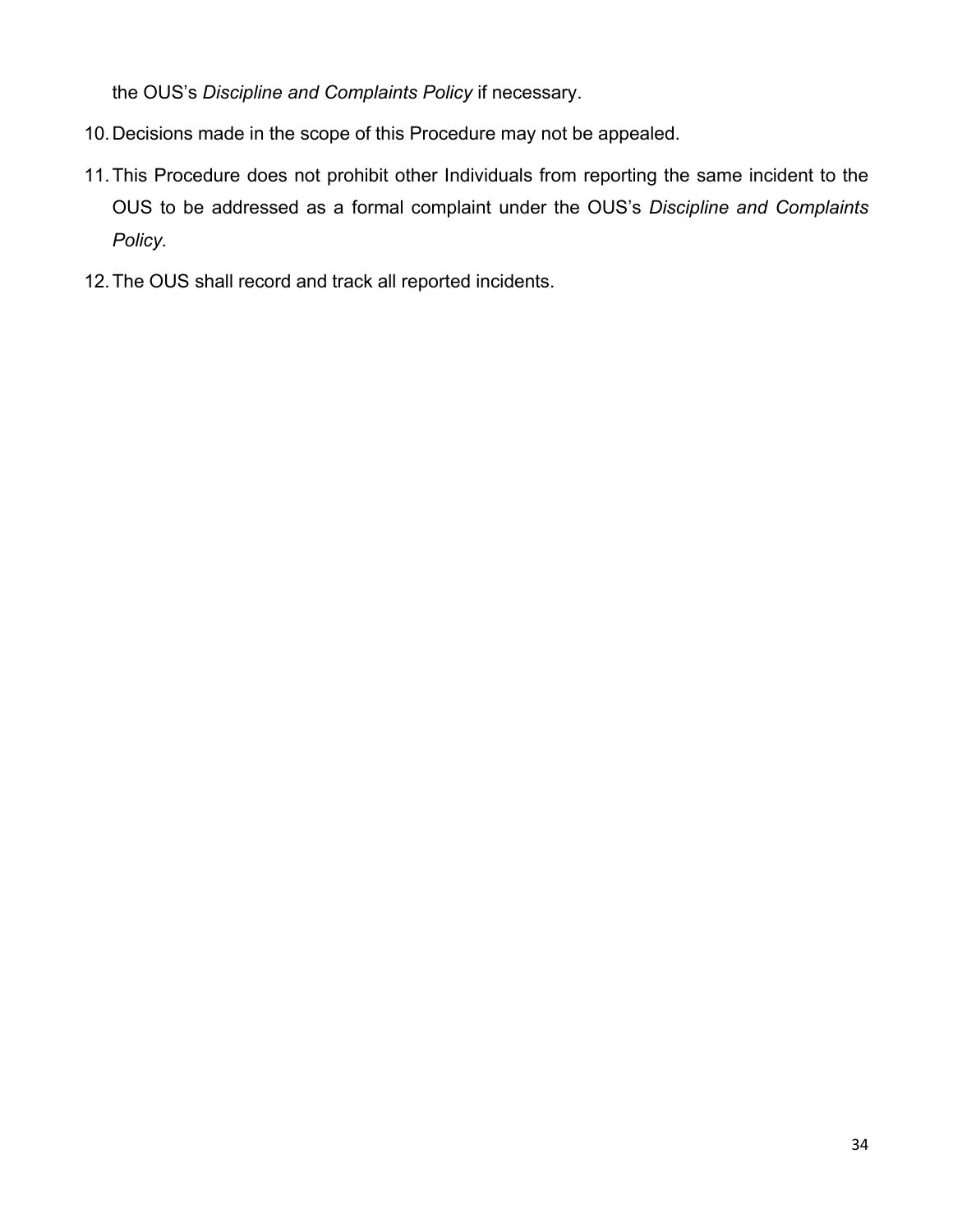# **SOCIAL MEDIA POLICY**

# **Definitions**

- 1. The following terms have these meanings in this Policy:
	- a) "*Social media"* The catch-all term that is applied broadly to new computer-mediated communication media such as blogs, YouTube, Facebook, Instagram, Tumblr, Snapchat, and Twitter.
	- b) "*Individuals"*  Individuals engaged in activities with, the OUS including, but not limited to, athletes, coaches, convenors, referees, officials, volunteers, managers, administrators, committee members, medical and paramedical personnel, and Directors and Officers of the OUS
	- c) *"Discipline Chair or Case Manager" –* The person or organization appointed by the OUS to overseemanagement and administration of complaints, as applicable.

### **Preamble**

2. The OUS is aware that Individual interaction and communication occurs frequently on social media. The OUS cautions Individuals that any conduct falling short of the standard of behaviour required by the OUS's *Code of Conduct and Ethics* will be subject to the disciplinary sanctions identified within the OUS's *Discipline and Complaints Policy*.

# **Application of this Policy**

3. This Policy applies to all Individuals as defined in the Definitions.

# **Conduct and Behaviour**

- 4. Per the OUS's *Discipline and Complaints Policy* and *Code of Conduct and Ethics*, the following social media conduct may be considered minor or major infractions at the discretion of the Discipline Chair or Case Manager:
	- a) Posting a disrespectful, hateful, harmful, disparaging, insulting, or otherwise negative comment on asocial medium that is directed at an Individual, at the OUS, or at other individuals connected with the OUS
	- b) Posting a picture, altered picture, or video on a social medium that is harmful, disrespectful, insulting, or otherwise offensive, and that is directed at an Individual, at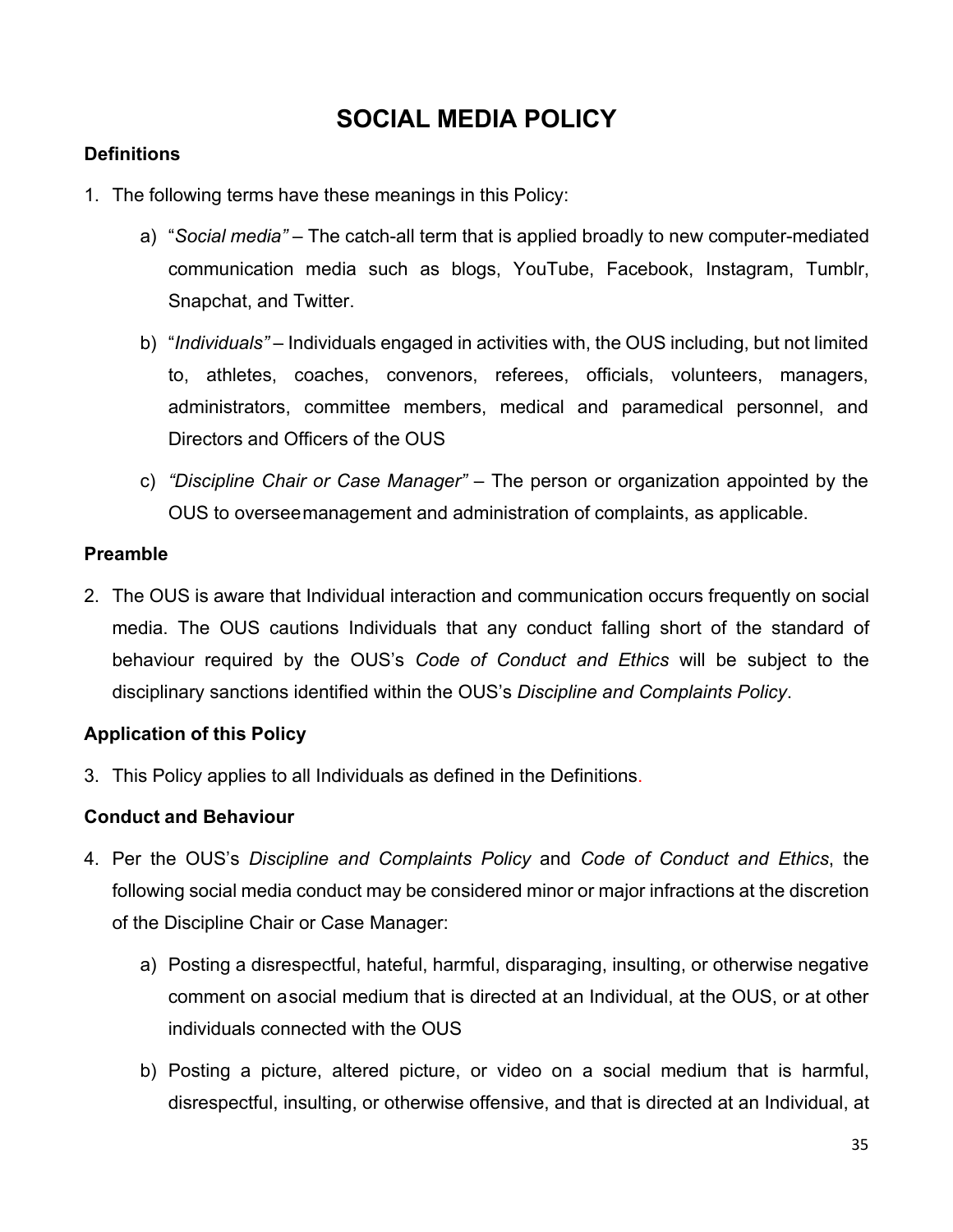the OUS, or at other individuals connected with the OUS

- c) Creating or contributing to a Facebook group, webpage, Instagram account, Twitter feed, blog, or online forum devoted solely or in part to promoting negative or disparaging remarks or commentaryabout the OUS, its stakeholders, or its reputation
- d) Inappropriate personal or sexual relationships between Individuals who have a power imbalance in their interactions, such as between athletes and coaches, Directors and staff, officials and athletes, etc.
- e) Any instance of cyber-bullying or cyber-harassment between one Individual and another Individual (including a teammate, coach, opponent, volunteer, or official), where incidents of cyber-bullying and cyber-harassment can include but are not limited to the following conduct on any social medium, via text-message, or via email: regular insults, negative comments, vexatious behaviour, pranks or jokes, threats, posing as another person, spreading rumours or lies, or other harmful behaviour.
- 5. All conduct and behaviour occurring on social media may be subject to the OUS's *Discipline and Complaints Policy* at the discretion of the Discipline Chair

### **Individuals Responsibilities**

- 6. Individuals acknowledge that their social media activity may be viewed by anyone; including the OUS.
- 7. If the OUS unofficially engages with an Individual in social media (such as by retweeting a tweet or sharinga photo on Facebook) the Individual may, at any time, ask the OUS to cease this engagement.
- 8. When using social media, an Individual must model appropriate behaviour befitting the Individual's role and status in connection with the OUS.
- 9. Removing content from social media after it has been posted (either publicly or privately) does not excuse the Individual from being subject to the OUS's *Discipline and Complaints Policy.*
- 10.An individual who believes that an Individual's social media activity is inappropriate or may violate the OUS's policies and procedures should report the matter to the OUS in the manner outlined by the OUS's *Discipline and Complaints Policy*.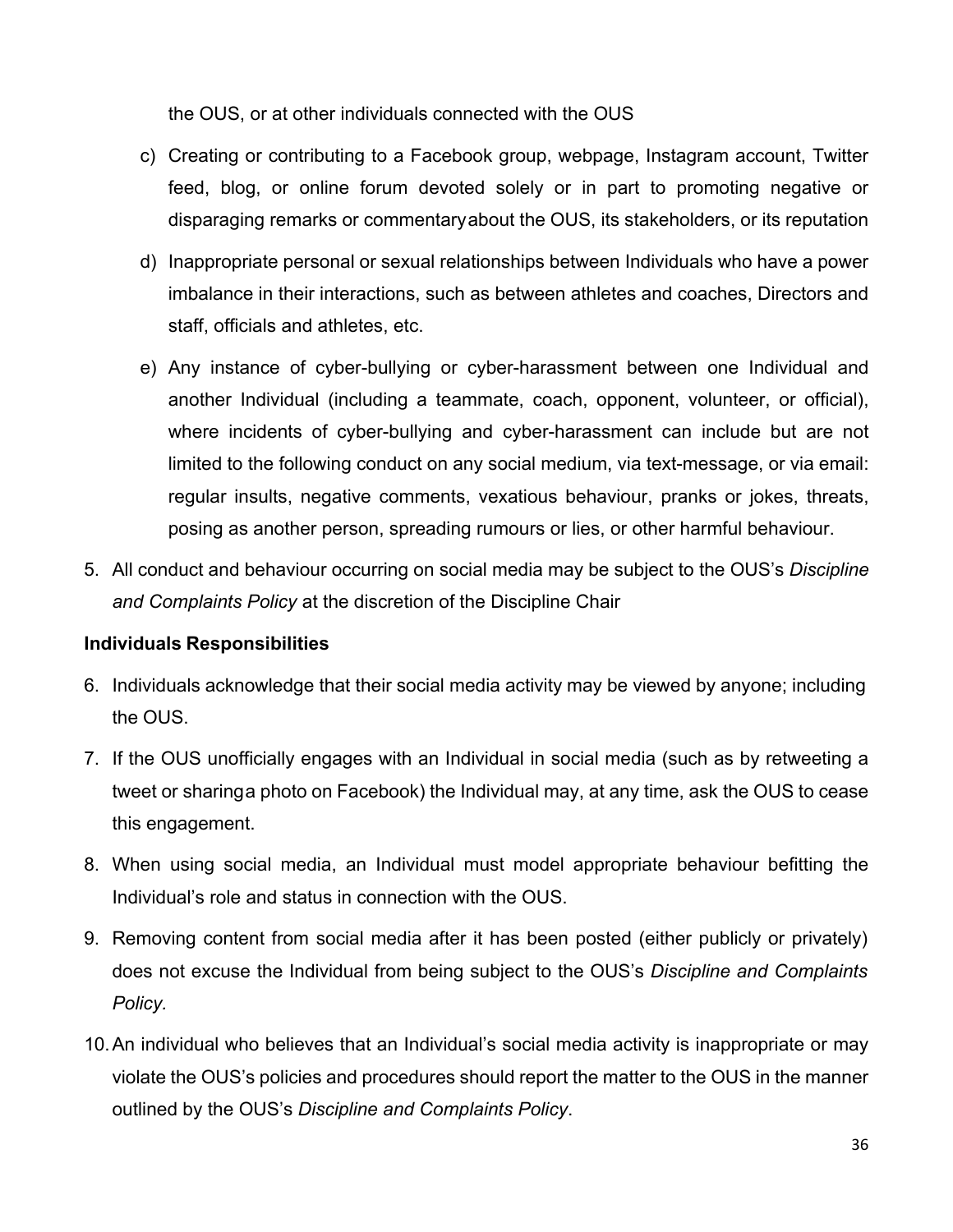# **CONFLICT OF INTEREST POLICY**

# **Definitions**

- 1. The following terms have these meanings in this Policy:
	- a) "*Conflict of Interest*" Any situation in which a Representative's decision-making, which should always be in the best interests of the OUS, is influenced or could be influenced by personal,family, financial, business, or other private interests
	- b) "*Pecuniary Interest*" An interest that an individual may have in a matter because of the reasonable likelihood or expectation of financial gain or loss for that individual, or another person with whom that individual is associated
	- c) "*Non-Pecuniary Interest*" An interest that an individual may have in a matter which may involve family relationships, friendships, volunteer positions or other interests that do not involve the potential for financial gain or loss
	- d) "*Representatives"* Individuals engaged in activities on behalf of, the OUS including: convenors, contract personnel, volunteers, managers, administrators, committee members, and Directors and Officers of the OUS

# **Background**

2. Individuals who act on behalf of an organization have a duty first to that organization and second to any personal stake they have in the operations of the OUS. For example, in notfor-profit organizations, Directors are required, by law, to act as a trustee (in good faith, or in trust) of the OUS. Directors, and other stakeholders, must not put themselves in positions where making a decision on behalf of the OUS isconnected to their own personal interests. That would be a conflict of interest situation.

# **Purpose**

- 3. The OUS strives to reduce and eliminate nearly all instances of conflict of interest at the OUS – by being aware, prudent, and forthcoming about the potential conflicts. This Policy describes how Representatives will conduct themselves in matters relating to conflict of interest, and will clarify how Representatives shall make decisions in situations where conflict of interest may exist.
- 4. This Policy applies to all Representatives.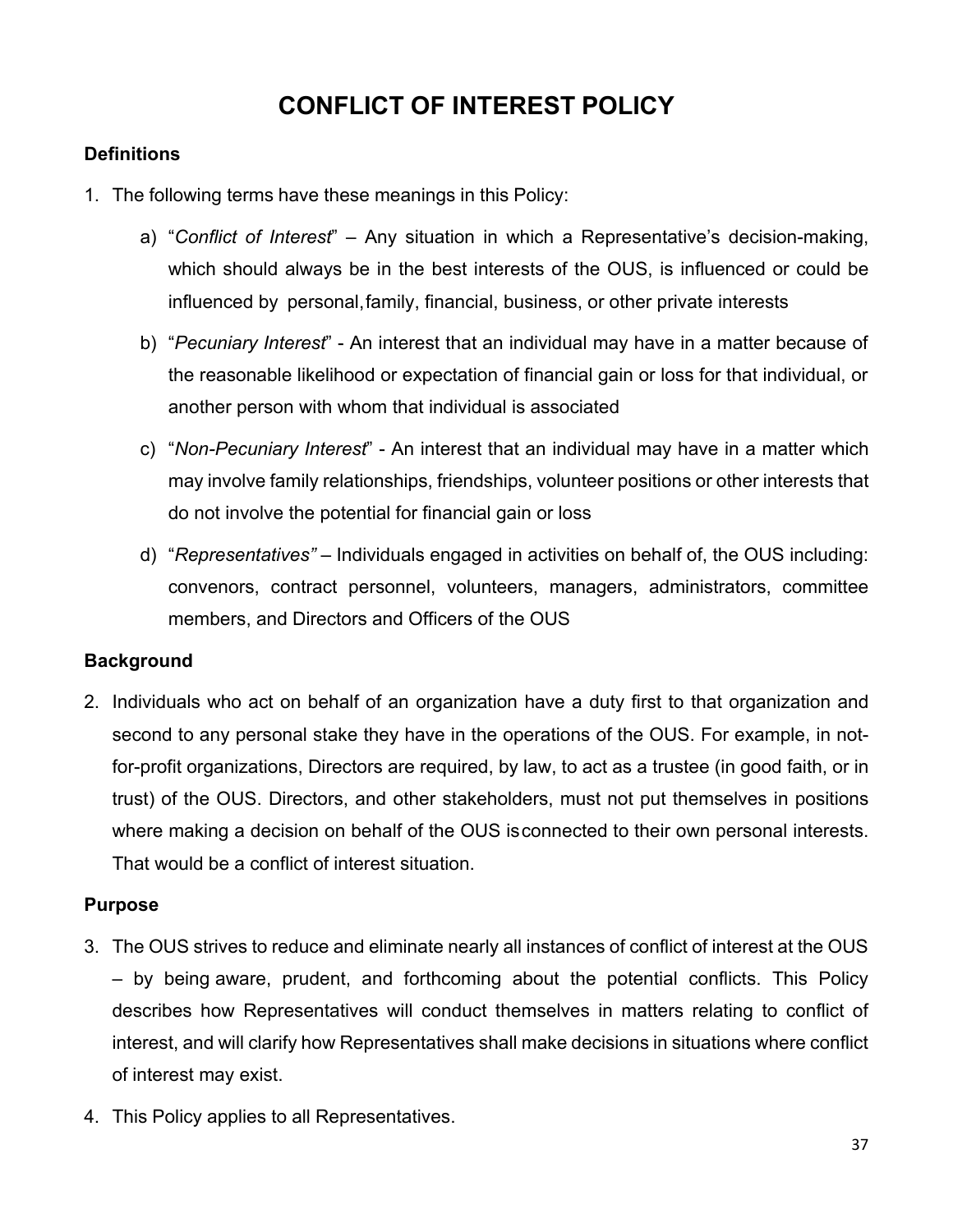# **Obligations**

5. Any real or perceived conflict of interest, whether pecuniary or non-pecuniary, between a Representative's

personal interest and the interests of the OUS, shall always be resolved in favour of the OUS.

- 6. Representatives will not:
	- a) Engage in any business or transaction, or have a financial or other personal interest, that is incompatible with their official duties with the OUS, unless such business, transaction, or other interest is properly disclosed to the OUS and approved by the **OUS**
	- b) Knowingly place themselves in a position where they are under obligation to any person who might benefit from special consideration or who might seek preferential treatment
	- c) In the performance of their official duties, give preferential treatment to family members, friends, colleagues, or organizations in which their family members, friends, or colleagues have an interest, financial or otherwise
	- d) Derive personal benefit from information that they have acquired during the course of fulfilling their official duties with the OUS, if such information is confidential or not generally available to the public
	- e) Engage in any outside work, activity, or business or professional undertaking that conflicts or appears to conflict with their official duties as a representative of the OUS, or in which they have an advantage or appear to have an advantage on the basis of their association with the OUS
	- f) Without the permission of the OUS, use the OUS's property, equipment, supplies, or services

for activities not associated with the performance of their official duties with the OUS

g) Place themselves in positions where they could, by virtue of being an OUS Representative, influence decisions or contracts from which they could derive any direct or indirect benefit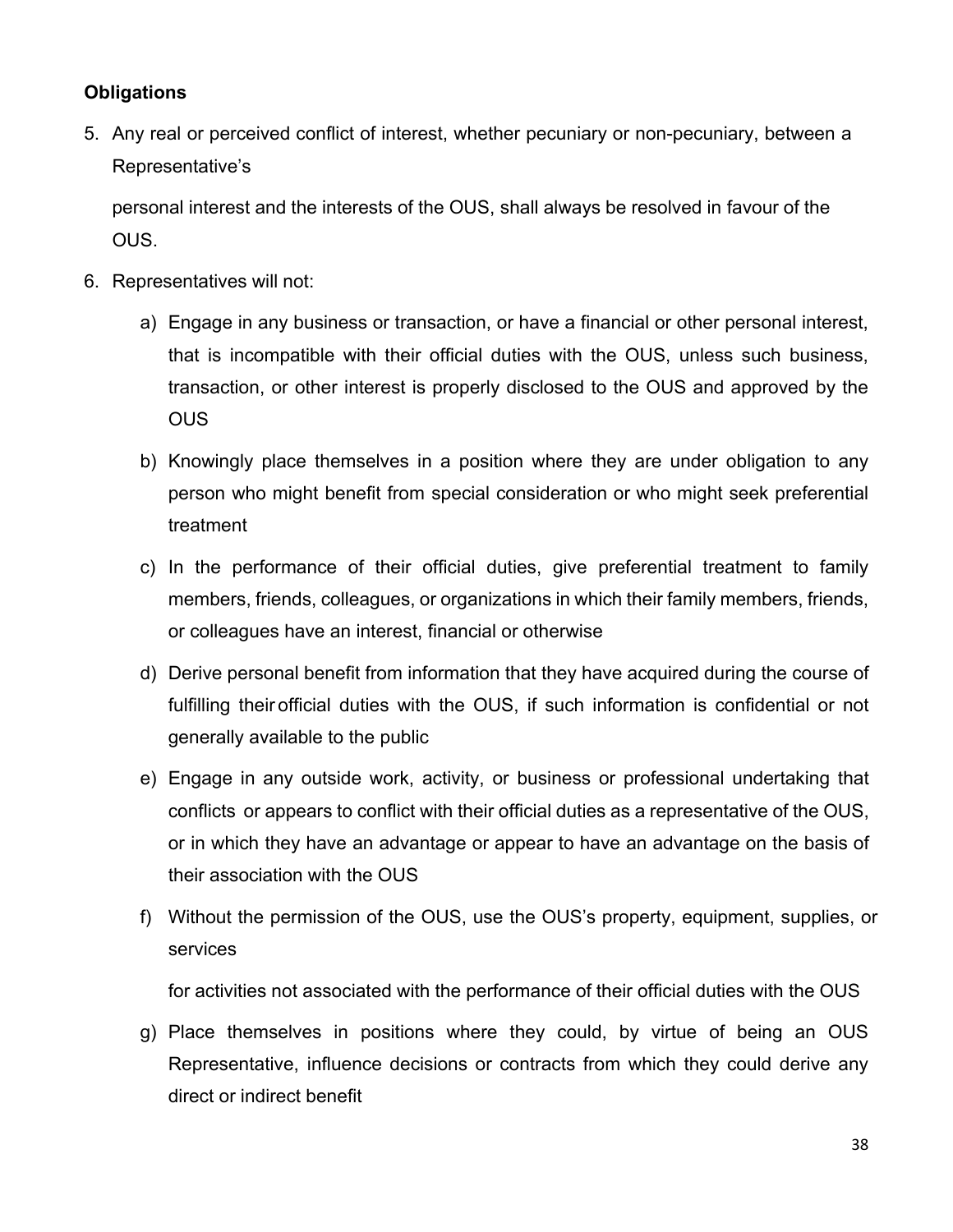h) Accept any gift or favour that could be construed as being given in anticipation of, or in recognition for, any special consideration granted by virtue of being an OUS **Representative** 

# **Disclosure of Conflict of Interest**

7. Representatives shall disclose real or perceived conflicts of interest to the OUS's Board immediately upon

becoming aware that a conflict of interest may exist.

# **Minimizing Conflicts of Interest in Decision-Making**

- 8. Decisions or transactions that involve a conflict of interest that has been proactively disclosed by an OUSRepresentative will be considered and decided with the following additional provisions:
	- a) The nature and extent of the Representative's interest has been fully disclosed to the body that is

considering or making the decision, and this disclosure is recorded or noted

- b) The Representative does not participate in discussion on the matter
- c) The Representative abstains from voting on the decision
- d) For Board-level decisions, the Representative does not count toward quorum
- e) The decision is confirmed to be in the best interests of the OUS

# **Conflict of Interest Complaints**

- 9. Any person who believes that a Representative may be in a conflict of interest situation should report the matter, in writing (or verbally if during a meeting of the Board or any committee), to the OUS's Board who will decide appropriate measures to eliminate the conflict. The Board may apply the following actions singly or in combination for real or perceived conflicts of interest:
	- a) Removal or temporary suspension of certain responsibilities or decision-making authority
	- b) Removal or temporary suspension from a designated position
	- c) Removal or temporary suspension from certain teams, events, and/or activities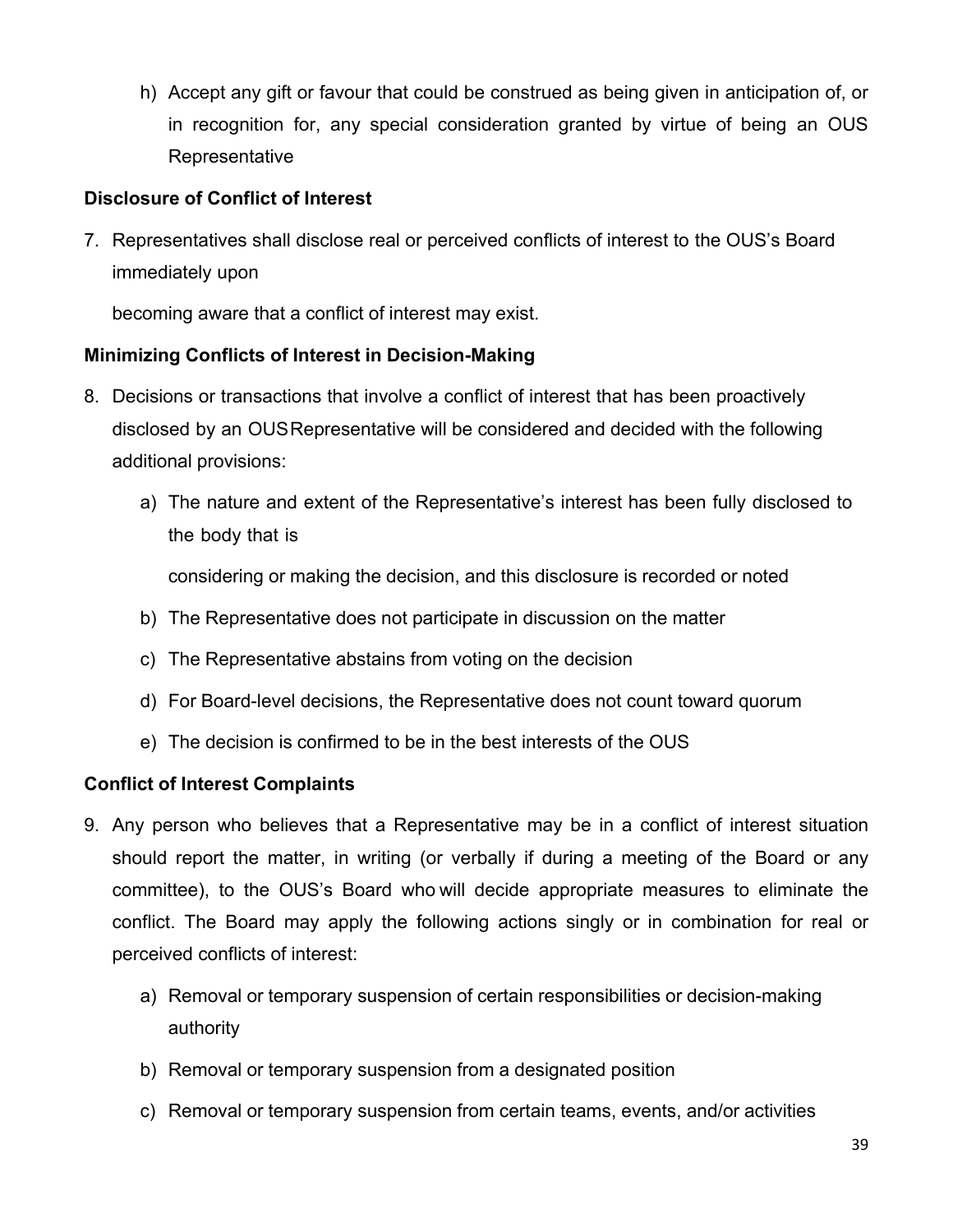- d) Expulsion from the OUS
- e) Other actions as may be considered appropriate for the real or perceived conflict of interest
- 10.Any person who believes that a Representative has made a decision that was influenced by real or perceivedconflict of interest may submit a complaint, in writing, to the OUS to be addressed under the OUS's *Discipline and Complaints Policy*.
- 11.Failure to comply with an action as determined by the Board will result in automatic suspension from theOUS until compliance occurs.
- 12.The Board may determine that an alleged real or perceived conflict of interest is of such seriousness as towarrant suspension of designated activities pending a meeting and a decision of the Board.

# **Enforcement**

13.Failure to adhere to this Policy may permit discipline in accordance with the OUS's *Discipline andComplaints Policy*.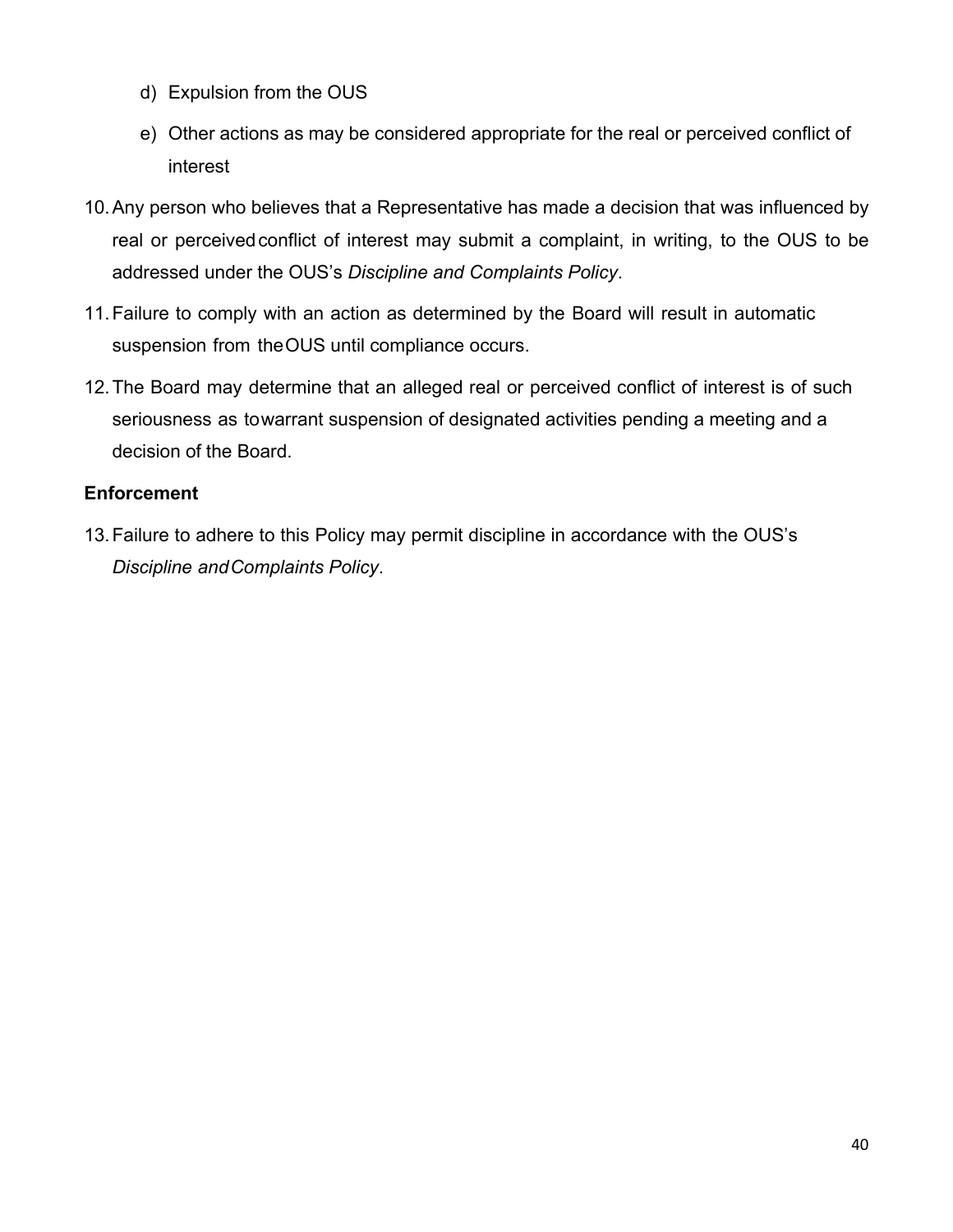# **TRANS INCLUSION POLICY**

# **Guiding Principles**

- 1. The OUS supports the recommendations outlined in *Creating Inclusive Environments for Trans Participants in Canadian Sport*, the guidance document developed by the Trans Inclusion in Sport Expert Working Group and published by the Canadian Centre for Ethics in Sport (CCES). The OUS adopts the best practices outlined in the document and has used the four Policy Guidance statements in the development ofthis *Trans Inclusion Policy*. The Policy Guidance statements are:
	- a) Individuals participating in development and recreational sport (LTAD stages Active Start, FUNdamental, Learn to Train, Train to Train, Train to Compete (until international federation rules apply) and Active for Life) should be able to participate in the gender with which they identify and not be subject to requirements for disclosure of personal information beyond those required of cisgender athletes. Nor should there be any requirement for hormonal therapy or surgery
	- b) Hormone therapy should not be required for an individual to participate in highperformance sport(LTAD stages Train to Compete (once international federation rules become a factor) and Train to Win) in the gender category that is consistent with their gender identity, unless the sport organization can prove that hormone therapy is a reasonable and bona fide requirement
	- c) Individuals should not be required to disclose their trans identity or history to the sport organizationin order to participate in high-performance sport (LTAD stages Train to Compete (once international federation rules become a factor) and Train to Win) unless there is a justified reason requiring themto do so.
	- d) Surgical intervention should not be required for an individual to participate in highperformance sport (LTAD stages Train to Compete (once international federation rules become a factor) and Trainto Win) in the gender category that is consistent with their gender identity

# **Definitions**

- 2. The following terms have these meanings in this document:
	- a) *"Cisgender"* A term to describe a person whose gender identity corresponds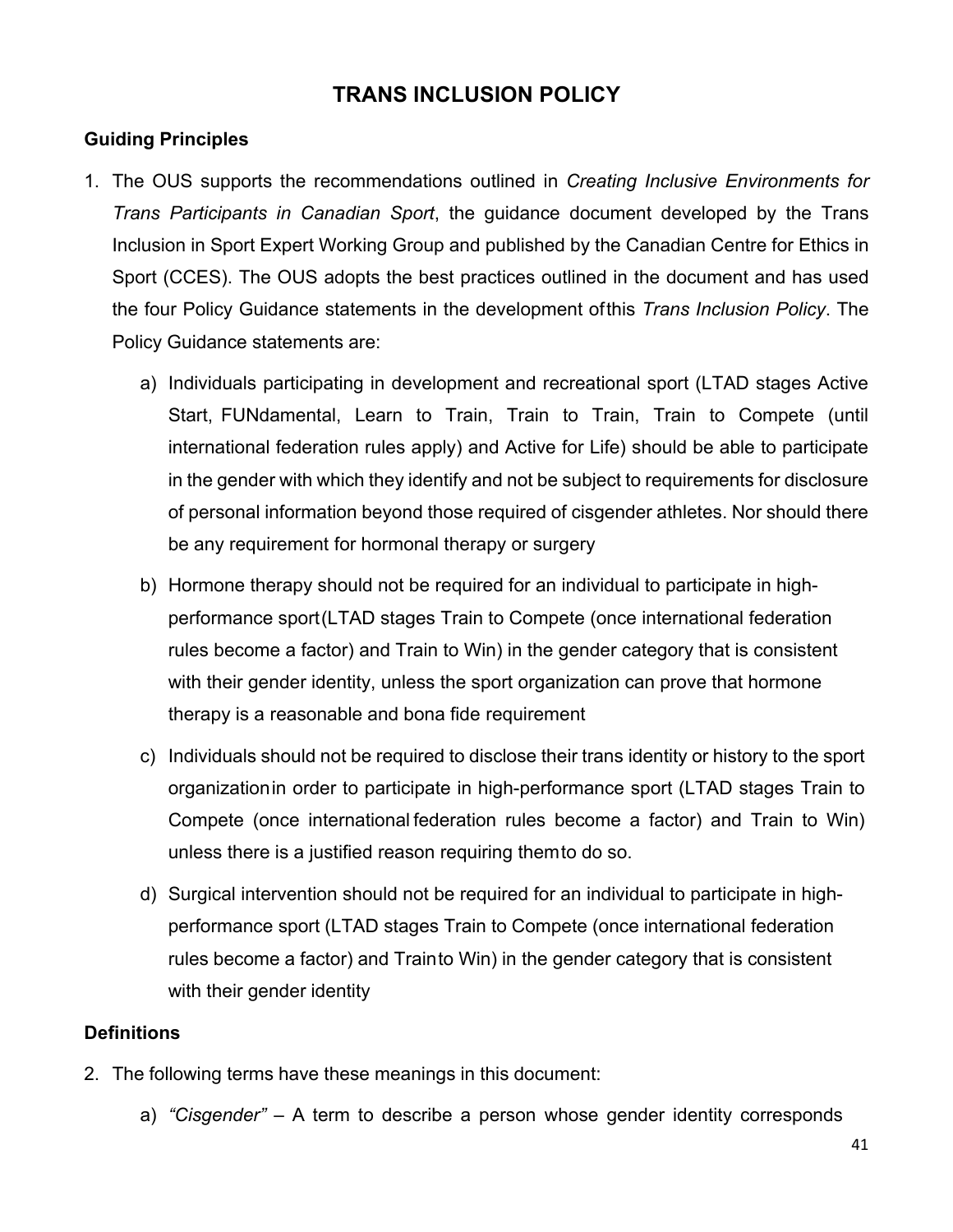with their birth-assigned sex (e.g., someone whose gender identity is male and was assigned male at birth)

- b) "*Gender*" The socially constructed roles, behaviours, activities and attributes that a society assignsto masculinity or femininity
- c) "*Gender Expression*" The way an individual communicates their gender identity to others. This isdone through behaviour, body language, voice, emphasis or deemphasis of bodily characteristics, choice of clothing, hairstyle, and wearing makeup and/or accessories. The traits and behaviours associated with masculinity and femininity are culturally specific and change over time
- d) "*Gender Identity*" A person's innermost sense of their own gender. This can include man, woman, both, neither or something else entirely. Gender also refers to a variety of social and behavioural characteristics (e.g., appearance, mannerisms). There are lots of words people may use to talk abouttheir gender identity and expression
- e) "*Gender reassignment*" Medically-supervised program of treatment to transition a person's body

to align with their gender identity through hormone therapy and/or surgery

- f) "*Intersex*" Refers to a combination of features that distinguish male and female anatomy
- g) "*Sex*" The classification of people as male, female or intersex. Sex is usually assigned at birth and isbased on an assessment of a person's reproductive system, hormones, chromosomes and other physical characteristics, most notably by external genitalia
- h) "*Trans*" An umbrella term that describes people with diverse gender identities and gender expressions that do not conform to stereotypical ideas about what it means to be a girl/woman or

boy/man in society. It includes but is not limited to people who identify as transgender, transsexual,cross dressers (adjective), or gender non-conforming (gender diverse or genderqueer).

i) "*Transgender Female*" – Someone who was assigned the male sex at birth, but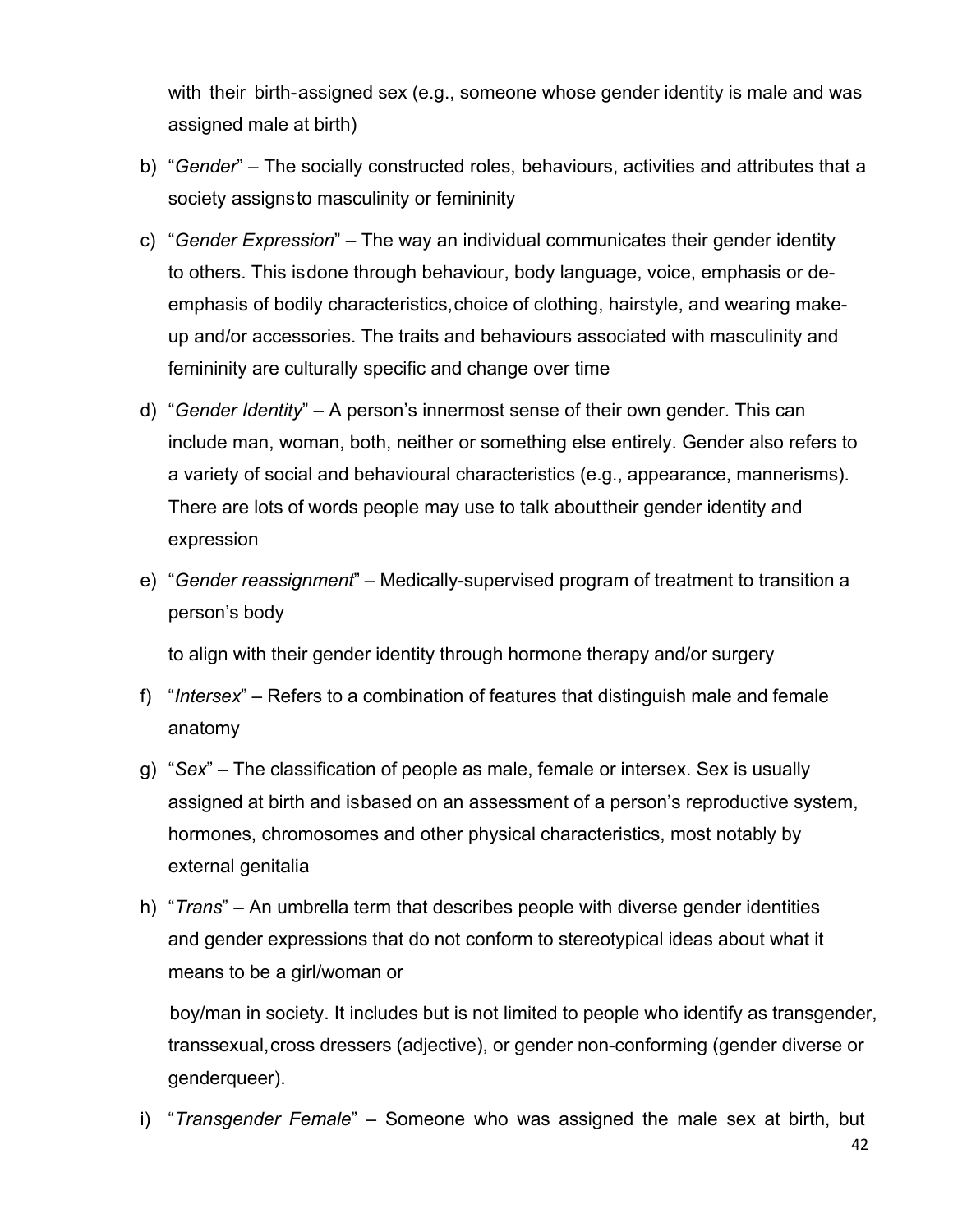whose genderidentity is female

j) "*Transgender Male*" – Someone who was assigned female sex at birth, but whose gender identity ismale

# **Purpose**

3. The OUS believes that all individuals deserve respectful and inclusive environments for participation that value the individual's gender identity and gender expression. The OUS wants to ensure that all participants have access to programming and facilities in which they feel comfortable and safe. The OUS is committed to implementing this policy in a fair and equitable manner.

# **Actions for Inclusion**

- 4. The OUS pledges to:
	- a) Provide this *Policy* to OUS staff, Directors and Members and provide education on the importance of trans inclusion and what this entails in terms of practices, policies, procedures and norms of behaviour.
	- b) Provide registration forms and other documents that allow:
		- i. the individual to indicate their gender identity and expression, rather than their sex or gender; and
		- ii. the individual to abstain from indicating a gender identity with no consequence to the individual
	- c) Maintain organizational documents and the OUS website in a manner that promotes inclusivelanguage and images
	- d) Refer to individuals by their preferred name and pronoun
	- e) Work with trans athletes on the implementation, monitoring and/or modification of this **Policy**
	- f) When the OUS has the authority to determine participants' use of washrooms, change rooms,and other facilities, the OUS will permit individuals to use the facilities of their gender identity
	- g) Ensure uniforms and dress codes that respect an individual's gender identity and gender expression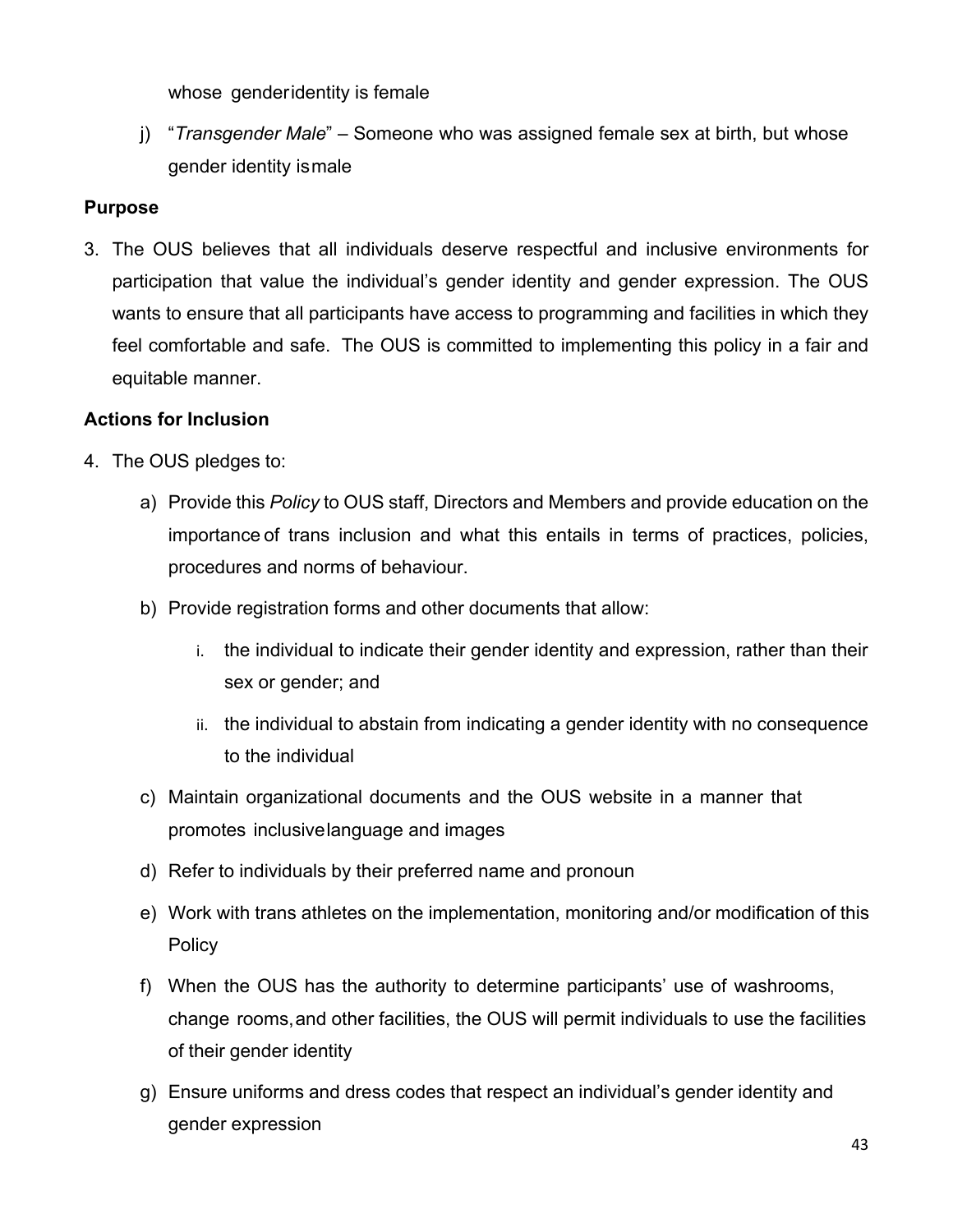h) Determine Eligibility Guidelines for transgender participants (as described in this Policy)

# **Eligibility Guidelines - Exceptions**

5. When applicable, the eligibility guidelines of the international federation, and/or any major Gamesregarding trans athlete participation will supersede the eligibility guidelines as outlined in this Policy.

# **Eligibility Guidelines**

6. As a general guiding principle for the OUS's eligibility guidelines, the OUS supports the followingstatement from *Creating Inclusive Environments for Trans Participants in Canadian Sport*:

Based on this background and available evidence, the Expert Working Group felt that *trans athletes should be able to participate in the gender with which they identify, regardless of whether or not they have undergone hormone therapy. Exceptions could be made if a sport organization is able to provide evidence that demonstrates hormone therapy is a reasonable and bona fide requirement (i.e., a necessary response to a legitimate need) to create a fair playing field at the high-performance level (p. 19)*

- 7. At both recreational and competitive levels, an individual may participate in their expressed and identifiedgender category. Individuals are not required to disclose their trans identity or history to the OUS or any of the OUS's representatives (e.g., coaches, staff, Directors, officials, etc.).
- 8. All athletes must be aware that they may be subject to doping control testing pursuant to the Canadian Anti- Doping Program. Trans athletes undergoing gender reassignment are encouraged to contact the Canadian Centre for Ethics in Sport (CCES) to determine what procedures, if any, are required to obtain a Therapeutic Use Exemption (TUE).

# **Confidentiality**

9. The OUS will not disclose to outside parties any documentation or information about an individual'sgender identity and expression. A trans individual's privacy and confidentiality will be respected.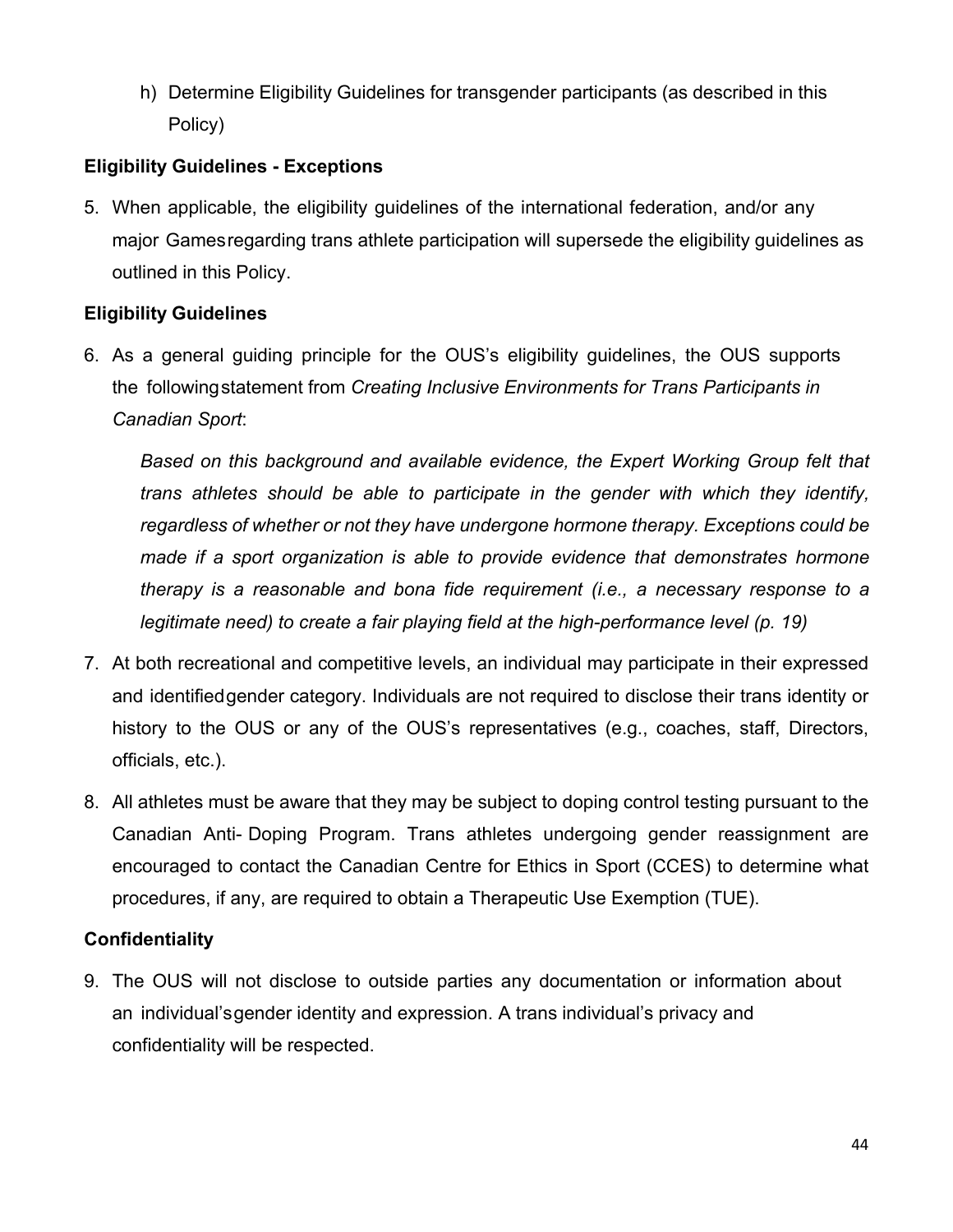# **Ongoing Monitoring**

10.The OUS commits to monitoring ongoing developments regarding national and international participationguidelines for trans athletes and pledges to monitor the implementation, review and/or revise this Policy whenever new information becomes available.

### **Resolving Gender Identity and Expression Issues**

11.Should an individual feel they have been subject to, or witness, discrimination, bullying, harassment, sexual harassment, vilification or victimization based on gender identity or expression, they should take appropriate action through the OUS's *Discipline and Complaints Policy*. Should the individual not feel safe in doing so, they should seek assistance from the Board for advice and support or action on their behalf.

### **Appeal**

12.Any decision rendered by the OUS in accordance with this Policy may be appealed in accordance with theOUS's *Appeal Policy*.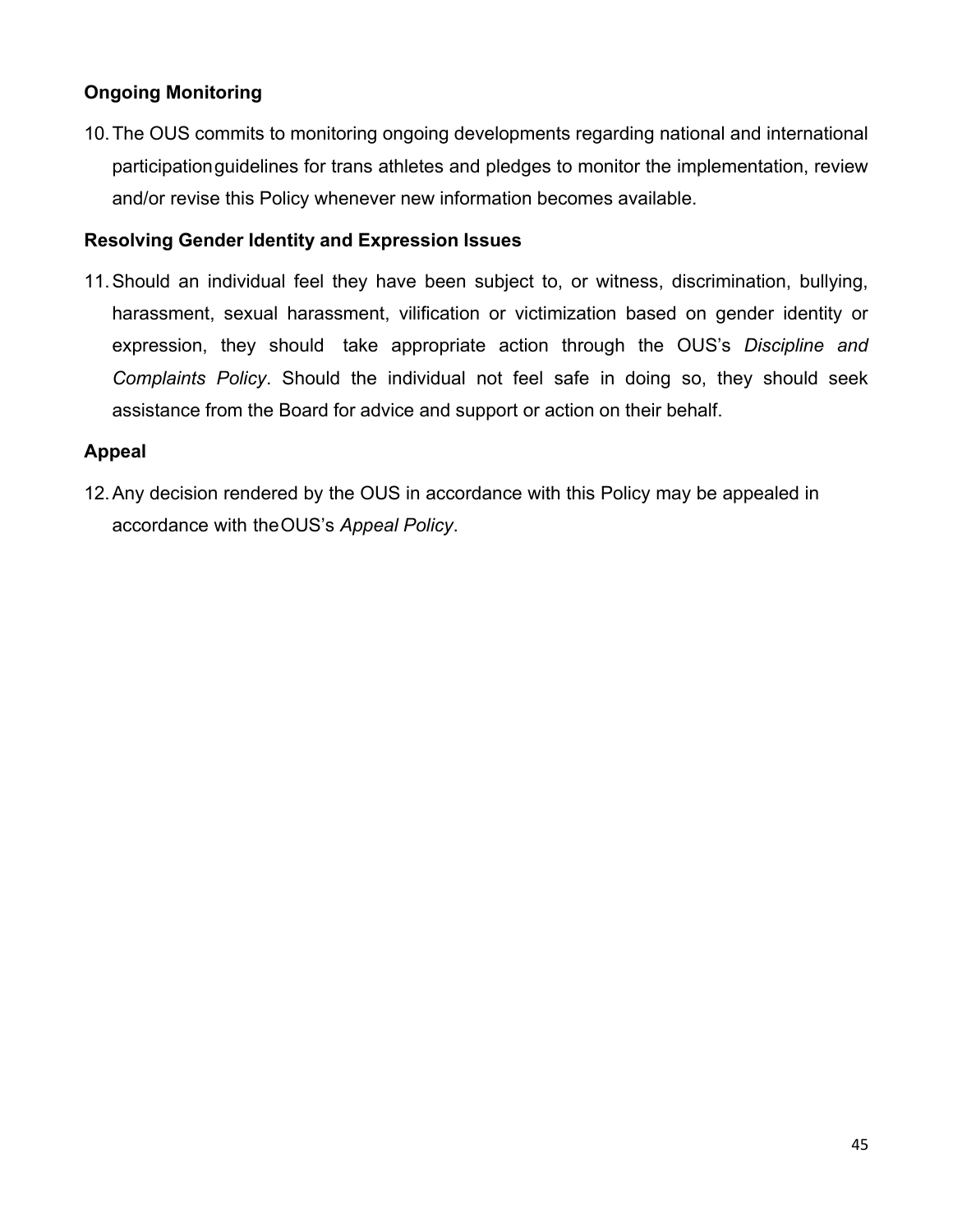# **PRIVACY POLICY**

- 1. This policy describes the way that the OUS collects, uses, safeguards, discloses and disposes of personal information, and states the OUS's commitment to collecting, using and disclosing personal information responsibly.
- 2. In this Policy: "*Personal Information*" any information about an individual that relates to the person's personal characteristics including, but not limited to: gender, age, income, home or school address or phone number, ethnic background, family status, health history, student numbers, and health conditions.
- 3. Representatives of the OUS will not:
	- a) Disclose personal information to a third party unless such transaction is properly consented to in accordance with this Policy;
	- b) Knowingly place themselves in a position where they are under obligation to any organization to disclose personal information;
	- c) In the performance of their official duties, disclose personal information to family members, friends or colleagues, or to organizations in which their family members, friends or colleagues have an interest;
	- d) Derive personal benefit from personal information that they have acquired during the course of fulfilling their duties with the OUS; or Accept any gift or favour that could be construed as being given in anticipation of, or in recognitionfor, the disclosure of Personal Information.
- 4. Personal information may be collected by the OUS for purposes that include, but are not limited to, the following:
	- a) League administration;
	- b) Receiving communications from the OUS in regards to e-news, emails, bulletins, donation requests, invoices, notifications, merchandise sales, newsletters, programs, events and activities;
	- c) Database entry at the Coaching Association of Canada to determine level of coaching certificationand qualifications;
	- d) Determination of eligibility;